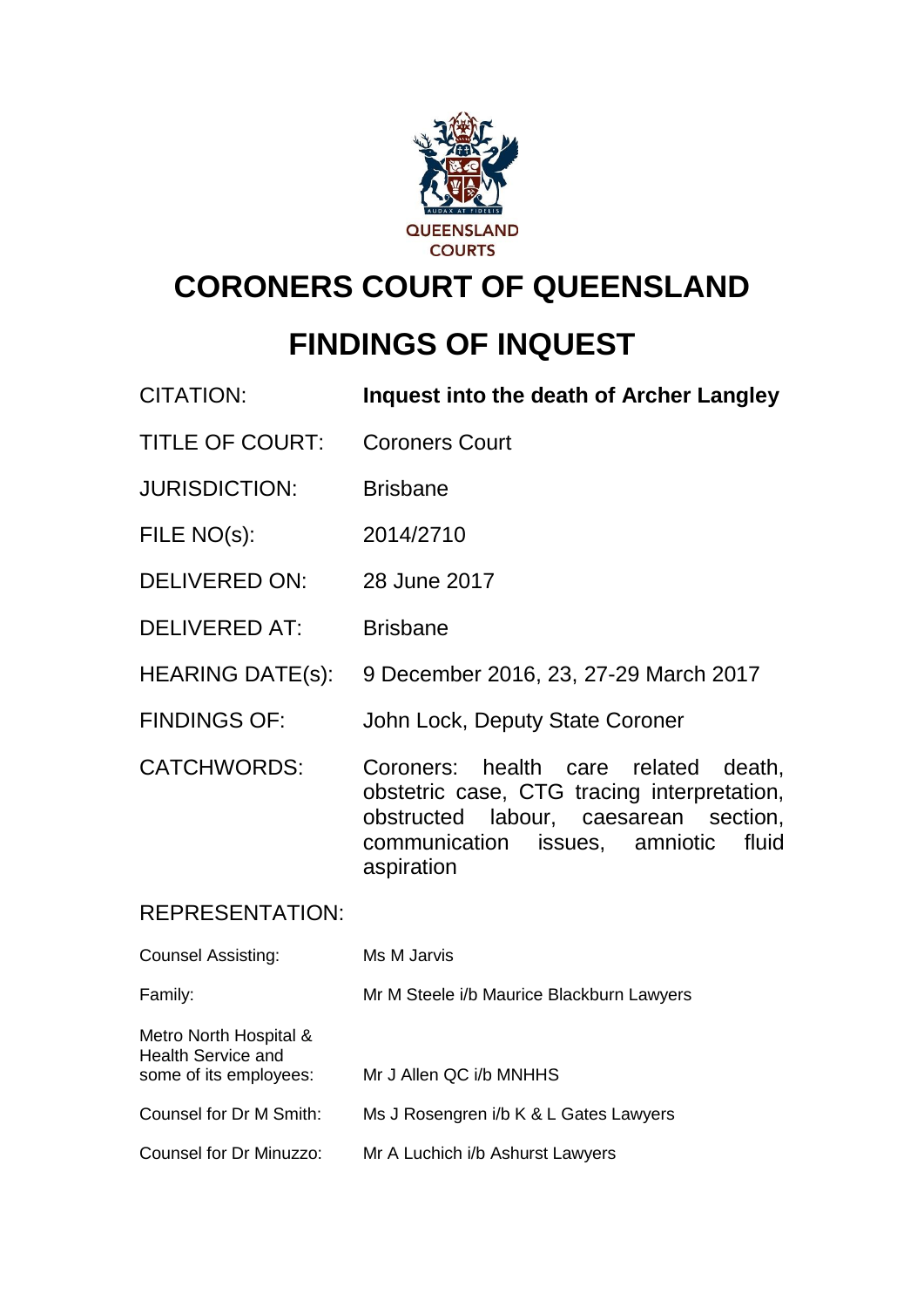| Should a Caesarean section have been called earlier?  11                 |  |
|--------------------------------------------------------------------------|--|
| Review of CTG and management of labour from 15:30 hours  13              |  |
|                                                                          |  |
|                                                                          |  |
|                                                                          |  |
|                                                                          |  |
|                                                                          |  |
|                                                                          |  |
|                                                                          |  |
|                                                                          |  |
|                                                                          |  |
| Other expert opinion as to Archer's cause of death varies. 24            |  |
| The changes that have already been implemented at the Royal Brisbane and |  |
|                                                                          |  |
|                                                                          |  |
|                                                                          |  |
|                                                                          |  |
|                                                                          |  |
|                                                                          |  |
|                                                                          |  |
|                                                                          |  |
|                                                                          |  |

## Contents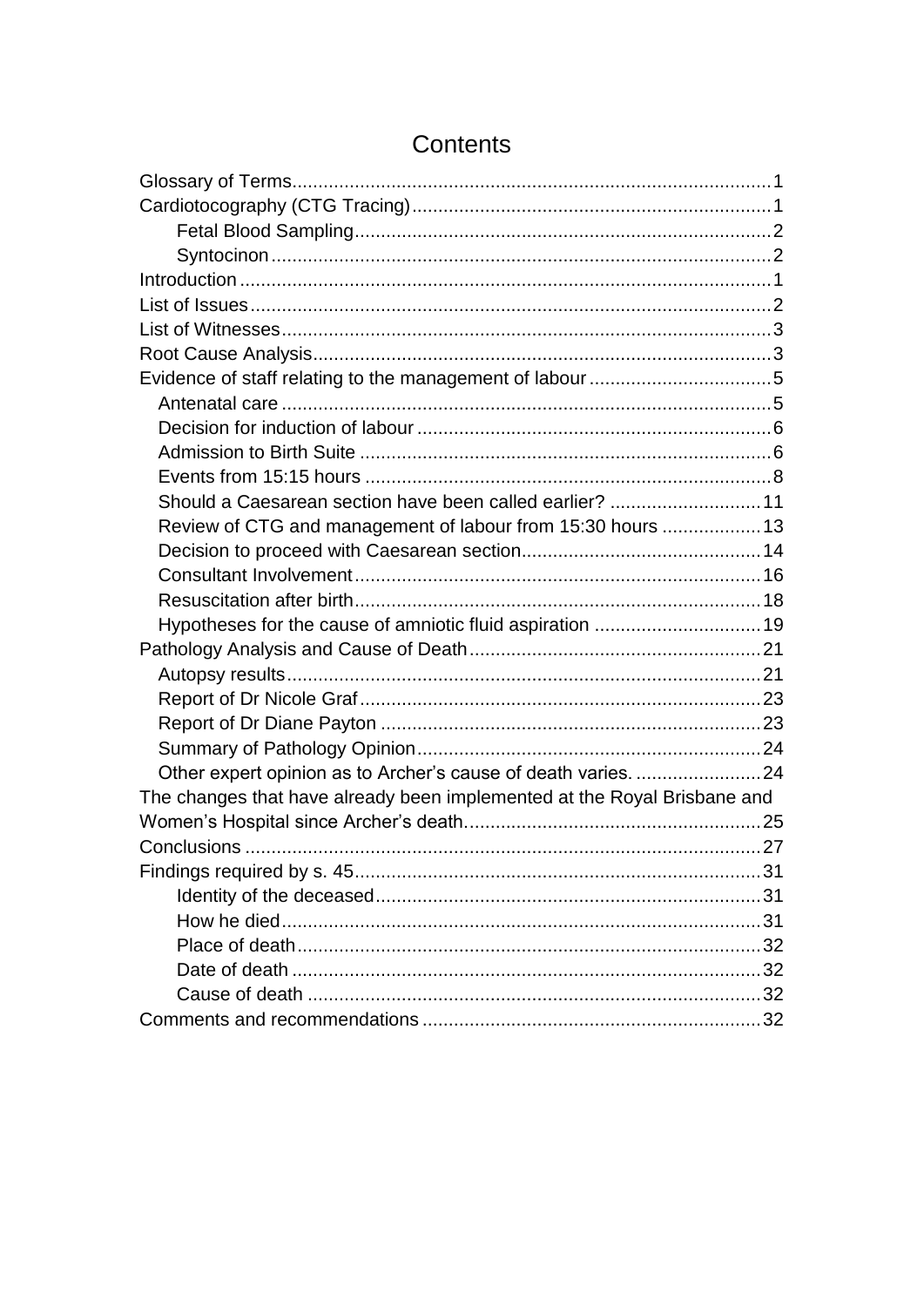## <span id="page-2-0"></span>**Glossary of terms**

#### *Amniotic fluid aspiration*

According to the evidence of Dr Nicole Graf, amniotic fluid aspiration occurs when a fetus takes deep gasping breaths in-utero that result in the amniotic fluid (which contain desquamated skin cells) going deep into the lungs. Under normal conditions, amniotic fluid is present in the upper airways at the time of birth but significant amounts are not present in the lung alveoli. This fluid is usually readily expelled at delivery. However, it is known a fetus will make deep gasping in utero as a response to an acute stress event resulting in aspiration of amniotic fluid. A finding of amniotic fluid aspiration can only be identified at autopsy, as distinct from a clinical finding, and does not give any indication as to the cause or precise timing of the stressful (usually hypoxic) event. Amniotic fluid aspiration in the absence of meconium contamination is only very rarely attributed as a cause of death.

#### <span id="page-2-1"></span>*Cardiotocography (CTG Tracing)*

CTG tracing is a device which is attached to the mother as a screening tool for the purpose of intrapartum fetal monitoring. It records the fetal heartbeat and uterine contractions. CTG tracing is an important tool to assist in clinical decision making about fetal condition. The purpose of such monitoring is to prevent fetal morbidity due to reduced oxygen levels to the fetus (hypoxia). It is not required for low risk pregnancies.

There are five elements, which need to be assessed in the course of interpreting CTG tracing including the baseline, accelerations, variability, decelerations and the duration and frequency of contractions.

Definitions in relation to fetal monitoring of the fetal heart rate ("FHR") are contained in Appendix E of the Royal and New Zealand College of Obstetrics and Gynaecology (RANZCOG) guidelines.

The RANZCOG guideline notes as a good practice for women receiving continuous electronic fetal monitoring, the CTG should be reviewed at least every 15 – 30 minutes. It should be regularly recorded, either by written or electronic entry, in the medical record that the CTG has been reviewed.

The RANZCOG guideline contains the following good practice note for assessing CTG's:

The normal CTG is associated with a low probability of fetal compromise and has the following features:

- Baseline rate 110 160
- Baseline variability of  $5 25$  bpm
- Accelerations 15bpm for 15 seconds
- No decelerations

All other CTG's are by this definition abnormal and require further evaluation taking into account the full clinical picture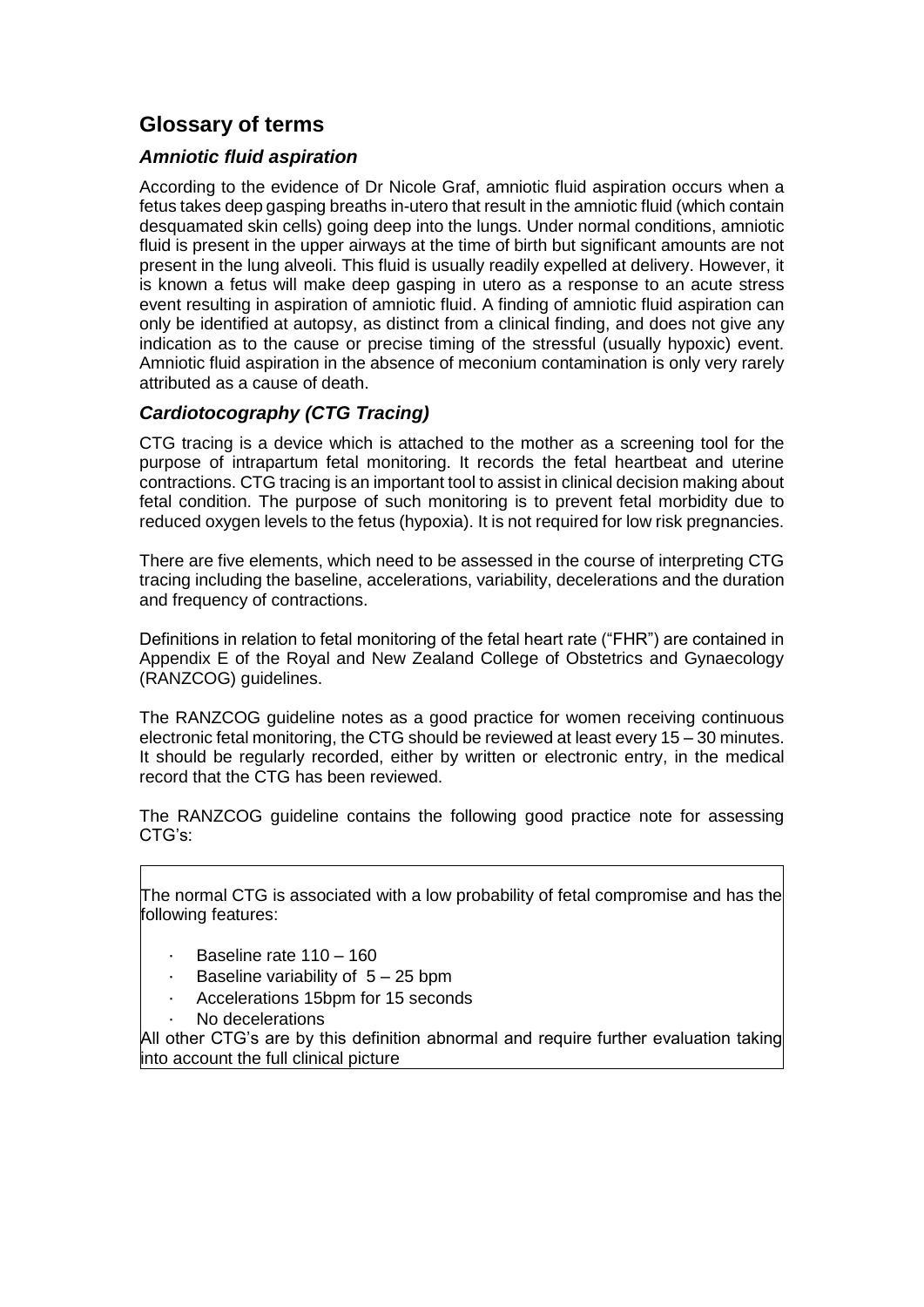The following features are unlikely to be associated with significant fetal compromise when occurring in isolation:

- · Baseline rate 100 109
- · Absence of accelerations
- · Early decelerations
- · Variable decelerations without complicating features

The following features may be associated with significant fetal compromise and require further action, such as described in Guideline 10:

- Fetal tachycardia.
- Reduced baseline variability.
- Complicated variable decelerations.
- Late decelerations
- Prolonged decelerations

The following features are very likely to be associated with significant fetal compromise and require immediate management , which may include urgent delivery:

- Prolonged bradycardia  $\left($  <100 bpm for  $>$  5 minutes)
- Absent baseline variability
- Sinusoidal pattern
- · Complicated variable decelerations with reduced baseline variability

See Appendix E for definitions

A deceleration is not automatically a cause for alarm and it happens particularly in labour when the baby is being squeezed by the uterus.

The RANZCOG guideline number 11 notes that in clinical situations where the FHR is considered abnormal, immediate management includes: identification of any reversible cause of the abnormality and initiation of appropriate action (eg., correction of maternal hypotension, cessation of oxytocin) and initiation or maintenance of continuous electronic fetal monitoring. Consideration of further fetal evaluation or delivery should occur if a significant abnormality persists.

The RANZCOG guideline also recommends using fetal blood sampling ("FBS") to reduce the rates of increased intervention associated with electronic fetal monitoring.

#### <span id="page-3-0"></span>*Fetal Blood Sampling*

Fetal Blood Sampling is a procedure used during labour to confirm whether fetal oxygenation is sufficient. It is performed by creating a shallow cut to the scalp and taking a blood sample. Two constituents that are commonly tested by this procedure are pH and lactate. A low pH and high level of lactate indicate there is acidosis, which is associated with hypoxia.

#### <span id="page-3-1"></span>*Syntocinon*

Syntocinon is a synthetic form of oxytocin, a natural hormone released in large amounts during labor, facilitating birth. The synthetic version is used for labour induction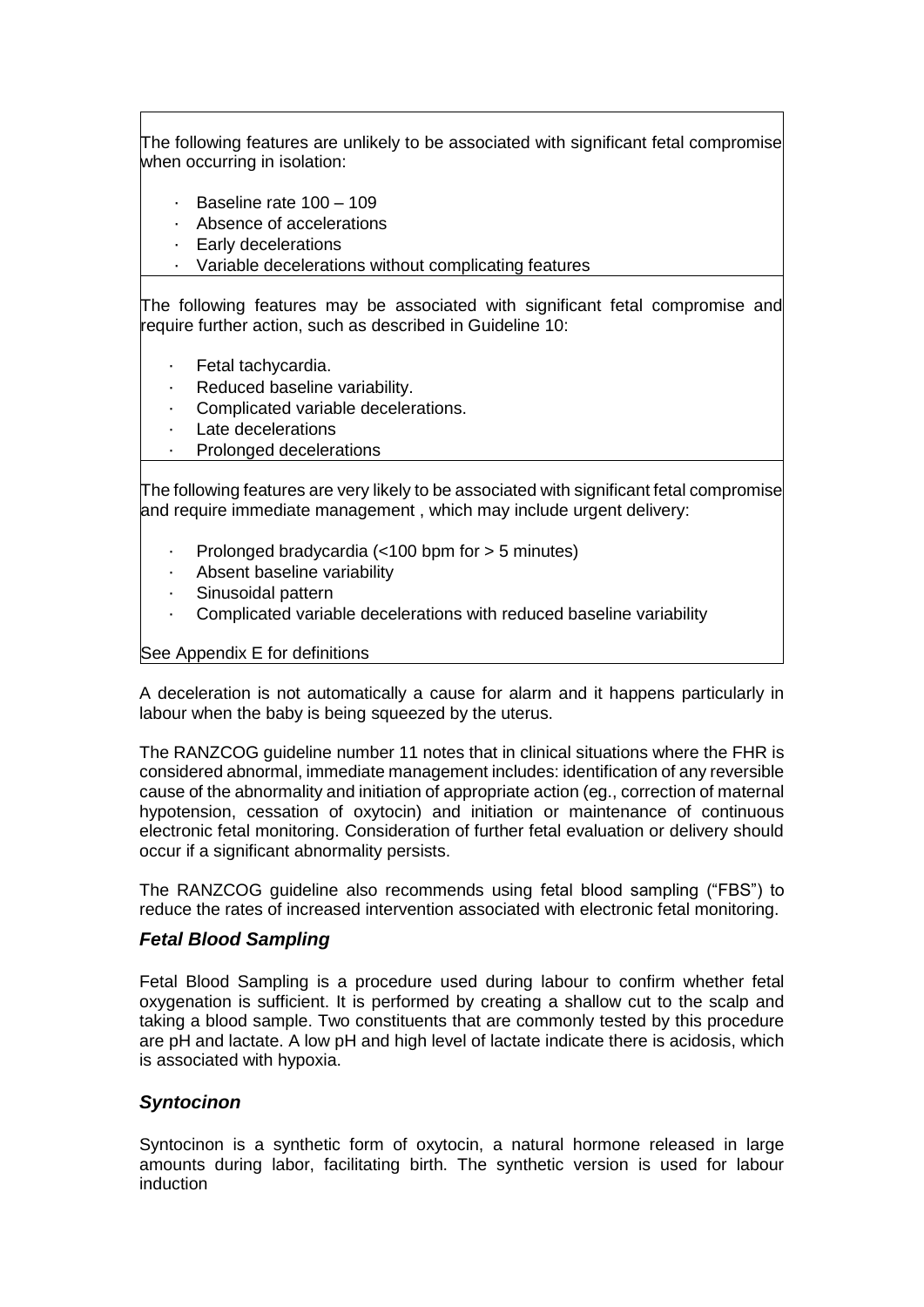## <span id="page-4-0"></span>**Introduction**

- 1. Archer Langley, baby of Karen and David Langley, died shortly after his birth on 25 July 2014 at the Royal Brisbane and Women's Hospital (RBWH).
- 2. Archer's mother, Karen, had gone into an induced labour at a gestational age of 39 weeks and six days. However, Karen's labour failed to progress from that time, and some changes were noted on the cardiotocogram (CTG), indicating possible concerns for the health of the fetus.
- 3. A decision was made for an emergency caesarean section due to failure to progress. During this surgery signs of obstruction were noted, including impaction of the baby's head in the pelvis, however Archer was easily delivered at 1840 that evening.
- 4. Archer had poor tone and poor colour on delivery and initially had no discernible heart rate or oxygen saturation levels. Attempts were made to ventilate Archer with a bag with some difficulties. The decision was then made to intubate him. He was then provided high levels of oxygen and high pressure ventilation, however Archer's oxygen saturation levels did not improve and there was minimal chest wall movement. He was re-intubated twice but showed no significant improvement. Archer continued to deteriorate and despite cardiopulmonary and other resuscitation efforts, his condition remained extremely dire and he was declared deceased at 1947.
- 5. The cause of Archer's death was not immediately apparent to those involved in his care. It was not until autopsy that it was revealed Archer had suffered severe amniotic fluid aspiration, with a significant amount of fluid found in his lungs, which would have caused respiratory distress and ultimately his death. The forensic pathologist noted that this finding was consistent with the clinical history of Archer's death occurring shortly after delivery, and the difficulty ventilating Archer with a bag and endotracheal tube. No other findings to account for death were identified at autopsy.
- 6. The forensic pathologist was unable to provide an explanation as to the cause of the severe aspiration of amniotic fluid. He noted that there were no congenital abnormalities to predispose Archer to amniotic fluid aspiration. The forensic pathologist did offer that the failure of labour to progress, necessitating an urgent caesarean section, possibly predisposed Archer to amniotic fluid aspiration.
- 7. Amniotic fluid aspiration at birth is considered to be a very rare outcome but is seen more often in stillbirths.
- 8. RBWH commissioned a Root Cause Analysis (RCA) review of Archer's death. The RCA concluded that whilst there were delays in identifying obstructed labour and proceeding to a caesarean section, there were no clear links between these delays and the amniotic fluid aspiration. As such, the RCA report found it was not clear whether an earlier caesarean section and/or absence of obstructed labour would have resulted in a different outcome for Archer.
- 9. Given the uncertainty as to the underlying cause of Archer's amniotic fluid aspiration, a number of expert reports were commissioned by the Coroners Court, RBWH, the legal representatives of the family and other medical staff who were separately represented.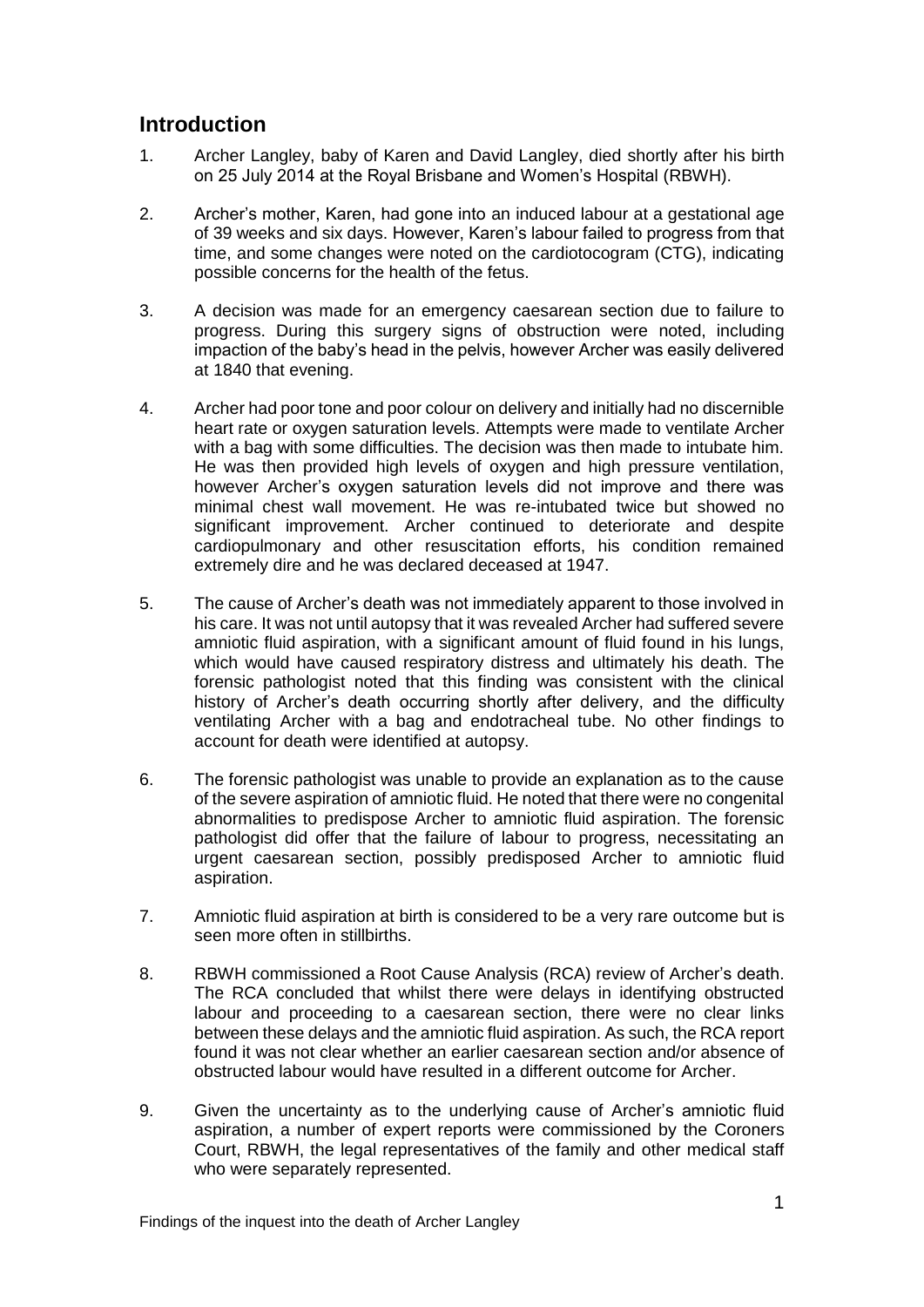- 10. By way of summary, there was expert consensus in these reports that Archer's death from amniotic fluid aspiration was probably not linked to the obstructed labour and associated failure of labour to progress.
- 11. The experts agreed that amniotic fluid aspiration was rare and very little was known about the condition and why or how it occurs. The perinatal expert commissioned by RBWH offered two possible mechanisms, one being a failure of Archer's lungs to stop secreting fluid (a process that happens in utero) when he was born, thereby preventing his airways filling with air. The other mechanism the expert identified was possible gasping at or prior to birth, resulting in amniotic fluid being aspirated back into Archer's lungs.
- 12. The independent expert commissioned by the Coroners Court, whilst having some criticisms in relation to the clinical management of Karen's labour, stated that none of these factors were obviously linked to the catastrophic outcome for Archer, and it could not be said that an earlier caesarean section would have resulted in a better outcome. Similarly, the perinatal expert was unable to identify any clear links between how the labour and delivery progressed and the amniotic fluid aspiration.
- 13. From all these reviews, it appears there was a consensus view that Archer may have died from amniotic fluid aspiration even without the delays and obstructed labour.
- 14. However, RBWH, through its RCA process, acknowledged there were deficiencies evident in Archer's case that warranted some response. RBWH has subsequently made a number of changes to systems and processes, with evidence of these changes being provided to the Coroners Court during the course of the investigation.
- 15. Having regard to this acknowledgement by RBWH that the care Archer and his mother received may not have been the best possible care available to optimise the chances of Archer being born without any adverse health outcomes, it was determined there should be a further examination of the circumstances of Archer's death by way of inquest. The inquest was to hear from key staff involved in Archer's birth about any deficiencies and contextual factors that contributed to those deficiencies, some of which may not have been identified through the RCA process.
- 16. Archer's parents also requested that an inquest be held, to address their own personal questions and concerns about Archer's death. It was hoped the inquest would give Karen and David some answers to those questions and a better understanding of the circumstances of the death of their son.
- 17. There was also another obstetrics-related death of an infant, Nixon Tonkin, at the same hospital within the two months prior to Archer's death. A decision was made to hold inquests into both Nixon's and Archer's death, and to convene these two inquests close in time, such that any preventative recommendations can be made in a more holistic way taking into account learnings from each death.

## <span id="page-5-0"></span>**List of issues**

18. A pre-hearing conference was held on 9 December 2016 and the following issue were determined for the inquest: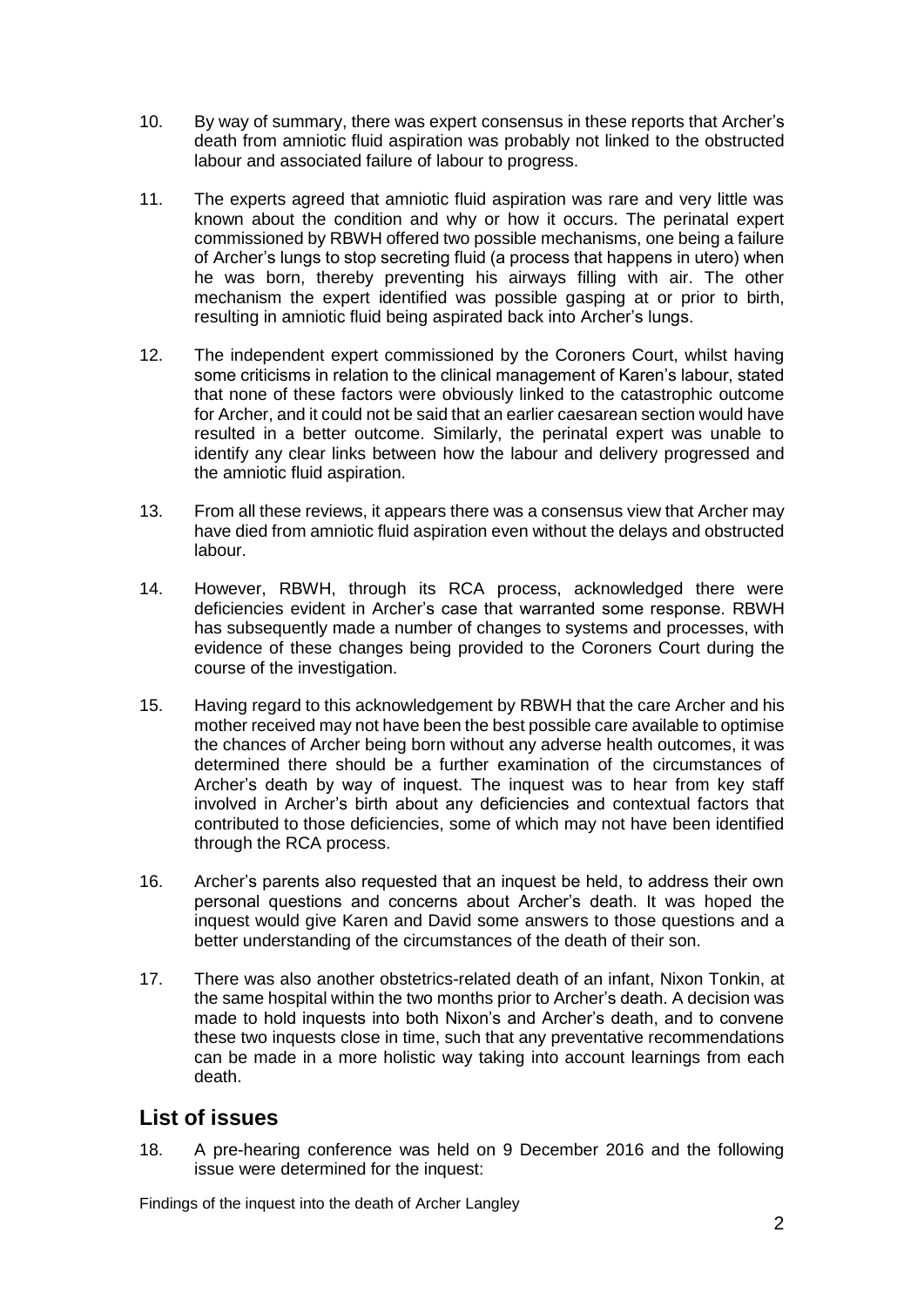- a. The findings required by section 45(2) of the *Coroners Act 2003*; namely the identity of the deceased, when, where and how he died and what caused his death.
- b. Whether key staff involved in the clinical management of Archer's mother's labour from 25 July 2014 can offer any further insight in relation to the deficiencies identified within the Root Cause Analysis Report commissioned by the Royal Brisbane and Women's Hospital, and factors that contributed to those deficiencies.
- c. Whether there are any matters about which preventative recommendations might be made pursuant to section 46 of the *Coroners Act 2003*, having regard to the changes that have already been implemented at the Royal Brisbane and Women's Hospital since Archer's death.

## <span id="page-6-0"></span>**List of witnesses**

- 19. The following witnesses were called to give evidence:
	- a) Dr Lee Minuzzo, Obstetric Consultant, RBWH
	- b) Dr Renuka Sekar, Staff Specialist, Maternal Fetal Medicine, RBWH
	- c) Dr Bart Schmidt, Consultant Obstetrician, RBWH
	- d) Dr Matthew Smith, Obstetrics Registrar, RBWH
	- e) Ms Elisha Swift, Clinical Midwife, RBWH
	- f) Ms Helen Sheppard, Registered Nurse and Midwife, RBWH
	- g) Dr Catherine Dash, Gynaecological Registrar, RBWH
	- h) Ms Christine Farbrace, Clinical Midwife, RBWH
	- i) Dr Helen Barrett, Acting Clinical Director
	- j) Dr Andrew Bisits, Staff specialist in Obstetrics and Gynaecology, Royal Hospital for Women, Sydney
	- k) Dr Robert Lyneham, Consultant Obstetrician and Gynaecologist
	- l) Dr Peter Campbell, Paediatrician and Neonatologist, Prince of wales Private Hospital, Sydney
	- m) Professor Paul Colditz, Consultant Neonatal Paediatrician, RBWH
	- n) Dr Nathan Milne, Forensic Pathologist
	- o) Dr Nicole Graf, Head of Histopathology, The Children's Hospital at **Westmead**

## <span id="page-6-1"></span>**Root Cause Analysis**

#### *Short Summary*

- 20. In the RCA summary and findings it was stated that Karen's pregnancy was identified and managed appropriately in the ante-natal period as high risk due to her pre-existing diagnosis of systemic lupus erythematous (SLE) .
- 21. Signs of obstructed labour were documented at 1515 on 25 July 2014 and concerns were appropriately escalated to medical staff. A decision was made to continue with the induction of labour and review at two hours post-epidural insertion.
- 22. The RCA report noted that retrospectively, it was clear the induction was not progressing as would be expected with a third pregnancy with cervix dilation at 8cm after five hours. A decision should have been made at 1515 to progress to a Caesarean section.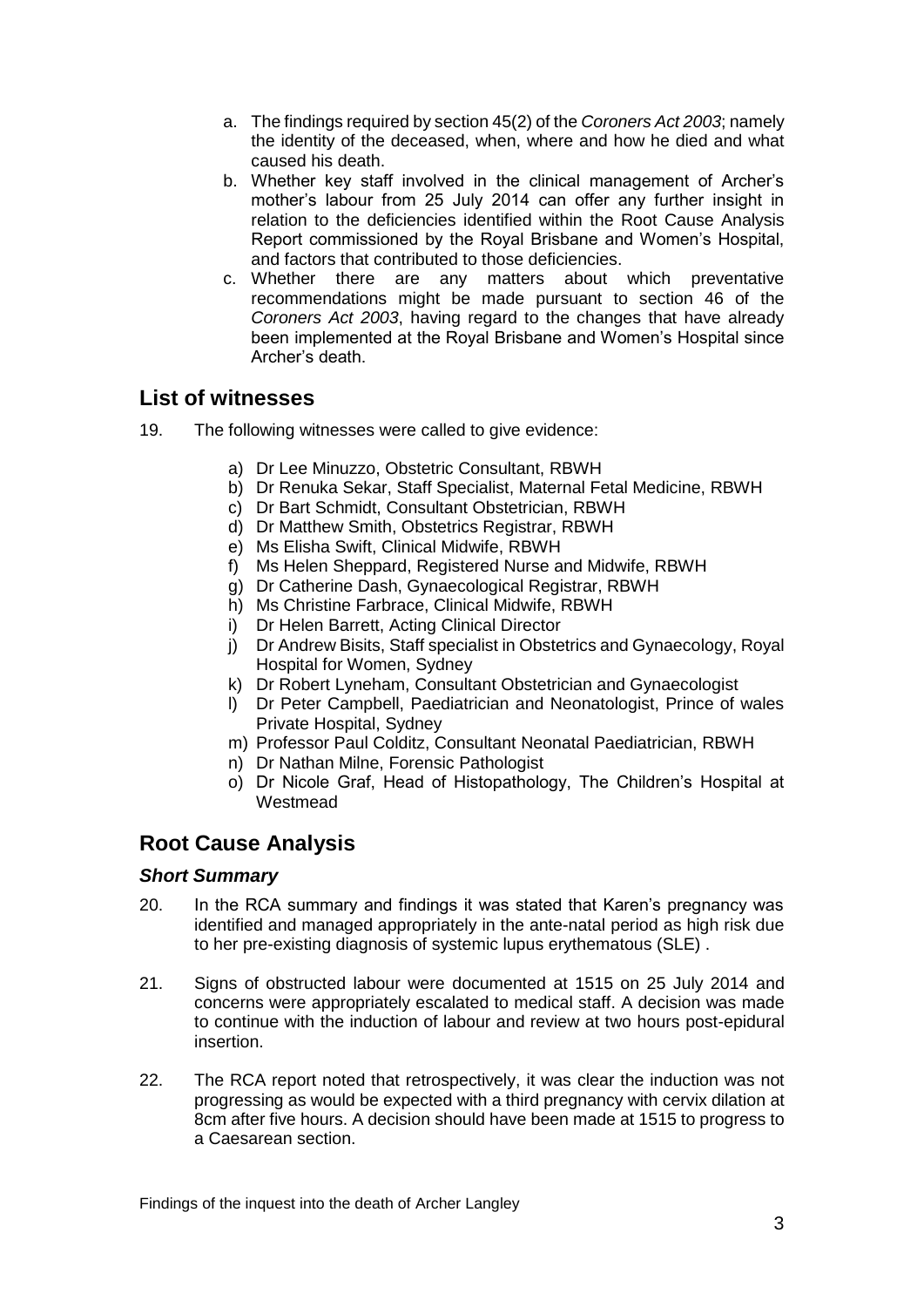- 23. The RCA team discussed the risk of reduced awareness of a patient's high risk status when the CTG and other signs appear reassuring and the pregnancy had been largely uneventful. When the presentation begins to change, as it did at around 1515, this should have perhaps prompted the treating team to review her again in the context of a high risk patient.
- 24. Once in the operating theatre, the Caesarean section progressed in a timely way and Karen had an uneventful recovery.
- 25. Archer was born with a heart rate of 120 bpm but was not breathing. Despite resuscitative efforts, staff were unable to obtain successful ventilation. He died at approximately one hour of age.
- 26. With a lactate of 6 on cord gases, the RCA team considered that resuscitation should have been effective for this baby and they were unable to clearly identify why he was unable to be ventilated. It is noted that the RCA team did not have the benefit of a final autopsy report.
- 27. Several issues were identified in relation to communication, clinical handover, supervision, escalation and documentation. Support from senior medical staff was not readily available due to the high activity in the birth suite on the day. The covering consultant was not on birth suite to offer additional support, however, there is no documented evidence that consultant input was requested until the board round at around 1600. The RCA team could not definitively assert that Archer would have survived with earlier progression to theatre and were unable to link the death to a definite root cause.

#### *RCA Recommendations and Lessons Learnt and RBWH response*

28. There were a number of recommendations and lessons to be learnt.

#### *Recommendations*

- i. Education should be provided to midwives and medical staff on an ongoing basis on the identification and management of an obstructed labour.
- ii. Consultant review of high risk patients must occur at the bedside, be clearly documented and involve the multidisciplinary team.

#### *Lessons Learnt*

- i. Documentation, escalation, communication and clinical handover:
	- Patients who are identified as high risk in the ante-natal period must remain high risk for the duration of the pregnancy and delivery. This status should be clearly documented in the Pregnancy Healthcare Record to ensure that clinical staff maintain awareness of the high risk status when planning care.
	- All fields of the intrapartum record must be fully completed.
	- Clinical concerns must be escalated and documented appropriately with reviews conducted and documented in a timely manner.
	- Medical staff must document all changes in plan of care and include a clear rationale for the change.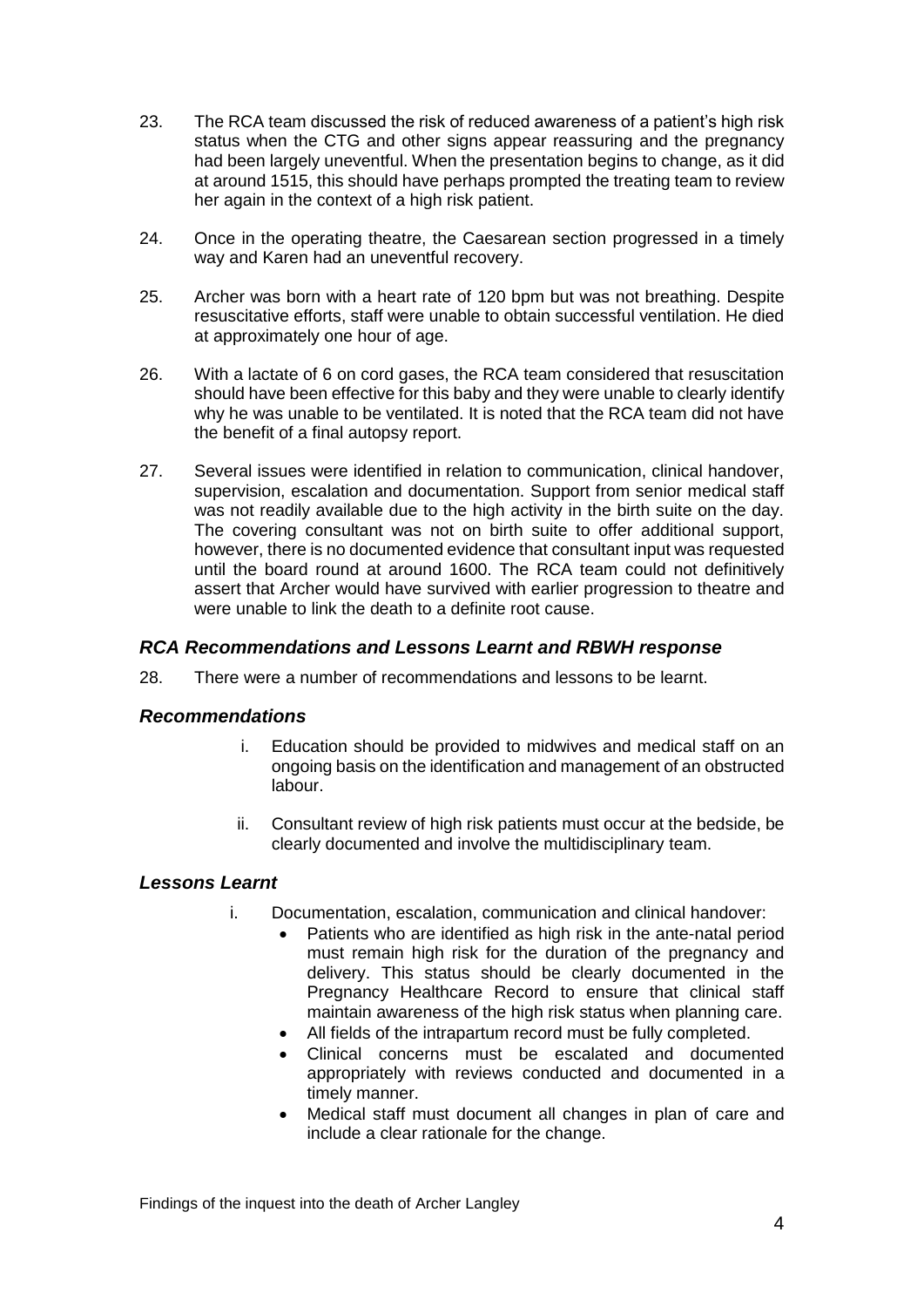- Processes need to be identified to support medical and midwifery staff during busy times to ensure additional resources are available when required.
- ii. The administration of tocolytics should be considered to cease contractions and reduce the risk of a ruptured uterus when a diagnosis of obstructed labour is made.
- iii. All possible interventions as per the 'Intubated, can't ventilate?' poster should be utilised when unable to ventilate a successfully intubated neonate.
- 29. The Executive Director of RBWH, Dr Amanda Dines, agreed with the RCA report and the subsequent recommendations. In particular, she agreed there was an unnecessary delay in the diagnosis of obstructed labour and progression to theatre and that had there been bedside handover with the consultant and midwife along with subsequent consultant review, then earlier progression to theatre may have occurred. Dr Dines stated steps have already been taken to ensure an incident like this does not occur again.
- 30. RBWH's view, after receiving the autopsy report, was that the events of labour and delivery are unlikely to have caused or contributed to Archer's death. It was noted that the umbilical cord gases obtained at birth were not consistent with a degree of hypoxaemia that is injurious to tissues or organs, and the brain histopathology did not suggest any injury had occurred, other than in the period of severe hypoxaemia/ischaemia that occurred after birth and prior to death at age one hour.
- 31. Amniotic fluid aspiration is a very rare occurrence and the review indicated this was not related to birth trauma or a delay in delivery.

## <span id="page-8-0"></span>**Evidence of staff relating to the management of labour**

#### <span id="page-8-1"></span>*Antenatal care*

- 32. Archer's mother, Karen, was 34 years old at the time of her pregnancy with Archer. Karen previously had two normal vaginal deliveries resulting in the birth of two healthy baby girls. In 2008 Karen had been diagnosed with Systemic Lupus Erythematosus (SLE) and antiphospholipid syndrome, both of which can lead to complications in pregnancy including pre-eclampsia, thrombosis, fetal growth restriction, fetal loss and fetal heart problems.
- 33. Karen was prescribed Plaquenil and Aspirin to manage symptoms associated with these conditions, and was identified and managed as a "high risk" patient from the time of her first antenatal visit at 16 weeks gestation. Dr Helen Barrett, the Acting Clinical Director of Obstetric Medicine at RBWH was asked to review the medical records and advise whether it was appropriate for Karen to be on Plaquenil and whether the dose was appropriate. Dr Barrett agreed that both propositions were appropriate. She stated there was extensive evidence about its use in pregnant women but more limited information on the significance to a baby.
- Findings of the inquest into the death of Archer Langley 34. The RCA noted Karen's SLE diagnosis and the high risk status associated with this was identified at the point of entry to the service and Karen was managed appropriately as a high risk patient in the antenatal period. Dr Robert Lyneham noted that Karen's SLE was carefully managed by the obstetric medicine team and Karen's physicians, and her pregnancy was otherwise uncomplicated with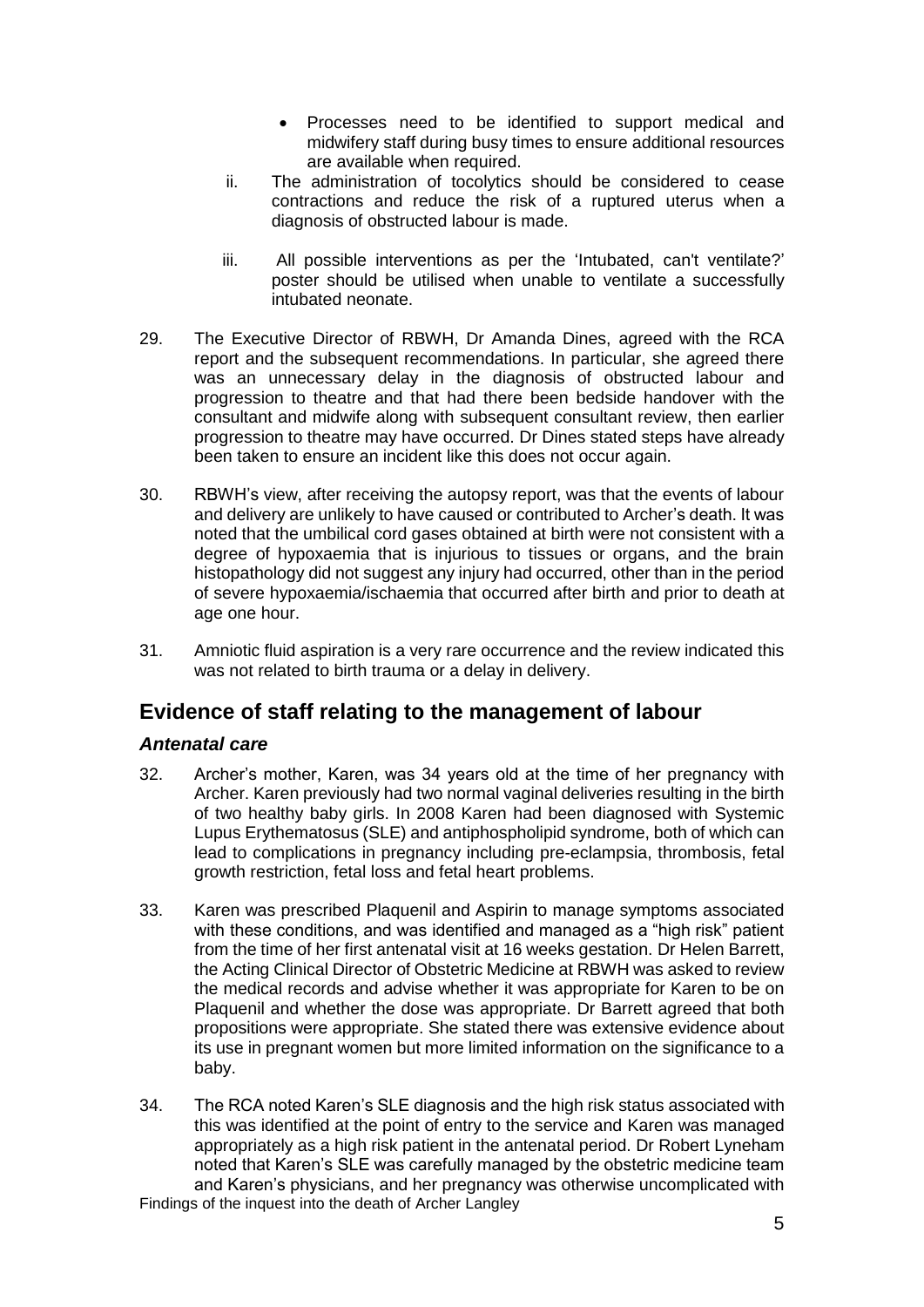no abnormalities or concerns detected on any screenings, tests or scans. Dr Robert Lyneham commented that, on his assessment, all aspects of the antenatal care provided to Karen were consistent with proper professional standards. Dr Andrew Bisits agreed that Karen was managed appropriately as a high risk patient.

#### <span id="page-9-0"></span>*Decision for induction of labour*

- 35. Karen otherwise had an uneventful pregnancy, with no major concerns noted. Karen was admitted on 24 July 2014 at 39 weeks 5 days gestation for induction of labour, the indication for which was her SLE. The RCA team noted the mother had indicated, and it was well documented, that she would prefer not to have an induction of labour. However, a decision was made to induce labour due to SLE and reduce the risk of complications of continuing pregnancy. The RCA team found the decision to induce labour was appropriate.
- 36. Dr Lyneham and Dr Bisits agreed that induction of labour just prior to term is generally recommended for women with SLE. Dr Lyneham noted that induction by term is also generally recommended for women with antiphospholipid syndrome. Dr Bisits considered the management of Karen's induction and labour was appropriate.
- 37. Induction of labour commenced by the administration of Prostin (a synthetic form of the hormone prostaglandin to assist in preparation for labour) at 19:00 hours on the evening of 24 July 2014. A vaginal examination was performed by a midwife at 0400 the next morning, at which time Karen's cervix was found to be 1cm dilated. She was then administered another application of Prostin. A CTG performed after this time showed a baseline of 130bpm, variability >5bpm, accelerations and one possible variable deceleration.
- 38. A review at 0930 on 25 July 2014 by a midwife noted that Karen was experiencing contractions, and the fetal heart rate was taken by a hand-held Doppler, showing it to be 150bpm.

#### <span id="page-9-1"></span>*Admission to birth suite*

- 39. At 1000 on 25 July 2014 Karen was admitted to the birth suite under the care of Midwife Elisha Swift with ongoing contractions. The fetal heart rate was heard for one minute and a fetal heart rate (FHR) of 150-155bpm documented.
- 40. The other medical clinicians involved in the care that day were:
	- Dr Catherine Dash who was covering the Department of Emergency Medicine and the Obstetric Review Centre on the afternoon of 25 July 2014, and was the second point of call if assistance was required in the Birth Suite and the Birth Suite Registrar was unavailable.
	- Dr Matthew Smith who was the Obstetrics Registrar in Birth Suite for the morning shift on 25 July 2014. The shift was very busy with seven deliveries occurring in the operating theatre. Dr Smith stated that it turned out to be one of the busiest shifts he had experienced.
	- Dr Lee Minuzzo was the consultant covering the Birth Suite until she left the hospital later that morning visibly distressed. Dr Renee Sekar took over as consultant covering the Birth Suite at 13:00 but as Dr Sekar already had a full list performing and interpreting ultrasounds in the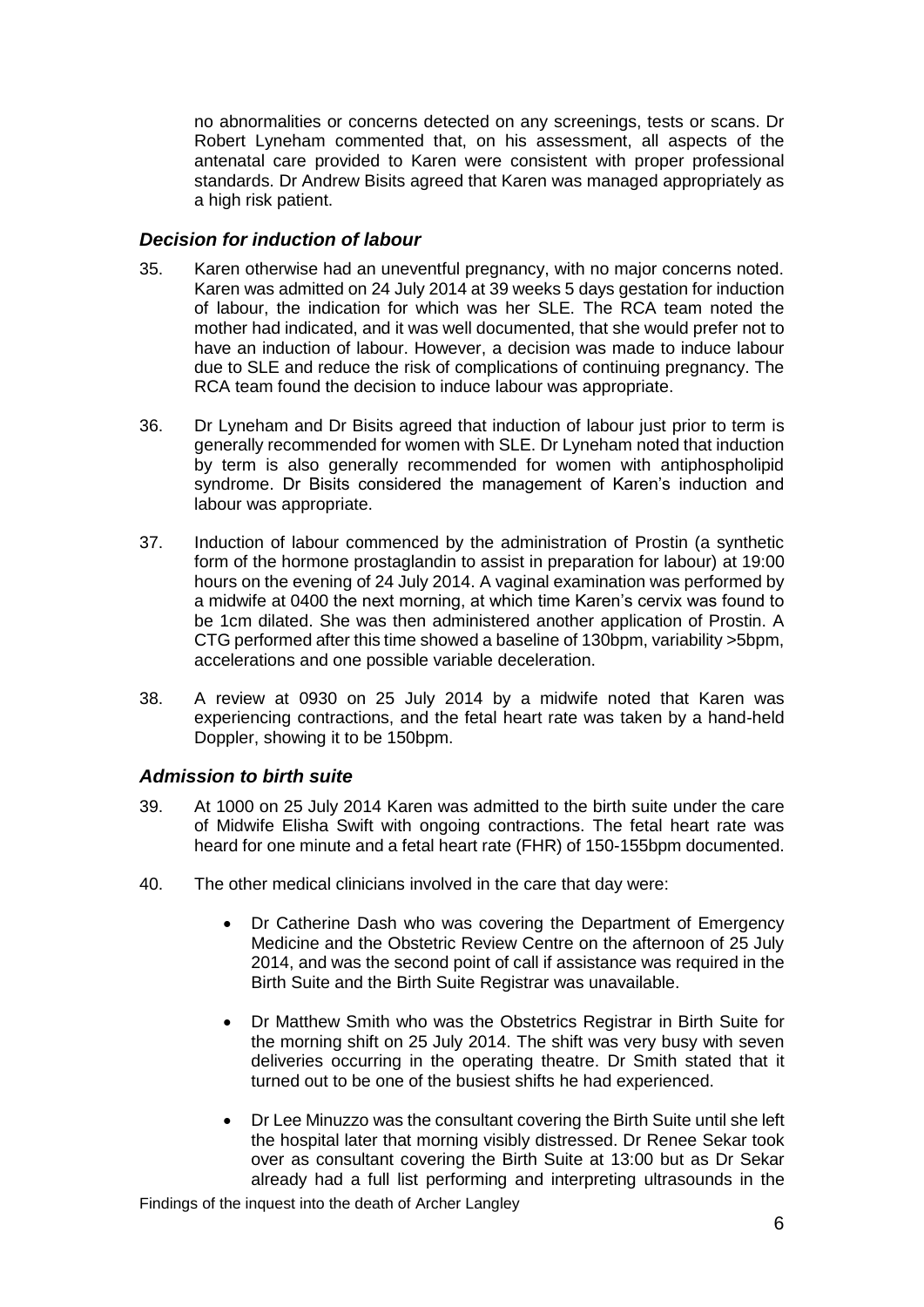Maternal Fetal Medicine Unit, she said she was happy to come down if she was needed. Dr Bart Schmidt took over as consultant covering Birth Suite at 1630.

- 41. The reality, and without question part of the problem, is the Obstetric Consultants had almost no involvement in the events of the day. The RCA team noted the consultant who was eventually covering Birth Suite (Dr Sekar) was in another clinic and was not visible or readily available to provide direct support and the senior registrar was busy at times with other cases in the operating theatre. The RCA team found it is essential that support from senior medical staff is available in Birth Suite during busy periods. This issue will be explored separately in this decision.
- 42. At 1030 Midwife Swift performed an abdominal and vaginal examination, confirming the position of the baby and assessing the cervix as being 4cm dilated, the presenting vertex at station -2, with no caput or moulding. Karen's membranes were ruptured artificially at this time, revealing clear amniotic fluid. Following the vaginal examination the fetal heart rate (FHR) was 140-150bpm. The plan documented by Midwife Swift was to continue to monitor contractions and fetal heart rate and for Karen to keep active.
- 43. At 1115 Midwife Swift heard a deceleration of the FHR down to 80 bpm during a contraction returning to a baseline of 140 bpm. She decided to apply a CTG with a Fetal Scalp Electrode (FSE) and Karen consented to this. This was applied by 1130. Midwife Swift assessed there were variable decelerations and abnormal but unlikely to be related to fetal compromise. Dr Lyneham agreed there are fleeting variable decelerations but there was good shouldering and the CTG was reassuring, notwithstanding the brief decelerations.
- 44. The RCA team considered that for a high risk patient the CTG should have been commenced on admission to birth suite. Dr Lyneham similarly agreed when he commented *CTG monitoring should have commenced earlier, once Karen was established in labour. This opinion is based on the fact that she was high risk due to her medical conditions, and labour was being induced. However, when the CTG was initiated there were no concerns about it, so no harm came to mother or infant as a consequence of not initiating CTG monitoring earlier.*
- 45. At 1240 Midwife Swift performed a vaginal examination and it was noted the cervix was 8cm dilated and swollen with no caput or moulding. Midwife Swift says she constantly assessed the CTG and progress. MW Swift explained there had been some involuntary pushing and if the cervix is not fully dilated it can swell and will not fully open. She discussed the options with the parents. The first option was to continue breathing techniques, lying in the right lateral position and commence using Entonox gas. The second option was to have an epidural to relieve the urge to push when not yet fully dilated. In line with Karen's preference for minimal intervention the first option was chosen.
- 46. The plan was well documented by Midwife Swift in the notes including to encourage breathing, maintain the quality of the CTG and watch for signs of second stage labour. Dr Lyneham stated that in his opinion this management decision was reasonable.
- 47. Midwife Swift continued to assess the CTG and noted variable decelerations between 1330 and 1430 and assessed these as abnormal but unlikely to be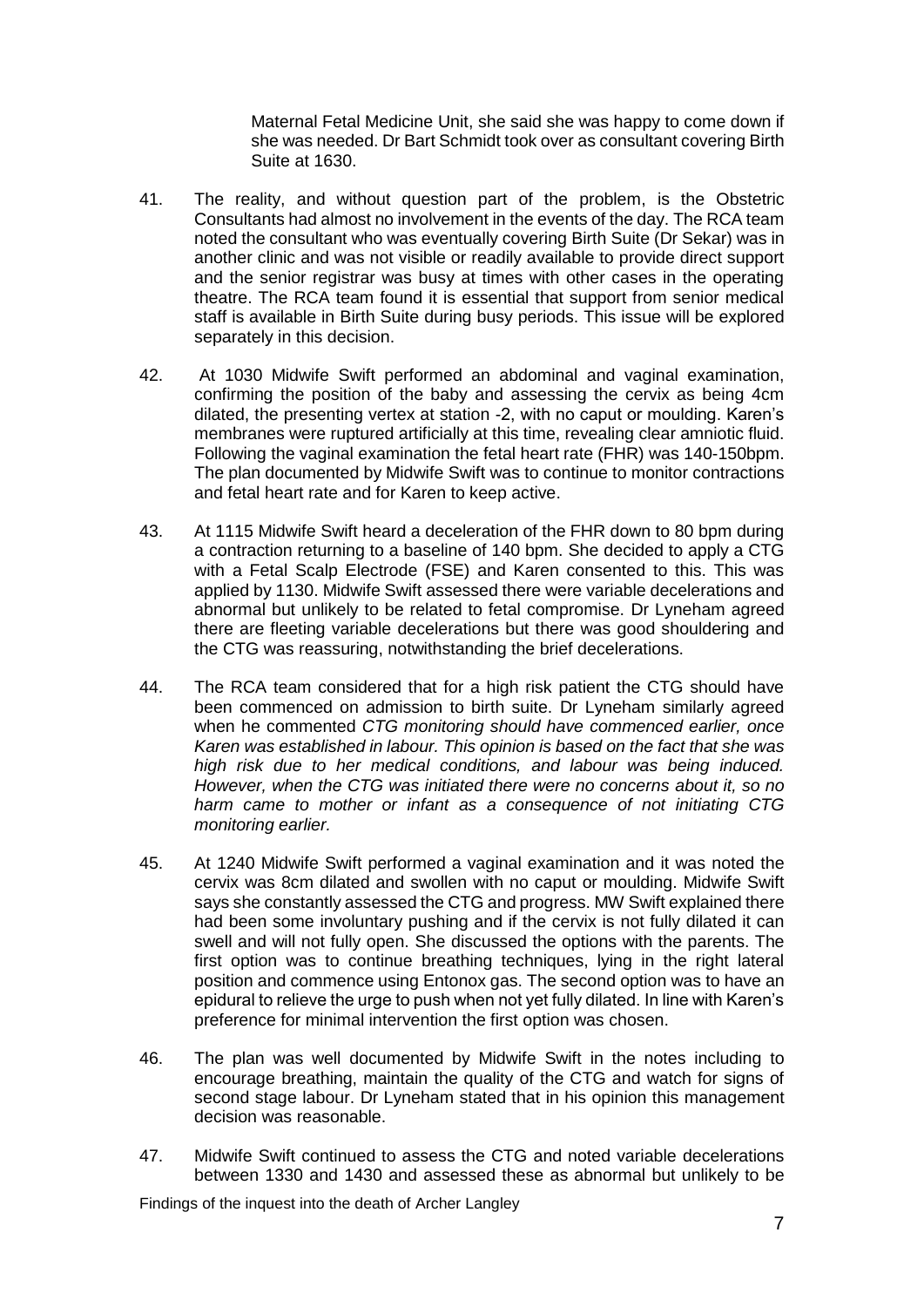related to fetal compromise. Dr Lyneham stated in his opinion the CTG would be considered no more than suspicious and in his view not suggestive of an infant who is hypoxaemic and acidaemic.

- 48. At 1330 Karen requested an epidural and Midwife Swift made contact with Dr Smith and he agreed to review Karen. Dr Smith attended at 1400, spoke about the epidural with Karen and her husband, considered the CTG, placed a cannula and made arrangements with the anaesthetic team to attend. Dr Smith did not perform a vaginal examination. Dr Smith discussed Karen's progress with Midwife Swift around 1430. This was when he first discovered Karen had been 8cm dilated since 1240.
- 49. Dr Smith considered the labour was most likely obstructed due to the swelling of the cervix, which on the basis of his training he thought could be reversed with an epidural. He planned to review Karen in two hours.
- 50. Midwife Swift was present and understood the plan was to wait two hours after the epidural had been in place. Midwife Swift understood this was a generally understood timeframe but in the meantime you would keep assessing any progress and the CTG.
- 51. Dr Smith was not aware there was a subsequent delay in the epidural being inserted due to theatre activity until about 1515. Dr Smith stated this was a long delay. The plan then became to reassess Karen at 1715. Dr Smith did not attend and review in the interim period, but it is apparent the Birth Suite was very busy and as well there was no consultant physically present.
- 52. Dr Smith stated that although Karen was a high risk on account of her SLE, he did not consider she was a high risk for an ongoing obstructed labour.
- 53. The RCA team considered a scalp lactate would assist with decision making if there were ongoing concerns about fetal wellbeing, which there were not in this case.
- 54. A plan had been made for a vaginal examination at 1430 but at this time Karen was being prepared for an epidural so the next VE occurred at 1515.

#### <span id="page-11-0"></span>*Events from 1515*

- 55. The events from this point are crucial to an assessment of the critical decisions made or lack thereof with respect to the care provided. There is some inconsistency in the evidence as to who called whom and what conversations took place. Some of this inconsistency is not particularly problematic and does not need to be resolved and may be simply a result of the busy afternoon in Birth Suite. However, it is clear it was at this quite crucial stage that a number of communication breakdowns occurred.
- 56. Midwife Swift handed over to Midwife Sheppard at around 1515 as her shift ended at 1530. An indwelling catheter was inserted at 1515 by Midwife Sheppard and Midwife Swift noted in the records *a small amount of blood stained urine*. Midwife Sheppard performed the VE having noted prolonged variable decelerations on the CTG. Karen was still 8cm dilated. Midwife Sheppard noted on the Intrapartum Assessments, caput ++ and moulding+++ and the cervix was still 8cm dilated. These observations were not restated in the progress notes. Midwife Sheppard agreed with the suggestion this could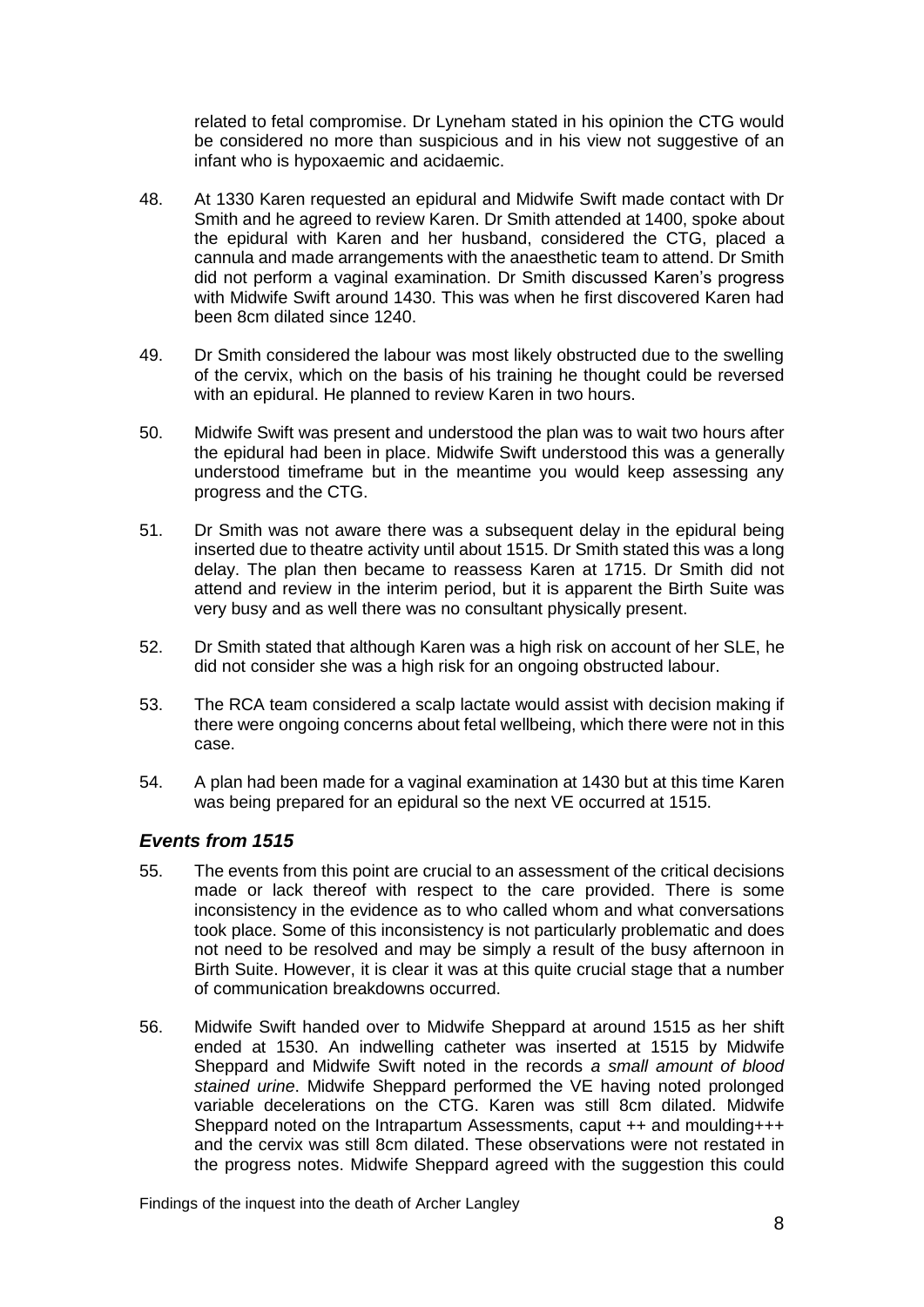have been put in the progress notes as well, but she had used the purpose built form.

- 57. Dr Lyneham in his report stated that *Caput succedaneum refers to swelling, puffiness and bruising on the baby's head caused by prolonged pressure of the presenting part of the scalp against the dilating cervix. Moulding refers to the adjusting of the shape and size of the fetal head to the birth canal during labour; the skull bones may even overlap. Marked caput and moulding suggests cephalopelvic disproportion.*
- 58. Midwife Swift stated she rang Dr Smith on his mobile but was unable to reach him and left a voicemail message to come to Room 1. Midwife Sheppard states she paged Dr Smith but thought Midwife Swift had spoken to him and advised of these findings. Dr Smith stated he has no memory of receiving this telephone call or page. There was evidence he received an earlier page. Dr Smith stated there can be problems with mobile telephone coverage. Dr Smith stated that between 1500 and 1530 he was only a short distance away from the Birth Suite and no one approached him about any message that had been sent.
- 59. It is apparent that someone contacted the Team Leader Christine Farbrace. It was either Midwife Sheppard or Midwife Swift. TL Farbrace says the call came from Midwife Sheppard.
- 60. Whatever is the case, TL Farbrace attended Room 1. On entering the room she says Midwife Sheppard lifted the catheter bag bringing to her attention the blood stained urine. Midwife Swift also expressed her concerns to her including she wondered if there were signs of a Bandl's ring developing. TL Farbrace advised Midwife Smith to inform the registrar.
- 61. Midwife Sheppard thought Dr Smith had sent Dr Catherine Dash to Room 1. Midwife Swift thought TL Farbrace had called Dr Dash. TL Farbrace does not recall making a call but thought Midwife Sheppard had notified the registrar of her concerns prior to calling herself. Dr Dash simply recalls a call from midwifery staff.
- 62. In any event, Dr Catherine Dash attended. Dr Dash had not at this stage spoken to Dr Smith, consistent with Dr Smith's evidence he had not requested Dr Dash to attend nor had he received a message to attend himself.
- 63. TL Farbrace recalls Dr Dash attending and Midwife Swift referring to a Bandl's ring (which can be a sign of obstructed labour). She does not recall if the blood stained urine bag was pointed to but cannot imagine it was not. Whilst she was in the room TL Farbrace remembers gathering the necessary paperwork for a Caesarean section as she assumed this was now likely. TL Farbrace then left to attend another patient.
- 64. Midwife Swift states she verbally relayed her concerns to Dr Dash that Karen possibly had an obstructed labour. Midwife Sheppard also says she showed the blood stained urine bag to Dr Dash. Midwife Swift also said she would have mentioned this observation to Dr Dash and that Midwife Sheppard was holding the bag at the bed and Dr Dash would have seen it. Dr Dash does not recall the blood stained urine bag. Dr Dash said she was also not aware of the finding of caput and moulding. MW Sheppard agreed she possibly may not have mentioned caput and moulding to Dr Dash.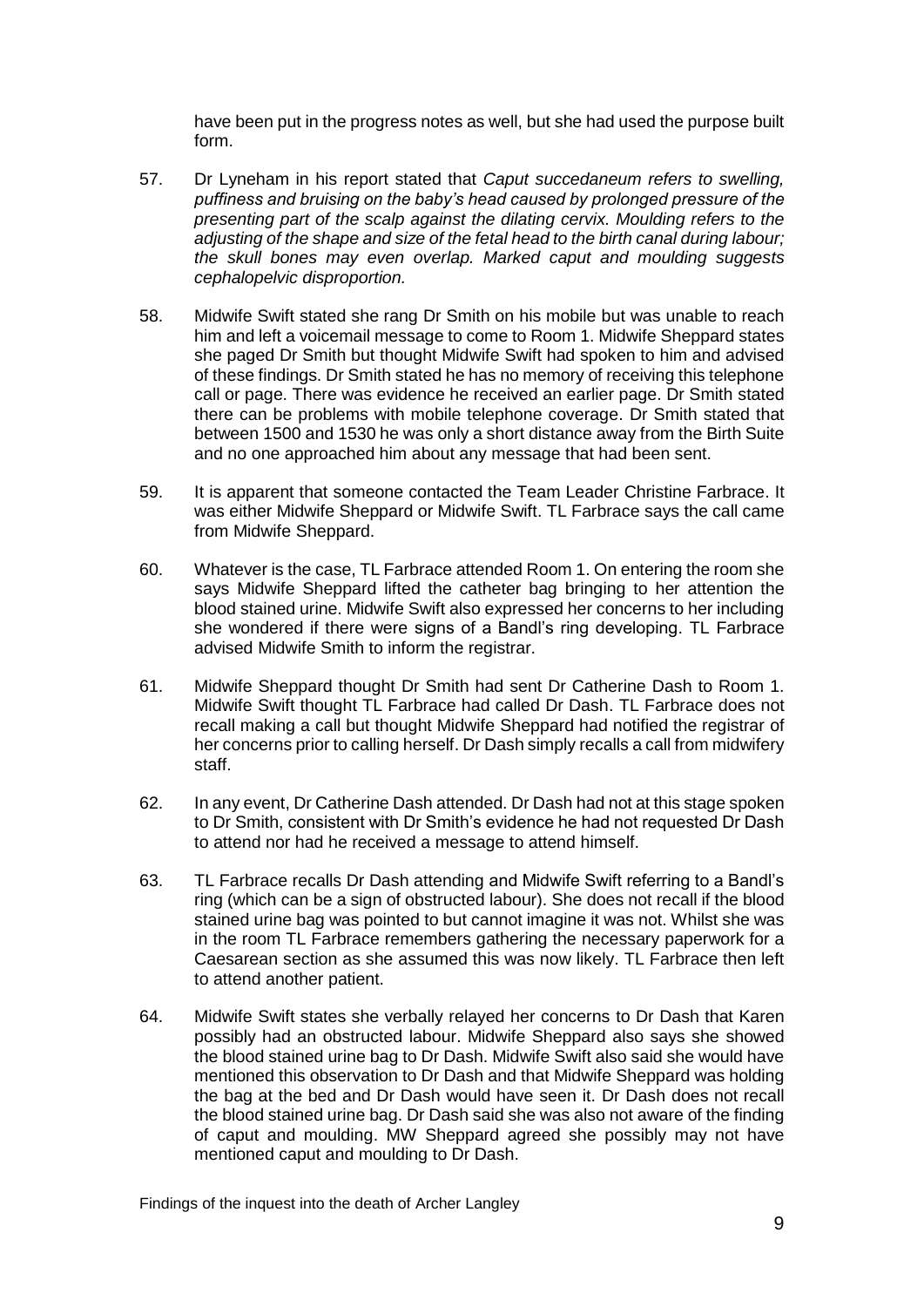- 65. Dr Dash stated she had been asked to review the CTG at 1520 as Dr Smith was in theatre and she attended urgently. Dr Dash's evidence was she was not conducting a full assessment but just reviewing the CTG. Dr Dash stated that Dr Smith, as the senior registrar, had a plan to review after two hours of the epidural being in place and her job was to review the CTG and consider if there was any abnormalities such that they should depart from that plan. Dr Dash was aware from what she was told by the midwives that the general gist was the epidural was introduced so that labour could progress. She had not at that time spoken to Dr Smith. Dr Dash was aware a VE had been conducted at 1515 and did not consider she needed to do another one. She recalls palpating the abdomen and the midwife mentioning a Bandl's ring, which she understood can be a late sign of obstructed labour. Dr Dash thought the shape of Karen's abdomen was more to do with the OP position of the fetus and not a Bandl's ring.
- 66. Dr Dash says she reviewed the CTG which showed variable decelerations and was abnormal but appeared to be improving with the epidural. Dr Dash cannot be sure if she looked at the Intrapartum Assessments and has no memory of caput or moulding being mentioned. Dr Dash said if she had been aware of these features being present she would have told Dr Smith. Dr Dash said at the time she was junior to the senior registrar and was second cover for the Birth Suite and would have followed the registrar's plan. Dr Dash reiterated in evidence she was focused on the CTG and was not conducting a full review. She agrees she may have been requested by the midwife to sign the CTG trace.
- 67. Dr Dash stated the midwives mentioned the concern about lack of progress but she thought Dr Smith was aware of this. Dr Dash says she contacted Dr Smith after the review to make sure.
- 68. Dr Smith said in evidence that Dr Dash should not just have considered the CTG in isolation as CTGs must be assessed in the context of the patient and the patient's history becomes relevant.
- 69. Midwife Sheppard noted in the progress notes at 15:15 hours, and perhaps consistent with Dr Dash's view as to why she was there: *…registrar paged to review CTG*. She then noted at 15:20 *Seen by Dr Dash – CTG signed & happy to continue after discussion with Dr Smith*.
- 70. At 1530 Midwife Sheppard made the following progress note entry: *CTG abnormal/unlikely—baseline 126. Variable decelerations present accelerations nil. BP 85/48 Mainline infusion increased. Draining blood stained urine++, Dr Dash aware of same. TEDS applied.*
- 71. Midwife Sheppard says on leaving the room she saw Dr Dash speaking to Dr Smith in the corridor. The plan had been to wait two hours as the epidural had been inserted. She assumed Dr Smith would come in as she was not happy with that situation.
- 72. Midwife Sheppard says she spoke to TL Farbrace at around 1530 saying she was not happy waiting two hours. TL Farbrace does not recall this conversation or any conversation indicating further deterioration. She says she would have escalated the case if that had been indicated.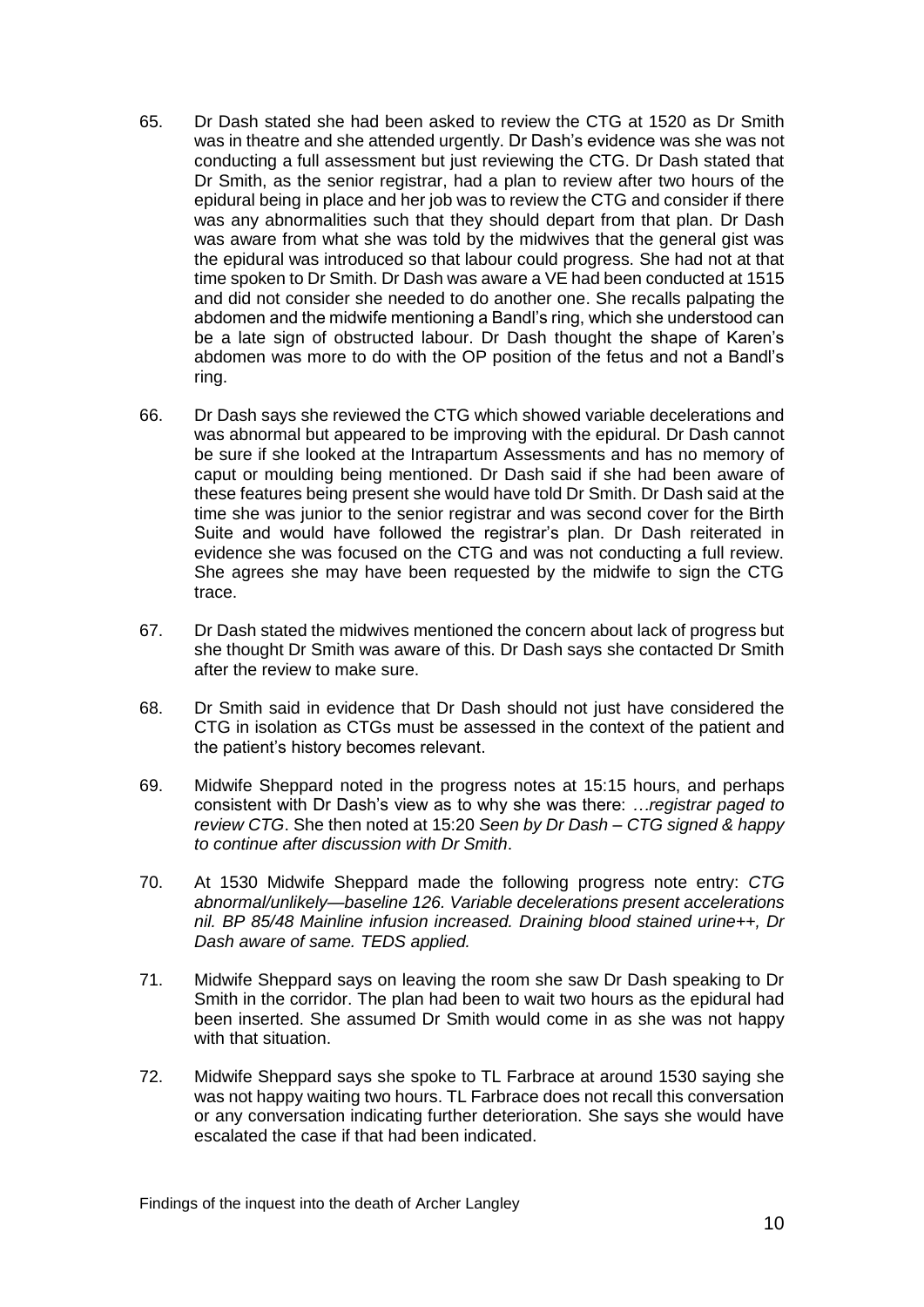- 73. Midwife Sheppard also said in her evidence that she spoke to Dr Smith outside the room in strong terms suggesting she did not know why he was waiting and delivery needed to occur now. She says Dr Smith made no comment and walked away. Dr Smith does not recall that conversation and says if that conversation took place he would not have simply walked away. It is noteworthy this particular conversation was not recorded in the progress notes by Midwife Sheppard, and was not mentioned in Midwife Sheppard's written statement taken in January 2015. Midwife Sheppard stated she has been distressed over the tragic death and she was suffering from Post-Traumatic Stress Disorder for a time and had not recalled the conversation until shortly before the inquest.
- 74. Dr Smith stated that he did not become aware of Dr Dash's involvement until after Dr Dash had reviewed Karen. Dr Smith recalls he had a discussion with Dr Dash at the Birth Suite journey board at approximately 1530 and it was at this time he became aware there had been a delay with the placing of the epidural and that it had only recently been given. Dr Smith recalls the conversation was brief and to the effect that Dr Dash was aware of the plan to review two hours after the epidural had taken effect. He does not recall Dr Dash expressing any concerns with this plan or suggesting an alternative plan. He does not recall her raising any concerns regarding her review. He has no recollection of being told of significant caput or moulding or blood in the urine. Dr Smith says that if he had been told any of these things he would have wanted to know more as it would have raised the question as to whether there was another reason, apart from the swollen cervix, for the lack of progress. Dr Smith was not requested to review the mother at this stage. Dr Smith felt there was no reason to do so given Dr Dash had just reviewed her.
- 75. Dr Dash agrees she spoke to Dr Smith at the journey board and told him the CTG was abnormal but improving with the epidural seeming to be effective and Karen was still 8cm dilated. This appears to be consistent with Dr Smith's recollection that the conversation was brief. Dr Dash does not recall a conversation at the journey board involving Midwife Swift.
- 76. Midwife Swift left the ward at approximately 1530. Her statement suggested she spoke to Dr Smith and Dr Dash in the Birth Suite, but her memory now is it was on her way out and she passed the journey board where she had the brief conversation with Dr Smith, Dr Dash and another midwife about Karen's previous uncomplicated birth and her present clinical situation of no change to cervical dilation for four hours and what she observed to be signs of a possible obstructed labour. Midwife Swift's statement says that Dr Dash and Dr Smith were 'dismissive' of her concerns and the final comments made to her was that the labour was not obstructed and the epidural will allow the labour to progress.
- 77. In her evidence Midwife Swift gave some more context to the use of the word 'dismissive', and said she felt personally upset as she felt she had let the parents down because the birth had not gone to plan. She thought a Caesarean section was needed but knew the standard plan was to give two hours from an epidural so she did not feel so concerned she needed to say anything more. She left the decision in the hands of the doctors.

#### <span id="page-14-0"></span>*Should a caesarean section have been called earlier?*

78. The RCA report considered signs of obstructed labour were documented at 1515 and concerns appropriately escalated to medical staff. The mother was still 8cm dilated. The midwife documented bloodstained urine ++, caput ++ and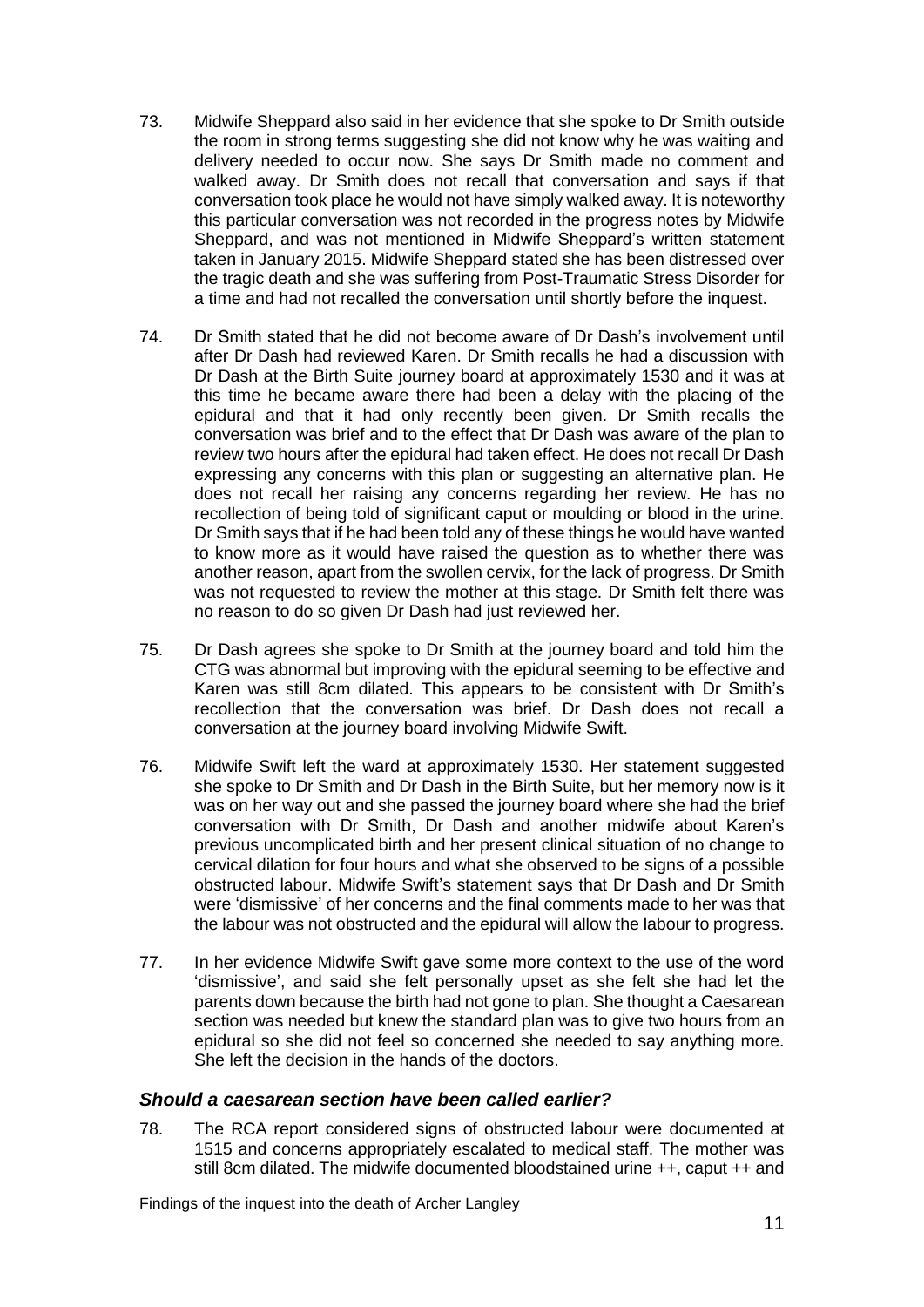moulding+++. The RCA noted these factors in addition to the lack of progress would indicate an obstructed labour. A decision was made to continue with the induction of labour and review at two hours post-epidural insertion. Retrospectively, the RCA found it is clear that the induction was not progressing as would be expected with a third pregnancy with cervix dilation at 8cm for five hours. A decision should have been made at 1515 to progress to a caesarean section.

- 79. The RCA team discussed the risk of reduced awareness of a patient's 'high risk' status when the CTG and other signs appear reassuring and the pregnancy has been largely uneventful. When the presentation begins to change, as Karen's did at around 1515, this should have perhaps prompted the treating team to review her again in the context of a 'high risk' patient.
- 80. The RCA noted Karen was reviewed by a junior registrar (Dr Dash) and this review was documented by the midwife. It was understood the junior registrar discussed the case with the senior registrar at this point, though this was not documented. Midwifery staff began preparing the patient and paperwork for a Caesarean section.
- 81. The RCA team found there were several gaps in the documentation particularly relating to medical review; identification of the potential for obstructed labour (all of the signs and symptoms were listed but there was no documentation of the suspicion of an obstructed labour); intra partum assessment was not fully completed and written notes did not accurately reflect the clinical concerns verbally communicated within the team. The RCA noted clinical concerns must be escalated and documented appropriately with reviews conducted and documented in a timely manner.
- 82. The plan of Dr Smith had been to reassess Karen in two hours from the introduction of an epidural and the vaginal examination. The case was discussed with the consultant at a board round at around 1600 but not at the bedside. The RCA considered that had the handover with the consultant occurred at the bedside with the midwife present and the consultant reviewed the patient and the clinical record, then earlier progression to theatre might have occurred.
- 83. Midwifery staff contacted medical staff at around 1640 to review Karen but it does not appear that the registrar Dr Smith reviewed the CTG at this point or attended the patient up until around 1700. A category 2 was called at approximately 1715 due to failure to progress in labour and fetal distress with the booking form noting the booking time as 1740. The RCA recorded there were times when midwives sought medical review that did not eventuate.
- 84. Dr Lyneham stated *In my opinion a caesarean section was indicated from 1530 onwards, given the clinical evidence of obstructed labour and lack of progress notwithstanding Karen's good uterine contractions. The CTG abnormalities were a further indication although, as I have indicated, in my view the CTG was never suggestive of an infant who was significantly acidaemic and in whom urgent delivery was demanded.'*
- 85. Dr Bisits stated *Most obstetricians would have recommended a caesarean be booked at around 1515 and should have been completed by 1615. A smaller body of responsible opinion amongst obstetricians would have waited another*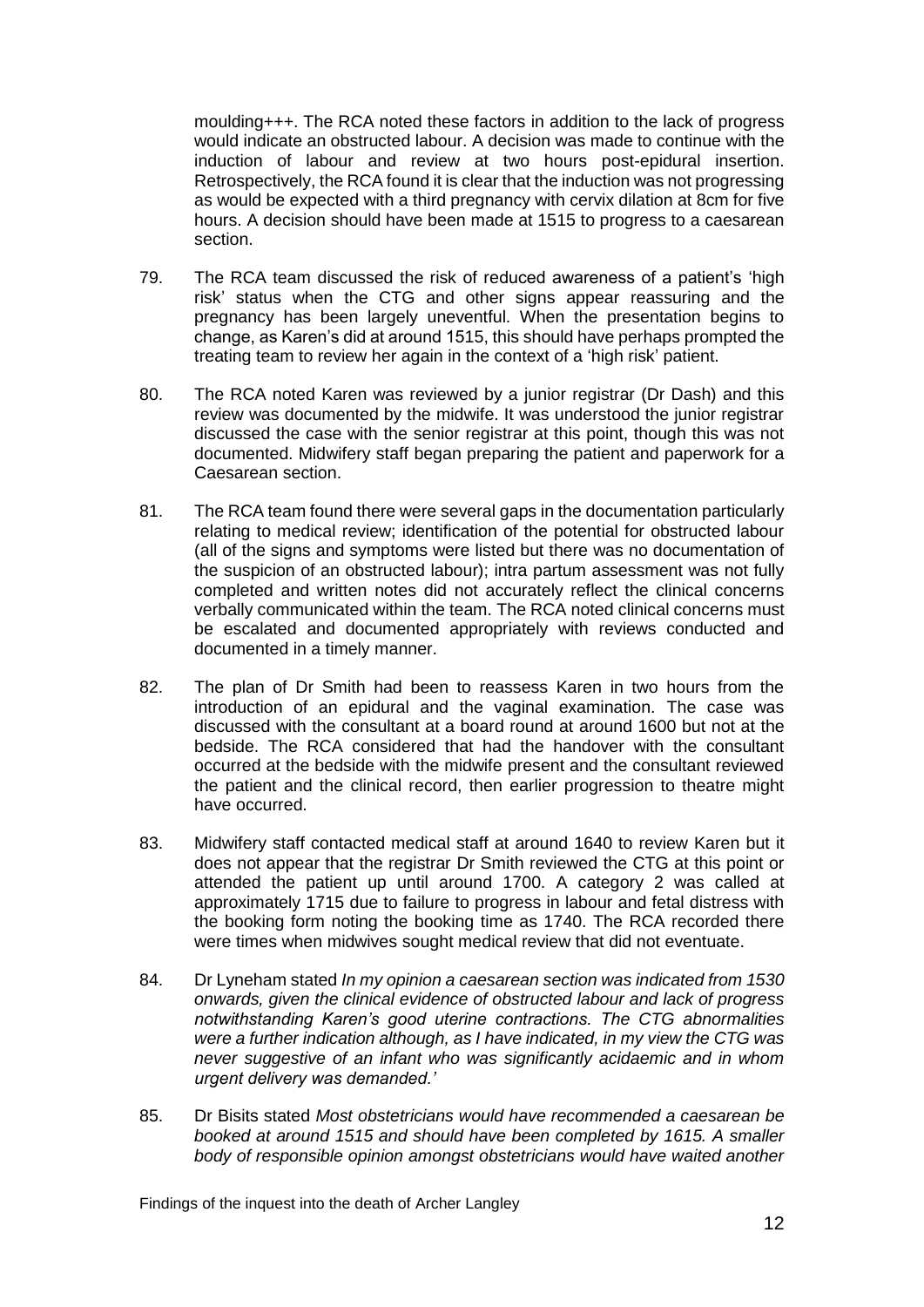*hour for progress and then ensure that the baby was delivered by caesarean section no later than 1715.*

#### <span id="page-16-0"></span>*Review of CTG and management of labour from 1530*

- 86. Dr Lyneham reviewed the CTG as it was recorded for the period from 1530 to 1700 and noted that *from 1600 the variable decelerations tend to become significantly more prolonged with some now clearly late decelerations lasting over a minute. At 1648 the decelerations are clearly late and prolonged. The CTG is now abnormal with features consistent with the possible development of fetal acidaemia.*
- 87. Dr Peter Campbell also comments on the CTG tracing (predicated on his opinion that Archer's amniotic fluid aspiration was associated with intrapartum asphyxia causing Archer to gasp): *In my opinion there was some concern over the CTG. I am not an expert on this area but I have read Dr Lyneham's report. In view of the fact that the labour was not progressing and there were variable decelerations throughout the day, I suspect that there were intermittent periods of hypoxic ischemia or asphyxia. At any time during the latter part of the labour, baby Archer may have had a significant episode that caused him to gasp and inhale the squamous cells.*
- 88. Dr Bisits opined the CTGs from 1400 to 1700 *were classified formally as abnormal but fetal compromise unlikely….At the time of the decision for the caesarean the CTG pattern is described as one with complicated variable decelerations, reflecting greater concern about the baby's oxygenation. From 1720-1740 there were no obvious decelerations however there are two decelerations, which appear late, from 1740 to 1750.*
- 89. Dr Lyneham stated *The pattern of atypical variable decelerations continues, with one prolonged deterioration lasting nearly 5 minutes at about 1710. However, once the CTG recovers from that deceleration, from 1720 the CTG improves significantly with only one typical variable deceleration apparent between 1720 and 1745. In my opinion it is unlikely that the infant was significantly acidaemic at this time.'*
- 90. Dr Bisits stated there was nothing seen in the CTG, which showed evidence of a significant hypoxic event. There was one area of tracing from 1640 to 1700 hours which was concerning and pathological but it then improves. Dr Bisits stated there could have been a hypoxic event and the baby recovered well but considered it unlikely, however could not rule out such an event caused the baby to gasp. Dr Bisits stated the hypoxic event that caused the aspiration could have occurred earlier, even before the CTG was applied and escaped diagnosis.
- 91. Dr Lyneham opined that management of Karen's labour prior to 1530 was reasonable and appropriate. Dr Lyneham's major concern relates to the management at about 1530, when the midwife documented clear evidence of obstructed labour being:
	- The infant's head remained in a deflexed left occipitoposterior position, meaning larger diameters of the fetal skull were presenting than would have been the case if the infant's head had rotated to an occipitoanterior position.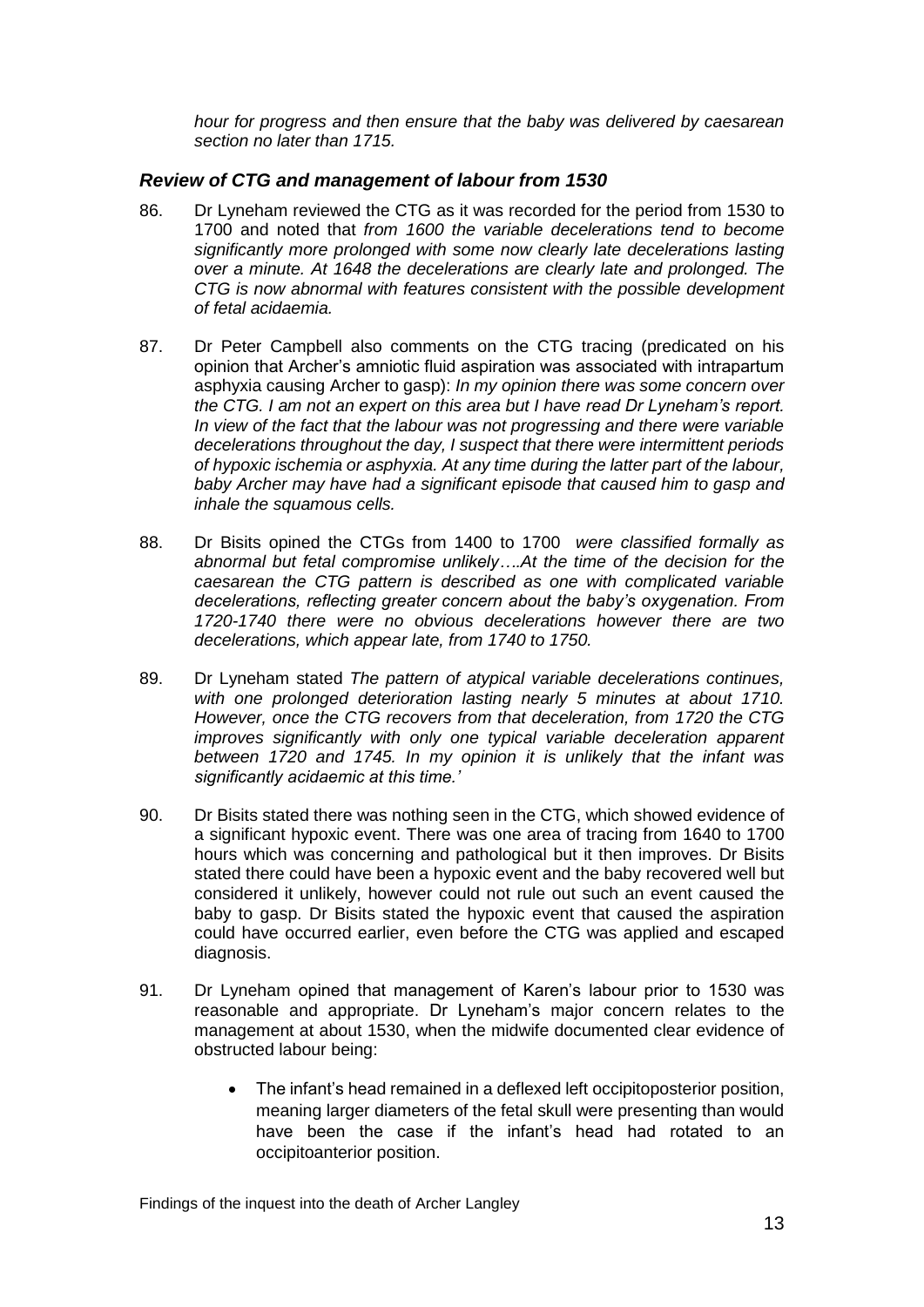- Despite regular, moderate to strong contractions, there had been no progress in cervical dilation for 3 hours.
- There had been no further descent of the head for over 4 hours.
- There was caput+++ and moulding++.
- There was haematuria (blood in the urine).
- 92. Dr Lyneham opined there were some concerns about the CTG, although he acknowledged the CTG abnormalities alone did not demand immediate delivery. Notwithstanding this clinical situation, the only medical input was Dr Dash signing off on the CTG and noting that she was happy for Karen's labour to continue. It was Dr Lyneham's view that at all times after 1530 medical review was required.
- 93. Dr Bisits said in evidence if the doctors were aware of the matters raised above then most obstetricians would look at prompt delivery. If they were not aware then doctors would be more likely to not think delivery needed to be done within the hour.
- 94. Dr Bisits' summary of the events was maintained by him in evidence and included that: *There was clinical disagreement amongst midwifery and medical staff about the recognition and management of obstructed labour in a multiparous woman (one who had no difficulties with the birth of her first two children). Experienced midwifery staff were concerned that because Karen's cervix remained at 8cm dilated for three hours that this was already an indicator of obstructed labour and therefore waiting another two hours would invite further problems, mainly the spectre of uterine rupture. The medical staff on the other hand felt that an epidural would stop the premature involuntary pushing and favour the possibility of a normal vaginal birth. They would have been encouraged in this view because of the two previous normal births that Karen had experienced. Both views are reasonable, however the more significant concern that needed to be addressed was the possibility of an obstructed labour and therefore this needed to be discussed between midwifery and medical staff and acted on sooner. I am not convinced that this would have made a difference to the outcome for Archer.*

#### <span id="page-17-0"></span>*Decision to proceed with caesarean section*

- 95. Dr Smith reviewed Karen at 1715 after he had come out of the operating theatre. In his statement he said that the cervix remained at 8cm and there had been sufficient time for the epidural to take effect. At this point he was of the opinion that there was an obstructed labour that was not likely to be reversible and that a Caesarean section would be required. He performed a vaginal examination and did not consider the head was deeply impacted and considered delivery was not likely to be problematic or require more staff then ordinarily was required. The other significant and concerning change was the CTG trace now showed complicated decelerations. He stated this was the first occasion he was aware of these changes. Dr Smith says he informed the consultant Dr Bart Schmidt.
- 96. Dr Smith was informed by the midwife these decelerations seemed to commence when positioning was changed, which was not uncommon. He planned to reposition Karen and have Dr Dash review the CTG in 10 minutes and, if it had not improved, a scalp lactate would be performed. He then organised the Caesarean section.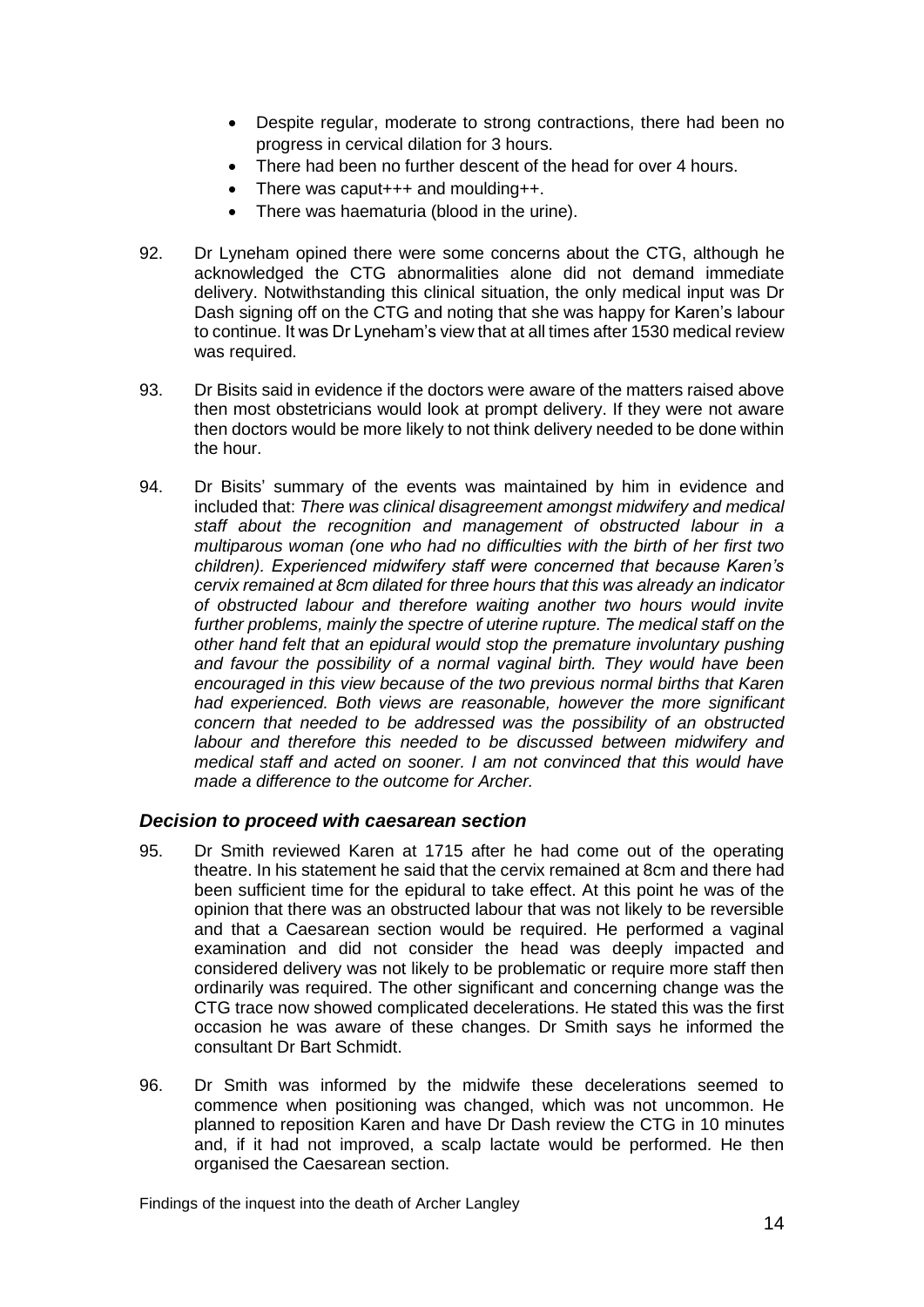- 97. At this time another expectant mother was in the operating theatre with preeclampsia. The anaesthetic had already been given and in those circumstances Dr Smith considered the delivery could not be delayed. Given the potential difficulties of stopping a procedure once the anaesthetic process had commenced, the RCA team found it was appropriate for the senior registrar to proceed with that case whilst a theatre was being sourced for Karen.
- 98. Dr Smith requested another operating theatre be opened. The reason for Dr Dash reviewing in 10 minutes was that if the CTG trace had not improved a decision would be made as to which operating theatre would be used. Dr Smith also considered Dr Dash was more than competent to perform the caesarean section, should it have been necessary. He also stated knew there was consultant assistance if required.
- 99. Dr Lyneham agreed with Dr Smith's assessment that Karen's CTG had improved before her transfer to the operating theatre (recorded by Dr Smith in his case note at 2000). At between 1720 and 1730 Dr Dash was contacted by Dr Smith. Dr Smith advised that he was about to start a caesarean for another patient but he had requested a second theatre be set up for Karen. Dr Dash was asked to attend the Birth Suite to check the CTG in 10 minutes and ensure a second theatre was still available.
- 100. Dr Dash attended at approximately 1740 and saw that Karen was being transferred to the operating theatre. Dr Dash reviewed the CTG and confirmed the trace should be taken with Karen to the operating theatre. Dr Dash informed Dr Smith the CTG had improved. Dr Smith said that he would be able to perform the Caesarean. Dr Dash left when Dr Smith arrived.
- 101. Concerning the CTG taken from 1808 to 1828 (whilst Karen was in the 'pre-op' room) Dr Lyneham commented that the *CTG trace continues to be improved, and the last 10 minutes of the trace is really quite normal.*
- 102. Karen was transferred to theatre at 1800. Dr Smith arrived at 1810 and noted the CTG had improved. The operation commenced at 1832. There were signs of obstruction but the delivery was not difficult. Dr Smith thought the baby had good colour with a normal heart rate but was not making any respiratory effort. Dr Smith noted in his operation surgeon report and retrospective notes there were signs of obstruction at surgery including a ballooned lower segment, bladder distension and haematuria. The fetal head was described as being *impacted in pelvis but easily delivered,* with the fetus in a deflexed occipitoposterior (OP) position.
- 103. The RCA noted the caesarean section commenced 85 minutes from the decision to proceed, which is outside of expected timeframes. The operation proceeded in a timely manner once in the operating theatre. The RCA noted there is no documented timeframe for progression of a category 2 patient to theatre but an acceptable time is considered to be within 75 minutes. The RCA team was advised that a protocol was currently being developed, which will include timeframes.
- 104. Regarding the timing of the caesarean section, Dr Lyneham said *…in my view medical assessment was indicated at 1530 and if that had been performed, it would have been apparent that caesarean section was indicated. However, it would not have been a caesarean section fitting within the most urgent category, and unless there was a significant deterioration in fetal condition, in*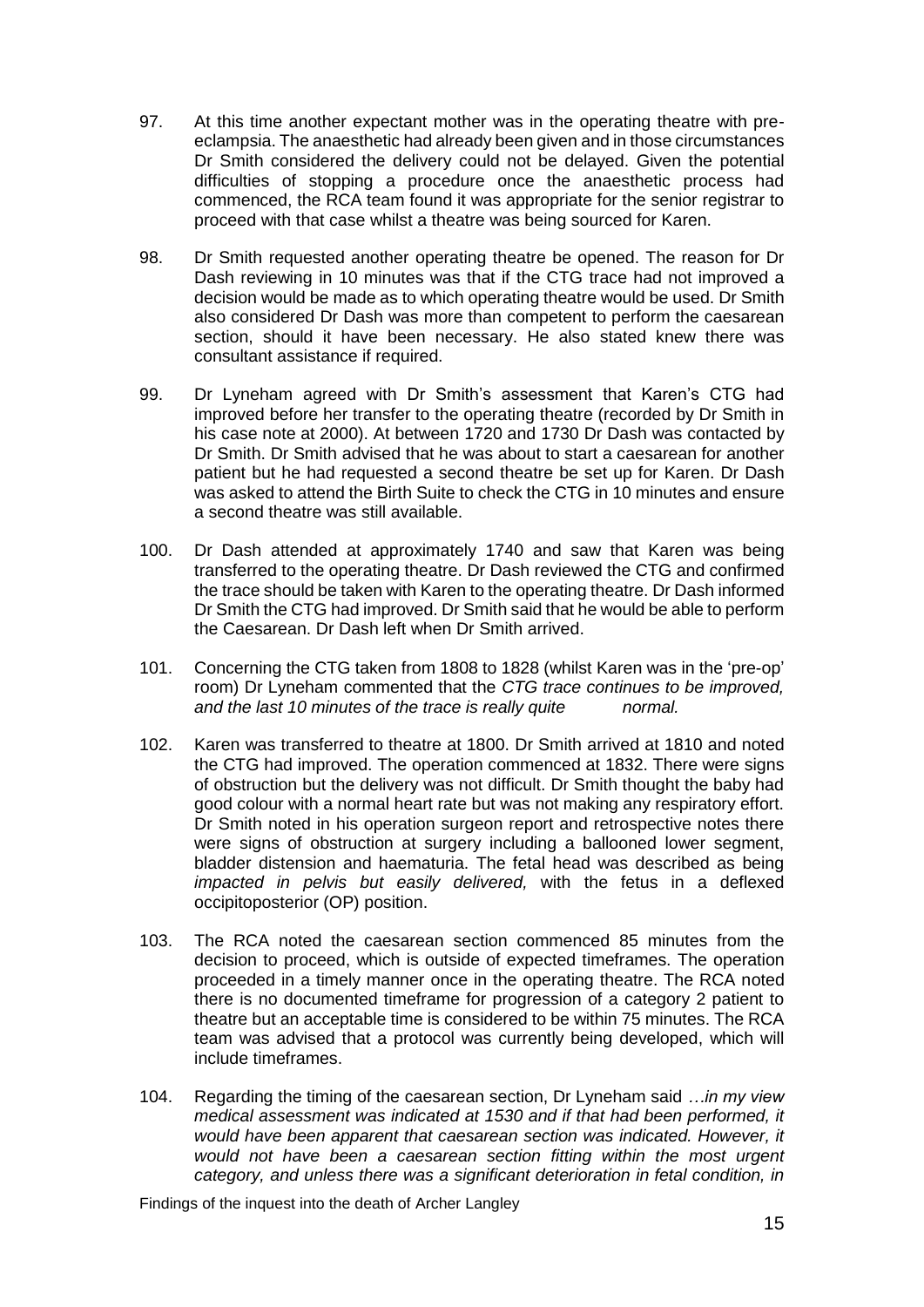*my opinion within about 75-90 minutes would have been reasonable. Of course, it would have been necessary to insert an epidural and that would have taken some time to arrange, as well. Some three hours later, the infant was still only very mildly acidaemic so it is unlikely there was any degree of significant fetal hypoxaemia and acidaemia at 1530.*

- 105. Regarding the timeliness of Karen's caesarean section procedure, Dr Bisits stated: *This should have been requested within the hour. This category was breached by 40 minutes. There were two indications for the caesarean, seemingly obstructed labour and the abnormal CTG. Using the Queensland Department of Health guidelines for the interpretation of CTG's: there were late decelerations but normal baseline and normal variability therefore this indicated 'abnormal – may be fetal compromise'. Having said this I do acknowledge that according to the then guidelines the agreed time for a Category 2 procedure was within 75 minutes.*
- 106. Dr Bisits also offered the following: *Given the clinical indications for the caesarean and the knowledge that the theatres were busy at the time I am surprised that a scalp lactate was not considered to aid in the management of the case. Having said this I do acknowledge that according to the Queensland Department of Health guideline on CTG interpretation, given that there was only one yellow feature a scalp lactate was not indicated. However as it says in the notes below the classification table the full clinical picture needs to be taken into account and in this situation the relevant clinical feature was obstructed labour.*
- 107. The RCA noted the administration of tocolytics should be considered to cease contractions and reduce the risk of a ruptured uterus when a diagnosis of obstructed labour is made. Dr Lyneham was less concerned about this as although there were signs of obstructed labour, they were only first apparent at 1530, it was not an augmented labour and in his view there was little risk of imminent uterine rupture.

#### <span id="page-19-0"></span>*Consultant involvement*

- 108. Consultant involvement in the care of Karen was, for reasons as will be evident, almost absent as a physical presence, but it is also evident communication between consultants and staff was not particularly effective.
- 109. The RCA team found that despite the events occurring at 1530, the obstructed labour was not diagnosed and concerns were not clearly communicated or escalated. The consultant who was covering Birth Suite, Dr Sekar, was in clinic and was not visible or readily available to provide direct support and the senior registrar Dr Smith was busy at times with other cases in the operating theatre. The RCA team found it is essential that support from senior medical staff is available in Birth Suite during busy periods. The RCA team were advised that a DECT phone is now held by the consultant covering Birth Suite to ensure staff can readily contact them and the RCA team found this to be an acceptable solution.
- 110. Dr Lee Minuzzo was the Obstetric Consultant rostered to cover the Birth Suite from 0800 to 1630 on 25 July 2014. Dr Minuzzo received a handover with respect to Karen but did not review her personally and was not called on by midwifery staff or doctors to do so.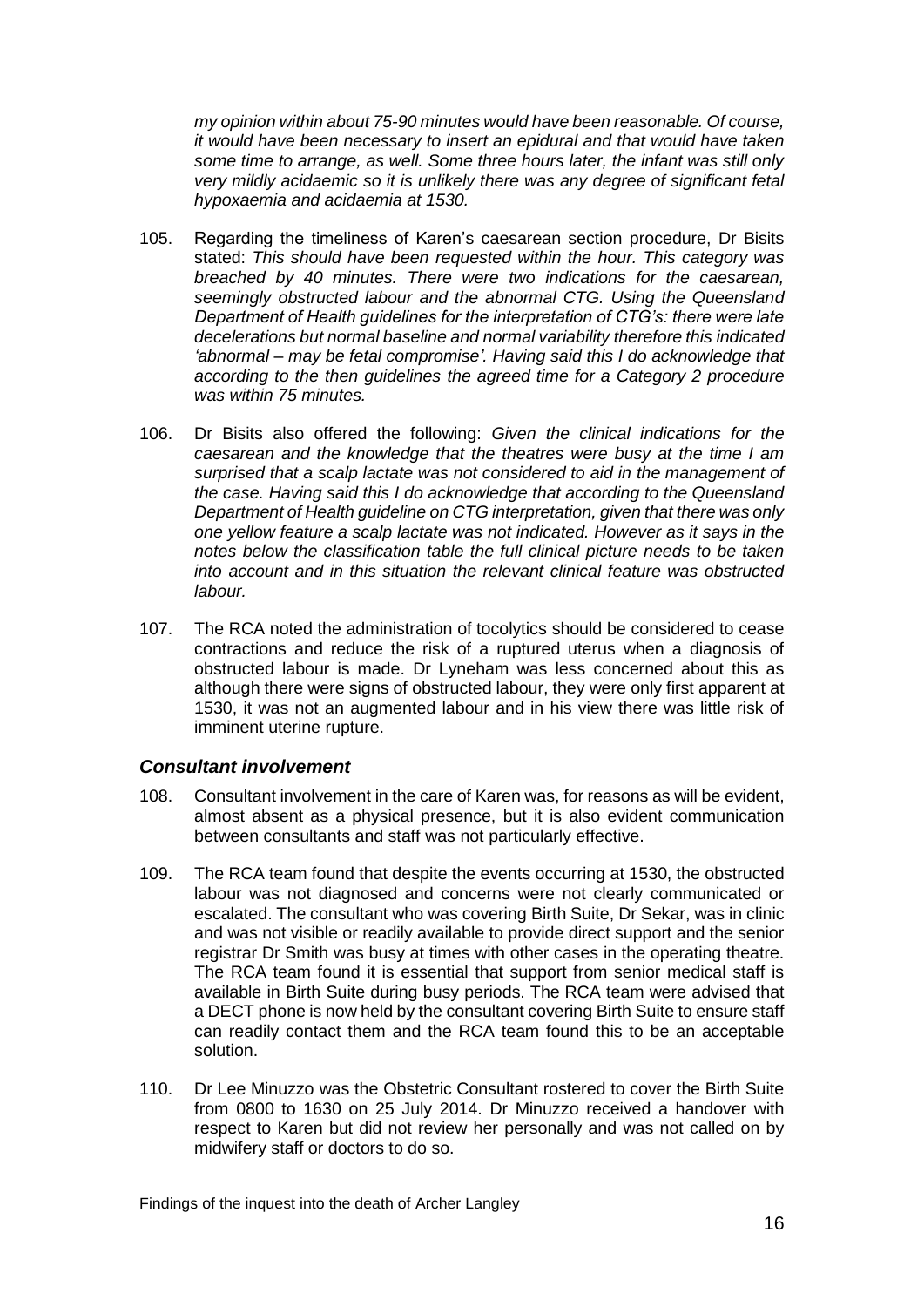- 111. At around 12 noon Dr Minuzzo received an email from an internal investigator within Metro North Hospital and Health Service, advising her to attend a meeting the following Monday. Dr Minuzzo rang the investigator and was told the meeting was with respect to an investigation concerning her clinical practice. Dr Minuzzo says she became distressed at this news and took up an offer to meet the investigator that afternoon. They met shortly after and Dr Minuzzo was handed a letter advising the Director-General of Queensland Health had appointed an investigator due to concerns raised in a Public Interest Disclosure.
- 112. Dr Minuzzo felt so distressed at this development she spoke to the Acting Executive Director Dr Kennedy and said she did not think she could continue to work that day. Dr Minuzzo then contacted Dr Sekar and requested she cover for her despite Dr Sekar being involved in her own clinic. Dr Minuzzo went to the operating theatre and saw Dr Smith and told him Dr Sekar was to cover as consultant. Dr Minuzzo went home around 1330, and handed over cover for the Birth Suite to Dr Sekar. Dr Smith recalls Dr Minuzzo was visibly distressed about something although he does not recall her saying she would be leaving before the end of her shift. He found this out later from Dr Sekar.
- 113. Dr Renuka Sekar was Staff Specialist, Maternal and Fetal Medicine at RBWH. She was in her clinic at Maternal Fetal Medicine (MFM) on 25 July 2014, when asked by Dr Minuzzo to also cover Birth Suite from around 1330. Dr Minuzzo sounded very upset. Dr Sekar initially suggested the evening consultant be called to cover Birth Suite but Dr Minuzzo preferred to speak to Dr Sekar. Dr Minuzzo said that the patients in Birth Suite were not needing any urgent attention and Dr Smith was in the operating theatres and not needing any immediate assistance. Dr Sekar agreed and spoke to Dr Smith and the Birth Suite team leader to tell them she was covering Birth Suite until 1630 and told them to call her on her mobile as she was still busy in her clinic and would not be able to come down to Birth Suite for at least another one to two hours.
- 114. Dr Sekar went down to Birth Suite around 1600 and met with Dr Smith. Dr Sekar says they discussed Karen's labour and Dr Smith mentioned there had been slow progress but with no other signs of obstruction or abnormal CTG. In her statement provided to the Coroner, Dr Sekar says she told Dr Smith that the baby should be delivered within an hour of the epidural being started.
- 115. Dr Smith says he had reviewed Karen and was comfortable with progress and the CTG and that the epidural was taking place. He said his plan was to review in two hours. Dr Sekar's statement says she overruled Dr Smith and told him she wanted the baby delivered within the hour. Dr Smith denies this was part of any conversation he had with Dr Sekar. In her oral evidence at the inquest Dr Sekar says that what she meant was that Dr Smith should review Mrs Langley within the hour and if necessary plan delivery. She was not insisting on a delivery by Caesarean section.
- 116. Dr Sekar says she was not informed of any signs of obstruction such as caput, moulding and blood stained urine. If she had been given this information she would have made an immediate plan to deliver. Similarly, if she had been told about an abnormality in the CTG trace she would have ordered a scalp lactate to assess definitively the baby's well-being.
- 117. Dr Smith recalls discussing the current plan with Dr Sekar at 1600. Dr Sekar agreed with the plan but noted there should be a low threshold for delivery if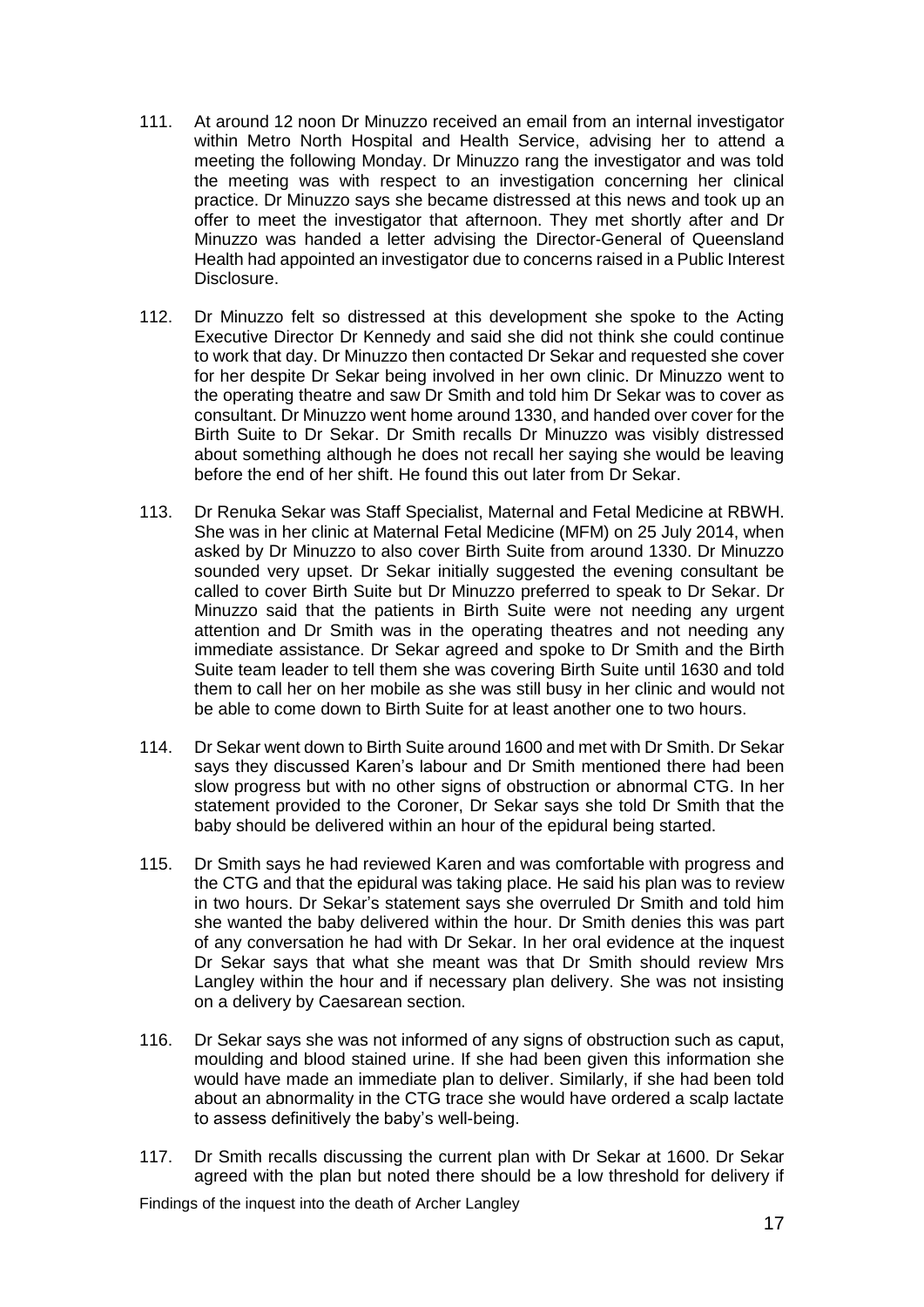Mrs Langley was not fully dilated at the next review at 1715. Dr Sekar agreed with the suggestion that there should be a low threshold but states she made no mention of a particular hour.

- 118. Dr Sekar handed over to the night Consultant Dr Bart Schmidt at 1635 at the journey board. Dr Sekar believes Dr Smith was also present but Dr Schmidt says Dr Smith was unable to attend as he was busy elsewhere in the Birth Suite. Dr Sekar says in her statement she told Dr Schmidt that Karen *would need review and delivery in the next half an hour*. Dr Schmidt does not recall this was said at handover. In oral evidence Dr Sekar says what she meant to relay at the handover was that there should be a review and a decision about delivery made in the next half hour depending on dilation. Dr Schmidt agreed this was more consistent with what was the substance of the handover. If the mother was fully dilated then birth may be proceeded with. Otherwise there should be a consideration for a Caesarean section, which would have taken between 40 minutes to one hour to organise and complete.
- 119. Dr Schmidt recalls Dr Sekar saying that Karen was to be examined at 1730 to see if a Caesarean section was indicated. Dr Schmidt said in evidence he knew the background and labour was slow but considered it was reasonable to wait 30 minutes for a review. Dr Schmidt does not recall being told about any specific signs of obstructed labour (caput, moulding, blood in the urine), but said that is always on your mind when there is slow progress. Dr Schmidt agreed that if those specific signs were expressed it would be of more concern and you would need to review the whole of the circumstances.
- 120. Dr Schmidt discussed Karen's progress with Dr Smith around 1735 when the decision was made to proceed to Caesarean section. Dr Schmidt was still in the hospital at the time and offered to assist but Dr Smith stated he had enough staff to run two operating theatres. Dr Schmidt said he remained at the hospital until 1800.

#### <span id="page-21-0"></span>*Resuscitation after birth*

- 121. Archer was born with a heart rate of 120bpm but was not breathing. Despite resuscitative efforts, the staff were unable to obtain successful ventilation. With a lactate of 6 on cord gases, the RCA team considered that resuscitation should have been effective for Archer but they were unable to clearly identify why he was unable to be ventilated.
- 122. Dr Bisits considered the resuscitation efforts made following Archer's birth were appropriate.
- 123. Professor Colditz stated as follows in relation to Archer's blood cord gases at birth: *The umbilical cord gases collected at the time of birth show acidosis but the arterial value for base excess, which is the measure of net hypoxic exposure of the fetus, is well within the normal range for healthy newborns and the umbilical vein value is at the lower limit of normal…These are not values of acidosis that cause injury.*
- 124. Professor Colditz considered whether these 'relatively normal blood gases' could be accounted for by there being an earlier period of intrapartum hypoxia ischaemia that went undetected and had largely resolved prior to the time of birth. He stated: *I have not been provided with a copy of the CTG but in the RCA report there is an analysis that suggests it is unlikely there was a*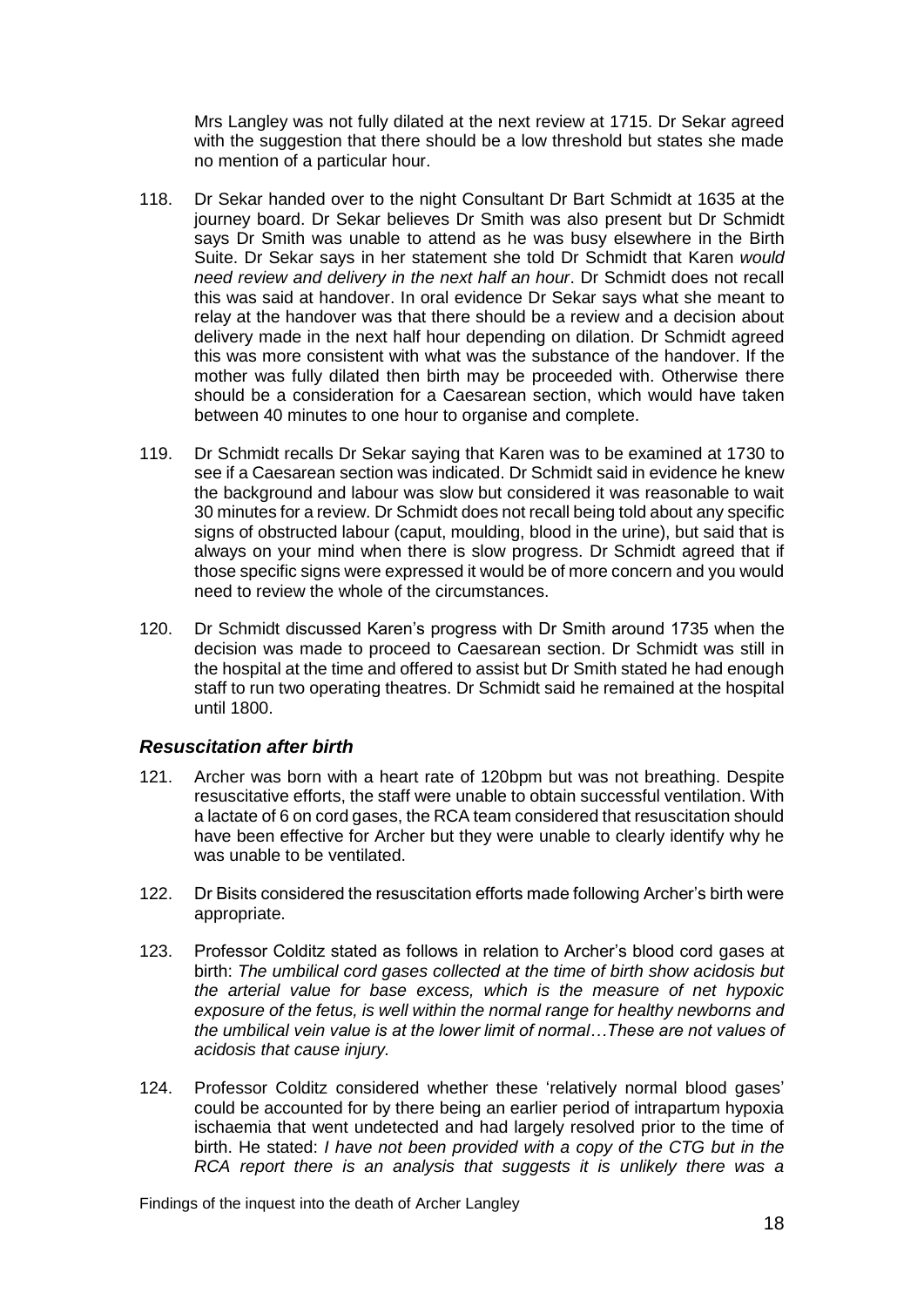*significant earlier intrapartum hypoxic ischaemic event at least from the time the CTG was commenced at 1400. Prior to that time there were a number of intermittent observations of a normal fetal heart rate, which again makes it unlikely that there was a major episode of hypoxia ischaemia at an earlier time in labour.*

- 125. Dr Campbell also made some comment in relation to the blood cord gases, as follows: *Although this baby was not severely acidotic, in terms of organ damage the baby does show signs with the pH and bicarbonate and lactate of intrapartum hypoxia.*
- 126. Dr Smith gave evidence that he had not heard of amniotic fluid aspiration as an issue and this was unexpected. His later research noted limited cases in the medical literature.

#### <span id="page-22-0"></span>*Hypotheses for the cause of amniotic fluid aspiration*

- 127. In his report, Professor Colditz stated the most likely cause of Archer's amniotic fluid aspiration was a failure to suddenly cease, at the time of birth, the normal secretory function of the fetal lung. Professor Colditz noted an alternative hypothesis, being aspiration of amniotic fluid into the lungs due to gasping associated with fetal acidosis. However he then pointed out that *since fetal acidosis is relatively common and amniotic fluid respiration is very rare, it is clear that there cannot be a direct relationship between fetal acidosis, gasping and amniotic fluid aspiration.* Professor Colditz concluded: *I consider that it is unlikely the outcome would have been any different if Archer had been delivered earlier and/or there had not been obstructed labour.*
- 128. Professor Colditz also stated in evidence he queried the possibility the squames found were not from amniotic fluid but from the lungs as a consequence of aggressive resuscitation. In that respect the evidence of Dr Milne was quite clear in that he identified extensive cells, which he would not expect from resuscitation.
- 129. In response to the question whether anything more could have been done to prevent the amniotic fluid aspiration suffered by Archer as described in the autopsy report, Dr Bisits stated: *Given the poor understanding of amniotic fluid aspiration as a cause of potential death in a term baby it is very difficult to say that anything could have been done to prevent this happening for (Archer). This is compounded by the reality that CTG monitoring is limited in its ability to detect and predict severe hypoxaemia in a baby during labour. Even the most sophisticated of computer algorithms which minimise inter-observer variability have failed to improve the clinical utility of CTGs. It is also not clear that an earlier caesarean section would have resulted in a better outcome for the baby.*
- 130. Further in his report, Dr Bisits stated: *In commenting on such cases after I have considered all the facts I ask two questions; first did the care preceding the adverse event meet accepted professional standards? Second if it did not meet accepted professional standards could this have contributed significantly to the adverse outcome which has been the subject of the review? In answer to the first question the care did meet professional standards except for some delay in recognising and acting on an obstructed labour. Further the CTG should have been recognised earlier as abnormal and warranting a scalp lactate assessment. In answer to the second question neither of these factors alone or together are obviously linked to the catastrophic outcome for Archer Langley.*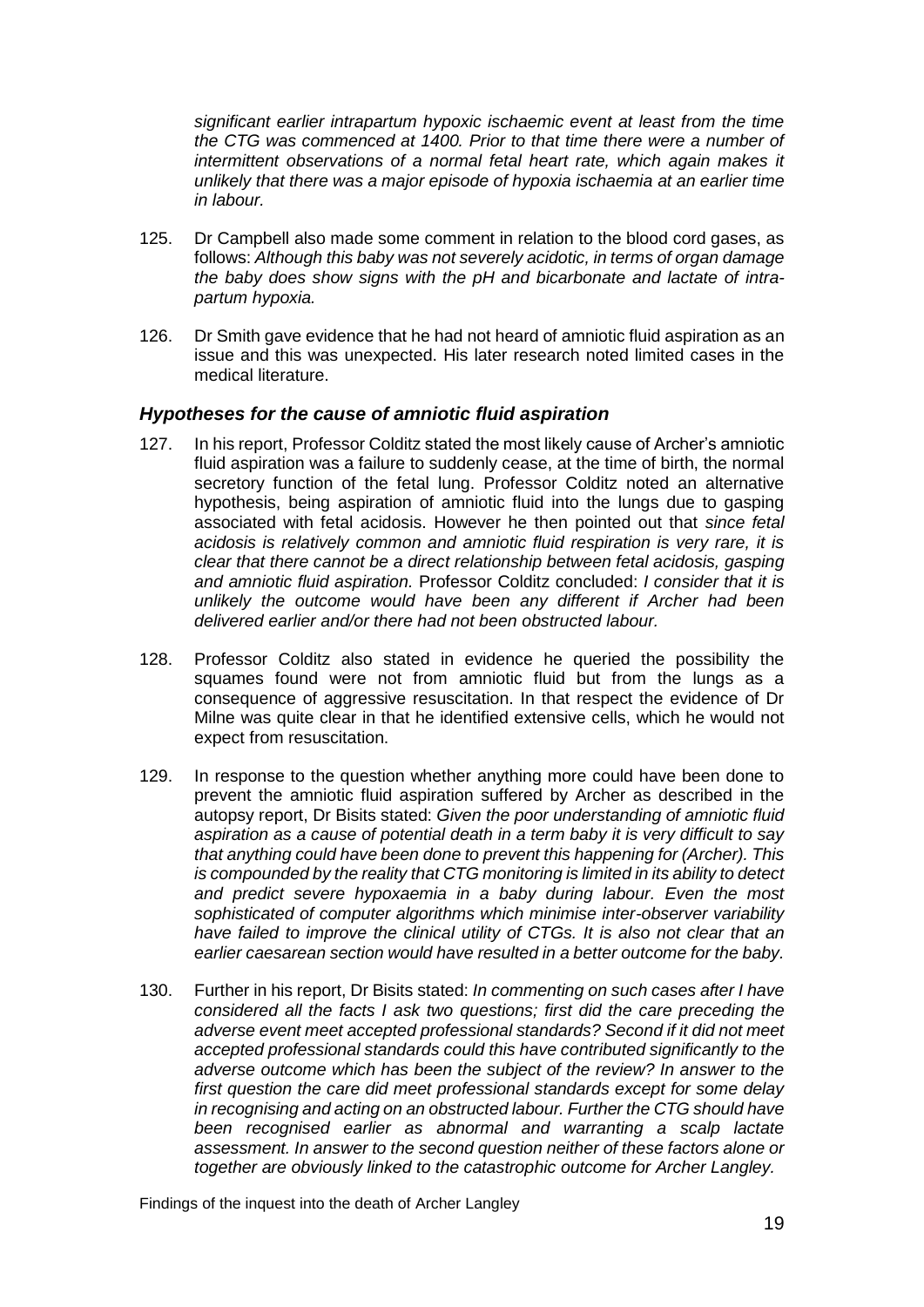- 131. Dr Campbell stated the following in relation to an earlier caesarean delivery (predicated on his opinion that Archer's amniotic fluid aspiration was associated with intrapartum asphyxia causing Archer to gasp): *On the balance of probabilities if the decision to do an emergency caesarean section had of occurred at 1530 as suggested by Dr Lyneham and proceeded in a timely fashion, on the balance of probabilities Archer would have avoided the amniotic fluid aspiration of such a severe nature to cause resuscitation to be impossible.*
- 132. As to whether Archer would have survived if he had been delivered within 75- 90 minutes from a decision at 1530 to proceed to Caesarean section, Dr Campbell stated: *I do not believe that I can answer that question honestly. The situation is that in view of the fact that the CTG was in a deteriorating manner, the fact that the labour was not progressing, any early intervention in all probability would have altered the outcome. Would he have had a degree of amniotic fluid aspiration and need a resuscitation? That could have still been possible.*
- 133. Dr Campbell concluded: *The question in this case is if there had been medical intervention during the labour could it have prevented this baby from suffering intra-partum hypoxia and would the outcome have been different. The histopathology confirmed that this is an amniotic fluid aspiration. Dr Lyneham feels that medical assessment was indicated at 1530 and if that had have been performed it would have been apparent that a caesarean section was indicated. The timing of a category 2 caesarean section would be in the vicinity of 30-90 minutes. In this instance the baby was not born for 3 hours. Professor Colditz notes that the hypothesis is that the amniotic fluid is indeed aspirated in the lungs due to gasping which is probably more likely when fetal acidosis is present. Although this baby was not severely acidotic, in terms of organ damage the baby does show signs with the pH and bicarbonate and lactate of intra-partum hypoxia. It is clearly noted on at 1515 that the baby was having prolonged variable decelerations. At 1520, Dr Dash agreed with variable decelerations and continued the labour. At 17:00hrs the CTG shows prolonged decelerations, Dr Smith was in attendance. The entry of that note by Dr Smith notes that there are variable complicated decelerations of the heart rate. The condition of the mother is consistent with an obstructed labour. The operating theatre is notified of an impending caesarean section. Dr Lyneham's point that if Karen had of been examined at 1530 and the caesarean section or the obstructed labour diagnosed and the caesarean section expedited, on the balance of probabilities the outcome of the baby would have survived.'*
- 134. Dr Graf states that in her view, it is not possible to identify the point in time at which delivery needed to occur for Archer to have survived, *largely because neither the insult nor the time this occurred (noting that this may have happened over a period of time, not a single point in time) is known*. This is predicated on Dr Graf's opinion that Archer's death may have been due to acute cord compression (in the context of Archer having an unusually thin umbilical cord) or fetal sepsis, either of which could have resulted in an irreversible acute hypoxic brain injury prior to delivery (and also causing the fetus to take deep gasping respirations at the time of the acute hypoxic event, explaining the amniotic fluid aspiration). Dr Graf does say that it is reasonable to suggest delivery closer to the time that the CTG abnormalities were noted would likely have resulted in a better outcome.
- 135. Dr Graf then states as follows: *If the event was in fact acute cord compression, then delivery prior to this event would have resulted in a likely different*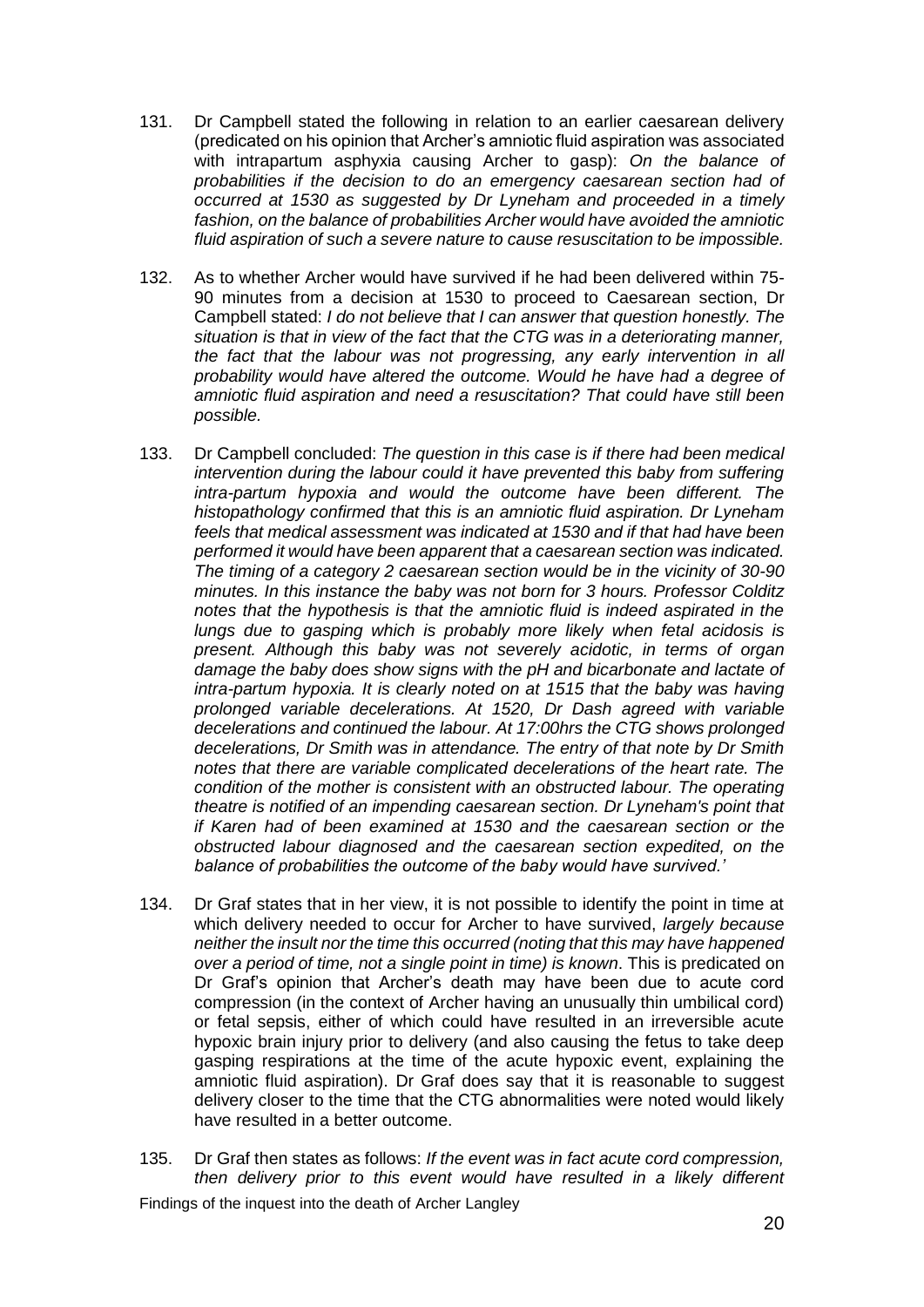*outcome. Such acute cord events cannot be readily predicted, and it would not be known that this umbilical cord was abnormally thin thus at risk for compression. This may have occurred anytime although likely in the last few hours prior to delivery, possibly corresponding to the time frame in which the CTG was first noted to show abnormality. However, the possible time frame is broad and could extend from shortly prior to delivery (in the last 30-60mins) to*  as long as around 6 hours before delivery, but unlikely to be much longer given *the absence of significant neuronal necrosis seen on neuropathological examination. In the event that infection was the major issue (not confirmed but not clearly excluded), then delivery earlier in the course would have resulted in more time for treatment prior to acute collapse (although the timing of this really cannot be known).*

### <span id="page-24-0"></span>**Pathology analysis and cause of death**

#### <span id="page-24-1"></span>*Autopsy results*

- 136. Dr Nathan Milne was the forensic pathologist who conducted the autopsy. Dr Milne opined the cause of death was due to amniotic fluid aspiration. The aspiration was severe and can cause respiratory distress and death. Dr Milne stated this was consistent with the clinical history of death occurring shortly after delivery, and difficulty ventilating Archer.
- 137. Neuropathology showed changes in the brain related to poor blood and oxygen supply around the time of death. Dr Milne stated this was the effects of the events leading to death, rather than a cause of death. Otherwise the brain was developmentally normal. There were no congenital abnormalities. Dr Milne stated that the changes in the brain were not consistent with severe hypoxia and the damage was in an area where you see damage first and not an indication of a hypoxic event. Dr Milne agreed with the evidence of Dr Nicole Graf in that you would only see severe hypoxic changes four to six hours after such an event but does not rule out a hypoxic event within that time period.
- 138. Pathology examination of the placenta by another pathologist showed changes in keeping with a third trimester gestation. The conclusion of that report was that the changes were suggestive of hypoxic changes due to impaired oxygen supply. Dr Milne stated this appears unrelated to amniotic fluid aspiration.
- 139. Microbiology showed no evidence of infection and no viruses were identified.
- 140. Dr Milne stated the specific reason there was severe aspiration of amniotic fluid was unknown. There were no congenital abnormalities to predispose the baby to amniotic fluid aspiration. Pregnancy was complicated by failure of labour to progress, necessary to taking an urgent Caesarean section. The pathologist stated it is possible that these events predisposed to amniotic fluid aspiration.
- 141. Dr Milne was also provided with the reports of Dr Graf and agreed with the opinion expressed by her in those reports, which provide more information. Dr Graf had noted a thin umbilical cord and Dr Milne stated this may be related to the outcome. The squamous cells found by him in the lungs were combined with amniotic fluid and were extensive. The squamous cells are similar to skin cells and come from the fetus and lie in the amniotic fluid. Dr Milne did not agree the accumulation in the lungs may have been due to resuscitation efforts. Dr Milne stated that resuscitation may involve small numbers of such cells being ingested but not to the extent found.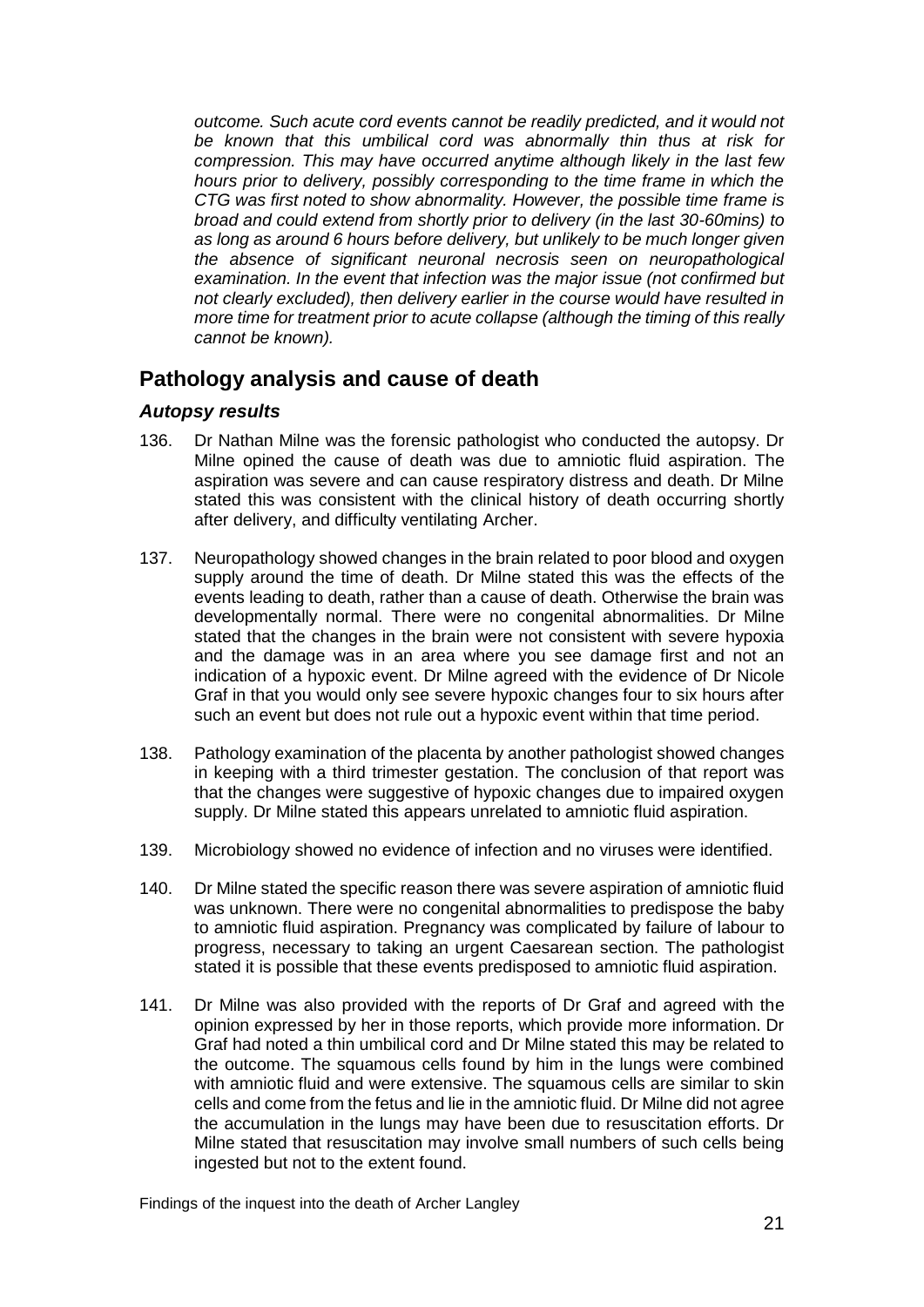- 142. Dr Milne agreed with the proposition that the explanation for how the death occurred is best considered by looking backwards as follows:
	- i. Squamous cells are found in amniotic fluid in the uterine sac and external to the fetus
	- ii. For those cells to be found deep in the fetal lungs there must have been a gasping or gasping events
	- iii. For there to be a gasping event there must be some form of fetal distress. The distress does not necessarily need to be a hypoxic event. The mild infective process found by Dr Graf remains a possibility as a contribution to an incident of distress.
- 143. The cause of death stated in the autopsy report was:
	- 1a Main condition in neonate: Amniotic fluid aspiration
	- 1b Other conditions in neonate: Dolichosigmoid
	- 1c Main condition in mother: Failure of labour to progress
	- 1d Other conditions in mother: Placental distal villous hypoplasia; systemic lupus erythematosus
	- 2 Underlying cause of death: Amniotic fluid aspiration
- 144. Dr Milne opined that based on the additional information he would now word the cause of death certificate somewhat differently.
- 145. Dr Milne stated that Dr Nicole Graf has raised some pertinent points in her excellent and detailed report, including her interpretation of the placental histopathology. He said Dr Graf has raised two valid possible underlying causes of the amniotic fluid aspiration  $-$  (1) the thin umbilical cord; (2) possible infection based on the identification of inflammation in the umbilical vein (umbilical phlebitis). Dr Milne stated he would replace 'placental distal villous hypoplasia' under 1c with these two conditions, and change the underlying cause of death to 'undetermined', as it is not possible to determine if one, both or neither of these conditions led to amniotic fluid aspiration. Notwithstanding the undetermined finding, Dr Milne opined that with this additional information, there is a better understanding of the death.
- 146. Dr Milne stated that based on the additional information he would now write the cause of death certificate as:
	- 1a Main Condition in neonate: Amniotic fluid aspiration
	- 1b Other condition in neonate: Dolichosigmoid
	- 1c Main condition in mother: Failure of labour to progress
	- 1d Other conditions in mother: Thin umbilical cord; umbilical phlebitis; systemic lupus erythematosus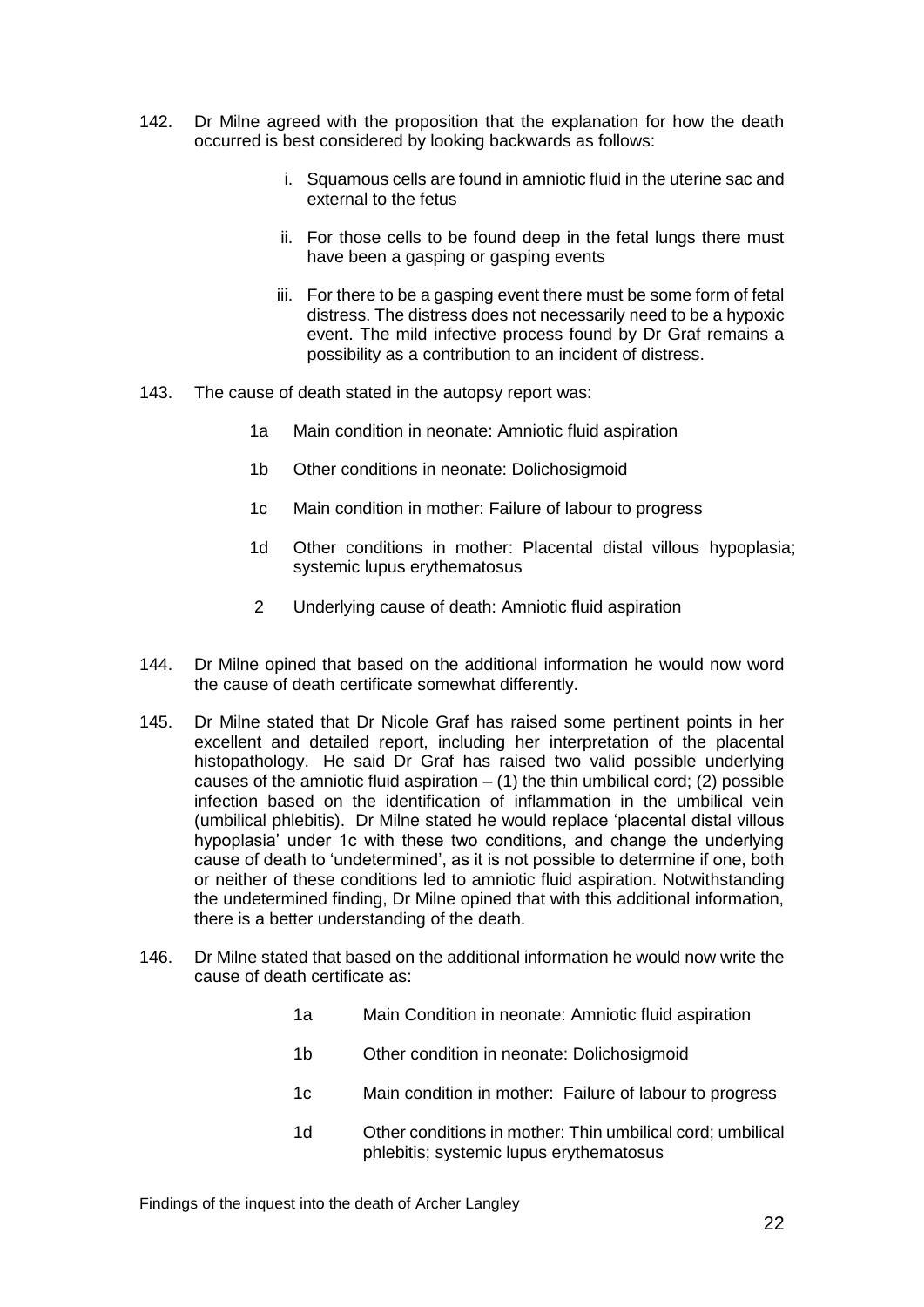2. Underlying cause of death: Undetermined

#### <span id="page-26-0"></span>*Report of Dr Nicole Graf*

- 147. Dr Nicole Graf is paediatric and perinatal anatomical pathologist at the Children's Hospital at Westmead. Dr Graf was provided with Histopathology slides and placenta as well as the Autopsy Report.
- 148. Dr Graf noted two abnormalities. Firstly, the sample of umbilical cord was notably thin (diameter of 8-9mm with normal being 14-16mm) with a relative paucity of Wharton's jelly and this represents a risk factor for cord compression. Dr Graf explained that when a thin cord is compressed in-utero it does not take as much squashing to create an acute stressful or hypoxic event. This could lead to deep fetal breathing gasps in-utero, and this would explain the finding of prominent squames (sloughed skin cells that are normally present in amniotic fluid) within the alveoli of the lungs.
- 149. The second abnormality was evidence of early infection with umbilical phlebitis (inflammation of the umbilical cord). Dr Graf stated that although subtle, the contribution of this to the outcome was difficult to quantify or confirm but cannot be excluded. Dr Graf stated babies are often born with infections but they recover with antibiotic treatment. Dr Graf noted that at autopsy, microbiology cultures were all negative, but this does not completely exclude the possibility of fetal sepsis.
- 150. Dr Graf explained that babies do breathe in-utero and this is normal and was needed to develop lung strength. But breathing movements are usually shallow and the level of the amniotic fluid inhaled is not significant. Therefore it may be normal for babies to have residual squames in the upper airway but large amounts in the alveoli of the lungs is not normal.
- 151. Dr Graf stated that one could not be unequivocal about the contribution of infection and it may be a combination of mild infection and the thin cord.

#### <span id="page-26-1"></span>*Report of Dr Diane Payton*

- 152. Dr Diane Payton, anatomical pathologist at Royal Brisbane and Women's Hospital and Lady Cilento Children's Hospital was also asked to consider the histological slides taken from the lungs and placenta and umbilical cord as well as the macroscopic inspection of the placenta.
- 153. Dr Payton was asked to address whether there was alveoli capillary dysplasia present. She found there was no evidence of this.
- 154. Dr Payton was also asked whether the squames in the lungs are from amniotic fluid or are they pulmonary in origin. Her report stated there were squames showing keratinization consistent with squames from amniotic fluid. Dr Payton found extensive interstitial and intra-alveolar haemorrhage. Pulmonary haemorrhage in the neonatal lungs is frequently associated with respiratory distress syndrome but may also occur in association with hypoxia, patent ductus arteriosus, congestive heart failure, disseminated intravascular coagulation, congenital malformations, acute pneumonia, systemic lupus erythematosus, Goodpasture's syndrome and rarely as an isolated phenomenon.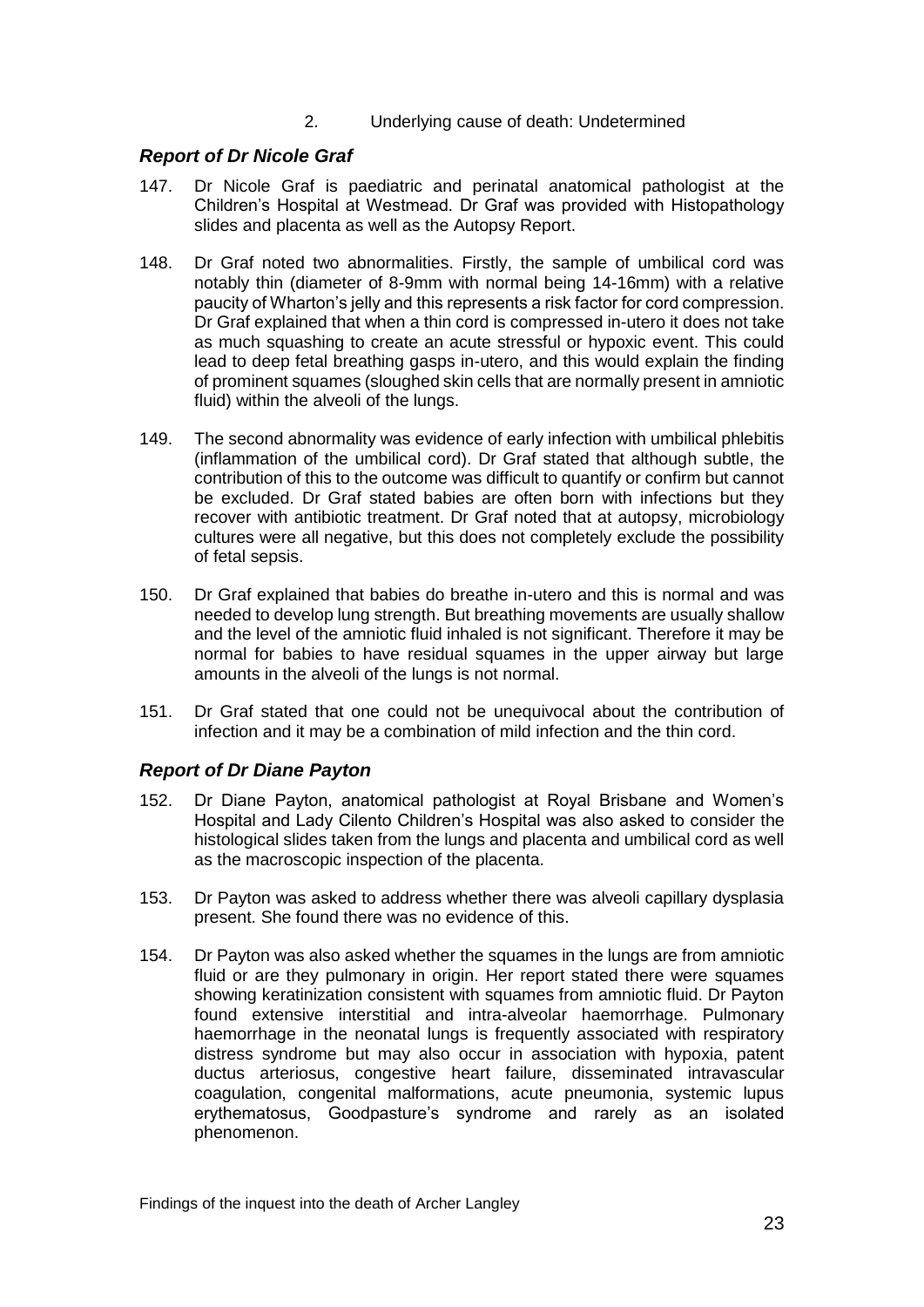155. Dr Payton agreed with Dr Graf's findings on the histology but was unable to be dogmatic about the very focal inflammation definitely indicating sepsis. Dr Payton opined that with very focal sparse inflammatory cells within the wall of a vessel in the umbilical cord, with no evidence of margination in the vessel or evidence of chorioamnionitis, and no positive cultures, she had insufficient evidence to give a specific diagnosis of sepsis. Dr Payton stated there appeared to be other potential considerations as to the cause of the focal minor inflammatory changes and she noted the possibility this was secondary to umbilical cord compression during labour is unable to be excluded.

#### <span id="page-27-0"></span>*Summary of pathology opinion*

- 156. The consensus of the pathology evidence is that amniotic fluid was found in the lungs of Archer with squamous cells such that it was most likely there must have been an event of stress, which caused gasping and aspiration of the fluid deeper into the lungs of the fetus. There was no congenital condition which predisposed Archer to this other than an abnormally thin umbilical cord. This feature is in my view a significant one as this can predispose to stress being placed on the fetus when the cord is compressed during labour such as during a uterine contraction or other incident involving the cord during labour, which is not uncommon.
- 157. Dr Graf stated that no-one can see if the cord is compromised, but this is a risk and fits with some event where there was one or more deeper breaths resulting in squames in the lungs. The clinical position at birth was that the cord blood gases taken were essentially normal indicating there was no chronic hypoxia.
- 158. The evidence of subtle infection in the placenta is less conclusive but may have contributed in some small degree. The pathology of the brain is such that there is no evidence of a hypoxic event happening in the period prior to four to six hours before the birth.
- 159. With the presence of amniotic fluid in the lungs the wellbeing of the fetus was not affected, as the fetus was still being oxygenated by the placenta. It was not until birth had progressed that there was evidence of severe respiratory compromise, which aggressive resuscitation was unable to counteract.

#### <span id="page-27-1"></span>*Other expert opinion as to Archer's cause of death varies.*

- 160. Professor Colditz attributes Archer's death to the amniotic fluid aspiration, with two possible mechanisms for this aspiration:
	- a failure of the baby's lungs to stop secreting fluid (a process that happens in utero) when it is born, thereby preventing the airways filling with air
	- gasping due to fetal acidosis, possibly related to prolonged second stage of labour and obstructed labour
- 161. Dr Bisits deferred to Professor Colditz's opinion as to possible causes of Archer's amniotic fluid aspiration and did not offer any additional hypotheses.
- 162. Dr Barrett (obstetric medicine and endocrinology) was asked to comment whether Karen's use of hydroxychloroquine during pregnancy may have contributed to Archers' condition (given Professor Colditz's opinion that this drug may have had some role in preventing Archer's secretion process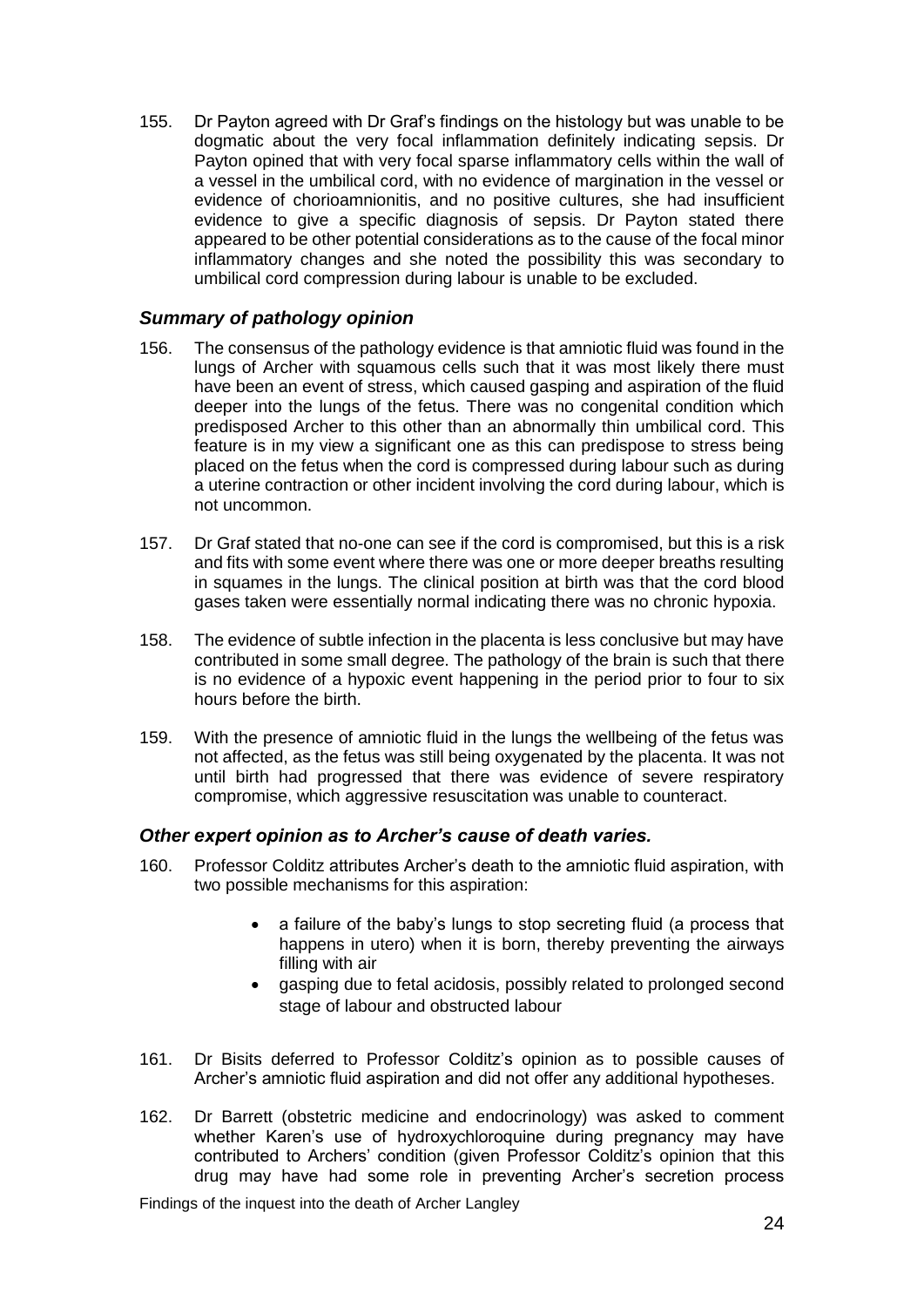switching off at birth). She was unable to confirm a link, but did say that it was appropriate for Karen to continue taking hydroxychloroquine during pregnancy, stating that if the medication had been ceased there would have been an increased risk of a flare of Karen's SLE during pregnancy, which is associated with poor pregnancy outcomes including higher rates of fetal loss and perinatal mortality.

- 163. Dr Lyneham (obstetrician and gynaecologist) only expresses an opinion in relation to management of Karen's labour and does not offer an opinion in relation to cause of death (although, similar to Professor Colditz, Dr Lyneham states that the CTG readings did not, in his opinion, indicate any degree of significant fetal hypoxaemia and acidaemia). Dr Lyneham said one explanation was cord compression. He said that something could have happened before 17:20 hours but then improves. He had a strongly held view that never at any time were the CTG abnormalities so significant to warrant immediate delivery. Dr Lyneham also said he had never seen a case or read of a case in the literature of amniotic aspiration causing hypoxia during labour. Dr Lyneham did not agree with Dr Campbell's view that if a decision had been made to do an emergency Caesarean section at 1530 and proceeded in a timely fashion then on the balance of probabilities Archer would have avoided the amniotic fluid aspiration of such a severe nature to cause resuscitation to be impossible.
- 164. Dr Campbell (paediatrician and neonatologist) expressed a view that Archer's amniotic fluid aspiration was associated with intrapartum asphyxia possibly due to fetal acidosis. Dr Campbell explained that a hypoxic event may have caused Archer to gasp resulting in inhalation of debris in the amniotic fluid further down the trachea bronchial tree into the alveoli. Dr Campbell noted although Archer was not severely acidotic, in terms of organ damage *the baby does show signs with the pH and bicarbonate and lactate of intra-partum hypoxia.*
- 165. Dr Graf (paediatric and perinatal anatomical pathologist) stated an opinion that Archer's death may have been due to acute cord compression (in the context of Archer having an unusually thin umbilical cord) or fetal sepsis, either of which could have resulted in an irreversible acute hypoxic brain injury prior to delivery. Dr Graf advised that either of these conditions could have caused the fetus to take deep gasping respirations at the time of the acute hypoxic event, explaining the amniotic fluid aspiration. However the aspiration would not have been the primary cause of death.

#### <span id="page-28-0"></span>*The changes that have already been implemented at the RBWH since Archer's death.*

- 166. The deaths of Archer Langley, Nixon Tonkin and an earlier death of a baby Mia Davies (also the subject of an inquest) as well as significant concerns expressed internally has resulted in many significant changes to systems and processes employed by the RBWH obstetric department.
- 167. Over the past few years the RBWH has been updating my office of the changes as they have been made. By way of summary, the Executive Director Dr Amanda Dines states the changes were to ensure proper consultant led care, safe effective handovers and prompt escalation of concerns. The most recent update came from a letter of Dr Dines dated 22 March 2017 with a USB file of a large amount of information.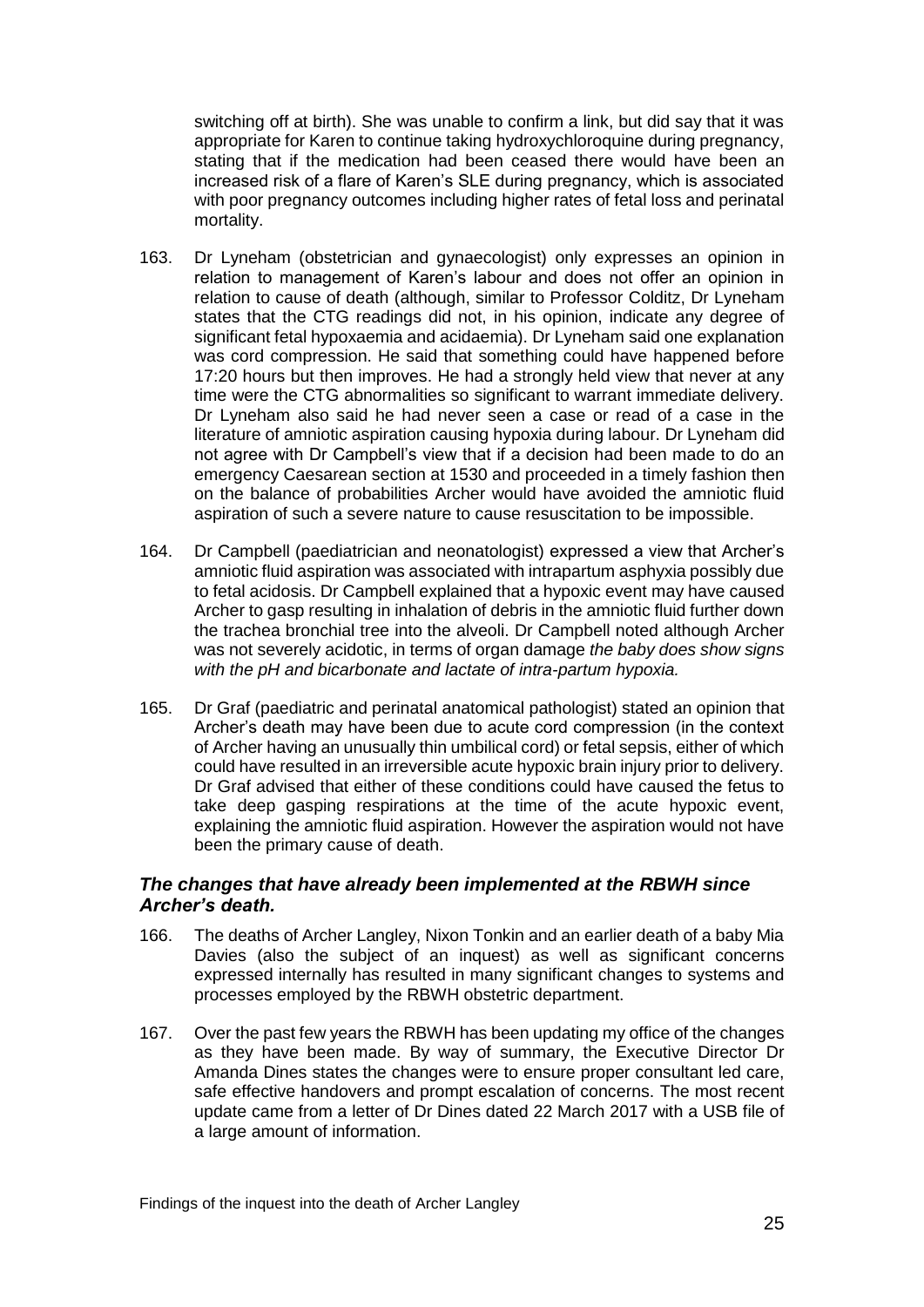- 168. It is evident that a Queensland Health commissioned Part 9 Health Service Investigation into the quality and safety of clinical care and the repeated failure of the O & G Department to achieve ongoing accreditation as a training facility by RANZCOG. RANZCOG had in 2014 made a number of recommendations and this was followed up by a further visit and report in August 2015. This resulted in external and internal reviews and a *Roadmap for excellence: supporting change at the RBWH O & G Department 2015* was developed and signed off in September 2015. External consultants have been assisting implementation.
- 169. RANZCOG has now granted provisional accreditation in 2016 for four years subject to a satisfactory progress report in August 2018.
- 170. The Roadmap sets out to deliver a redesigned O&G Service to improve patient care and outcomes. This includes:
	- introduction of a new single Clinical Director (previously there were two Clinical Directors);
	- structural change to the leadership team and establishment of multidisciplinary clinical teams;
	- a new clinical roster system
- 171. Staff were regularly informed about the changes including through newsletters and other means as resourcing, staff and rostering issues were developed and implemented.
- 172. An audit schedule was developed to monitor:
	- Registrar & Consultant reviews of high risk patients
	- Midwife antenatal practices including completion of growth charts and obstetric management plans in the pregnancy health record.
- 173. RBWH have also employed additional staff including:
	- four advanced trainees
	- additional Principle House Officers
	- Senior Medical Office (SMO) Conjoint position with the University of Queensland
	- Clinical Director Obstetrics and Gynaecology
- 174. As well there has been an emphasis on ensuring staff including Registrars and Consultants are provided with training. The O & G Department holds meetings with Registrars and Consultants on a monthly basis, to provide a forum to discuss changes in procedures and offer all medical staff the opportunity to provide improvement suggestions.
- 175. RBWH also developed two additional procedures. The first related to the *Impacted Fetal Head at Caesarean Delivery*. In summary this provides:
	- obstetric consultant should be present if impaction of the fetal head is anticipated, including caesarean sections: o at full dilation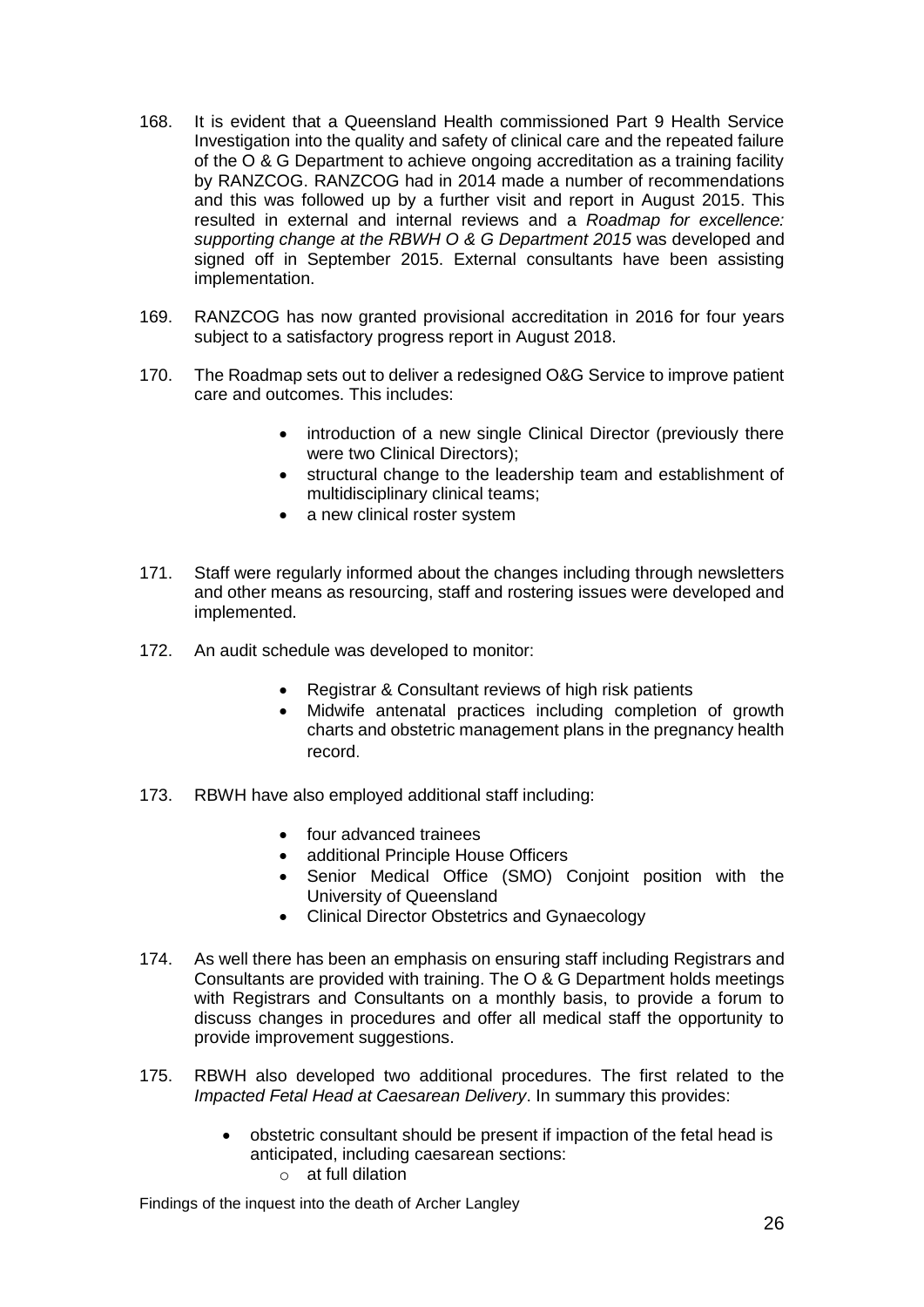- o following trial of instrumental delivery or failed instrumental delivery
- o after prolonged periods of obstruction
- o following prolonged periods of pushing in the 2nd stage
- o where presenting part is at or below the ischial spines on vaginal examination
- o where the clinicians are suspicious for impaction of the fetal head
- where proceeding with a second stage caesarean section, the process should involve a senior obstetric clinician (consultant or senior registrar credentialed for complex emergency caesarean sections) and senior midwife
- procedure for elevating the fetal head: manually by trained staff, using cupped hand with fingers spread over the skull to spread force and decrease risk of trauma, and applying gentle steady pressure – or alternatively by using a fetal pillow placed in the vagina and under the fetal head and then inflated
- consider use of a tocolytic (e.g. GTN) where indicated (refer to GTN procedure document)
- other techniques including reverse breech extraction should be used as a last resort or by an experienced clinician
- 176. The inquest heard consistent evidence from staff that the Women and Newborn Service is now more consultant driven with a greater presence of consultants at the handovers and ward rounds, consultants involved in any emergency cases and more staff to cover leave and absences and improvements to morale and communication. A consultant is now present on every shift. Staff also spoke of increased mandatory training in such topics as identifying obstructed labour, simulated emergencies, CTG, RANZCOG workshops etc. High risk patients, such as Karen with SLE would now be reviewed by a consultant.
- 177. The apparent difficulties with mobile reception in some areas and pagers has been resolved with the provision of DECT phones (a form of digital cordless phone).In suitable cases Fetal pillows are used.
- 178. The staff were also aware of the Obstructed Labour policy and how they can escalate concerns and one staff member said a lot of work has been on the escalation process.

#### <span id="page-30-0"></span>**Conclusions**

- 179. In reaching my conclusions it should be kept in mind that a coroner must not include in the findings or any comments or recommendations, statements that a person is or maybe guilty of an offence or is or maybe civilly liable for something. The focus is on discovering what happened, not on ascribing guilt, attributing blame or apportioning liability. The purpose is to inform the family and the public of how the death occurred with a view to reducing the likelihood of similar deaths.
- 180. If, from information obtained at an inquest or during the investigation, a coroner reasonably believes that the information may cause a disciplinary body for a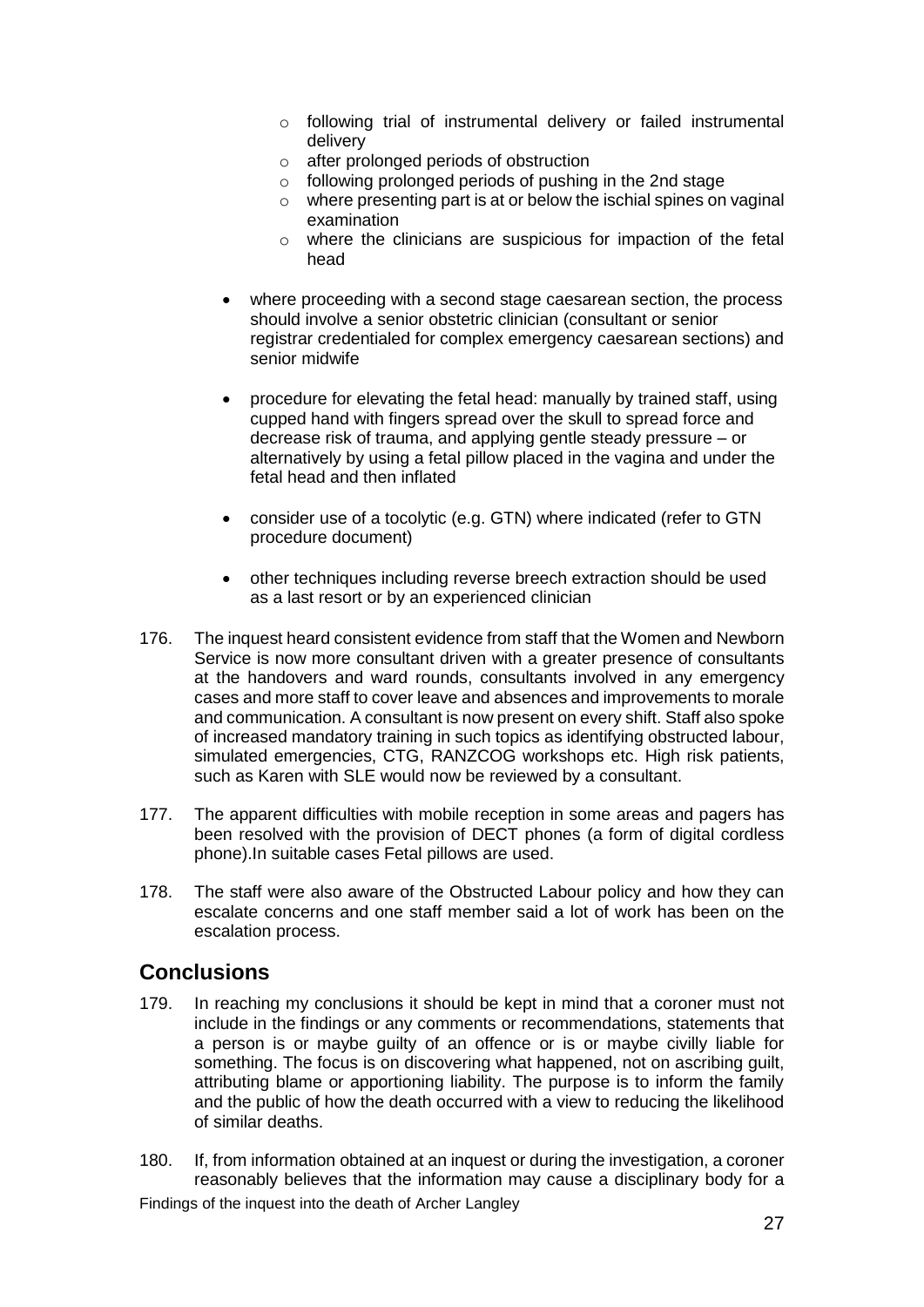person's profession or trade to inquire into or take steps in relation to the person's conduct, then the coroner may give that information to that body.

- 181. In matters involving health care, when determining the significance and interpretation of the evidence the impact of hindsight bias and affected bias must also be considered, where after an event has occurred, particularly where the outcome is serious, there is an inclination to see the event as predictable, despite there being few objective facts to support its prediction.
- 182. In my experience, where there are negative medical outcomes, there is often evidence of poor communication that contributes, and usually not just one event but a number of such events. As a result, critical information is lost, not communicated, or falls between the cracks and is therefore not considered.
- 183. The RCA report found there were several issues identified in relation to communication, clinical handover, supervision and escalation and documentation.
- 184. There were a number of breakdowns in communication. One certainly relates to the review conducted by Dr Dash at around 1520. Dr Dash says she was aware of a concern by the midwives there was obstructed labour, as one of them referred to the possibility of a Bandl's ring. Dr Dash did examine the abdomen and rightly or wrongly came to a different view that it was the OP position of the fetus. Dr Dash says she was not aware of a finding of caput+++ and moulding++. Dr Dash did not look at the partogram, where this information was likely recorded at that time. MW Sheppard conceded it was possible she did not tell Dr Dash about the caput and moulding. Dr Dash also says she was not shown, or did not see, a blood stained urine bag. Dr Dash stated her memory of the events was quite hazy.
- 185. The two midwives and Team Leader present certainly recall blood in the urine bag and they believe Dr Dash should have seen it. Dr Dash makes no reference to this aspect or to the presence of caput and moulding to Dr Smith when she spoke to him briefly a short time later. Dr Smith says if he was aware of these findings he would have wanted to know more as it would have raised the question as to whether there was another reason, apart from the swollen cervix, for the lack of progress.
- 186. One of the communication problems related to the reason for the review by Dr Dash. It is accepted MW Smith left a message with Dr Smith at around 1515 to attend but he did not receive this message until sometime later. Dr Dash had not spoken to Dr Smith prior to the review. As far as Dr Dash was aware her purpose in attending was to look at the CTG to ensure it was safe to continue with a plan to wait for two hours whilst the epidural took effect. Dr Dash says she was not reviewing the labour plan or the patient but only the limited aspect of the CTG. I suspect Dr Dash probably was given more information of the status of the patient, consistent with the midwives' evidence, than she now recalls, but she was not concerned about the possibility of obstructed labour as she assumed Dr Smith was aware of these issues and still had his plan for a two hour wait.
- 187. When Dr Dash spoke to Dr Smith it is evident there was a brief conversation about the CTG improving and no issues or concerns were raised by Dr Dash. It is also apparent Dr Smith did not ask for any further information regarding the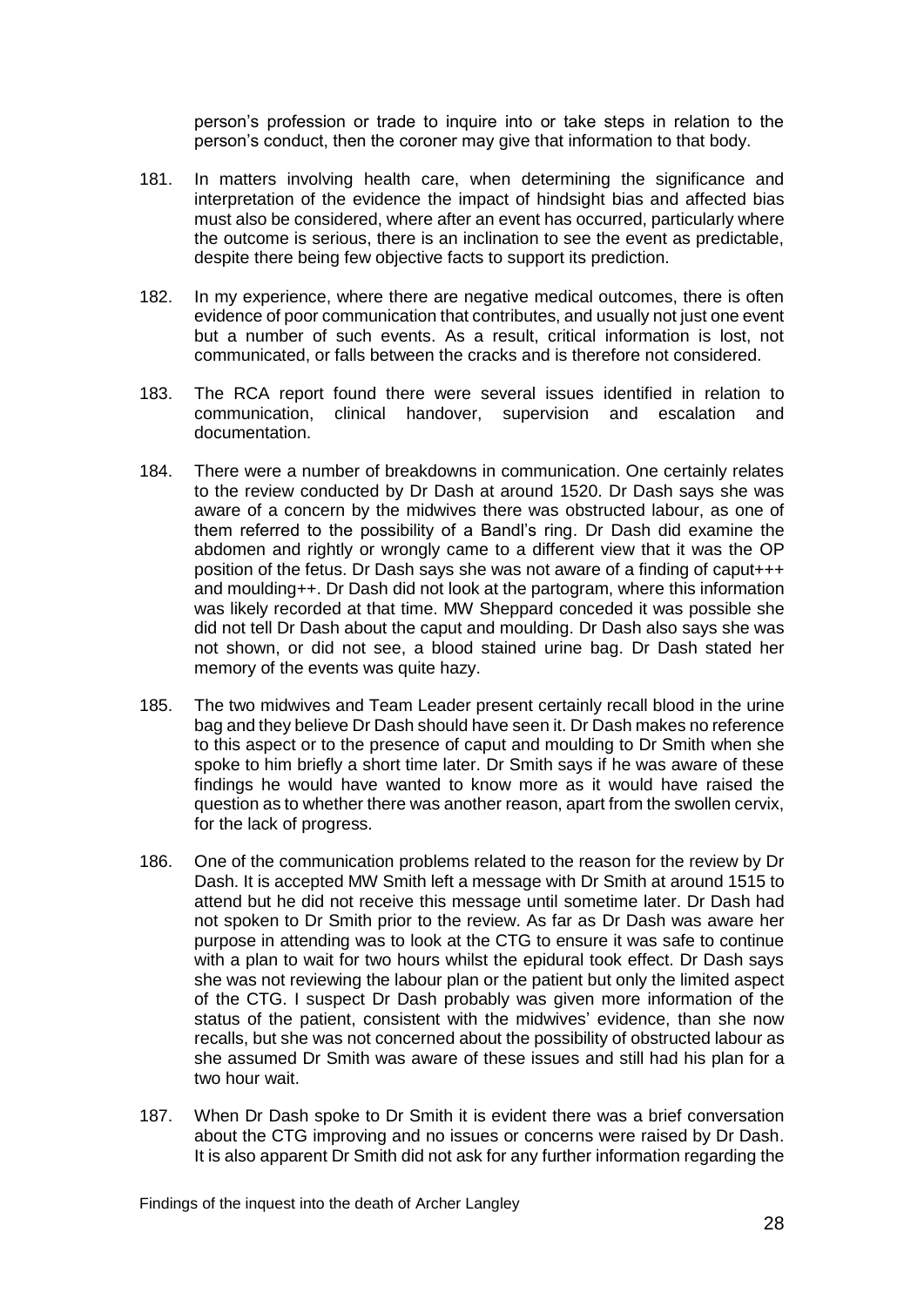labour and if he did he may then have realised Dr Dash had not conducted a full review of the patient.

- 188. It is not certain what MW Swift passed on regarding the nature of the concerns she mentioned in her statement to Dr Dash and Dr Smith at the journey board. There is little doubt Dr Dash and Dr Smith did speak briefly at the journey board and MW Swift was present. Dr Dash and Dr Smith do not recall this conversation but I accept there was a conversation. MW Swift's assertion they were 'dismissive' of her concerns there was an obstructed labour was softened in her oral evidence.
- 189. I am not at all certain a conversation between Dr Smith and MW Sheppard took place in the manner she suggested. Dr Smith does not recall the conversation, but of importance there is no reference to the substance of the conversation in the progress notes, and it was not mentioned in MW Sheppard's statement. MW Sheppard stated she had been diagnosed with post-traumatic stress disorder, and this may have impacted on her recollection.
- 190. Whatever is the case concerning these conversations, it is evident midwives had concerns and information consistent with the onset of obstructed labour, some of which is documented in the records, that they have not been able to pass on to the senior registrar despite some attempts, in a situation where there was no physical presence of a consultant who could have been asked to assist, during a very busy shift. Then a more junior doctor providing second cover for the Birth Suite attends Karen with a limited focus as to the purpose of her review and assuming the senior registrar was aware of any concerns raised.
- 191. The timing is critical because the findings of the RCA and the opinions of Dr Bisits and Dr Lyneham are that at 1515 a decision to proceed to a caesarean section or at the very least a medical review should have been undertaken because of the clear signs there was an obstructed labour. Up until that time the opinion of the experts is that the management of labour and decisions made were appropriate.
- 192. As well there was no cover by a consultant at this critical time. Dr Minuzzo had left the Birth Suite and requested Dr Sekar cover for her. Dr Sekar already had her own list and was unable to be present until 1600. There was some suggestion of criticism of RBWH in the timing of advising Dr Minuzzo that a review of her practice was taking place. One could not blame Dr Minuzzo for wanting further information given to her when she was told there was a meeting for her to attend in a few days. In retrospect, it could have been predicted that Dr Minuzzo could become upset, and the prospect of her seeking to leave the Birth Suite was certainly one scenario but there were other possibilities also. There was probably no perfect time to tell anyone this type of news and in that respect I am not critical of RBWH.
- 193. Dr Smith then spoke to Dr Sekar. Dr Sekar hands over to Dr Schmidt. If one had accepted some of what was said in Dr Sekar's statement at face value then one would have some real concerns as to the level of communication between these senior doctors. Dr Sekar varied some important aspects of her statement during oral evidence, such that it became more consistent with the versions of Dr Smith and Dr Schmidt. I by no means suggest there has been some collusion in this respect, as I accept the versions of Dr Smith and Dr Schmidt as accurate, but the differences between them and Dr Sekar's statement at least are quite alarming.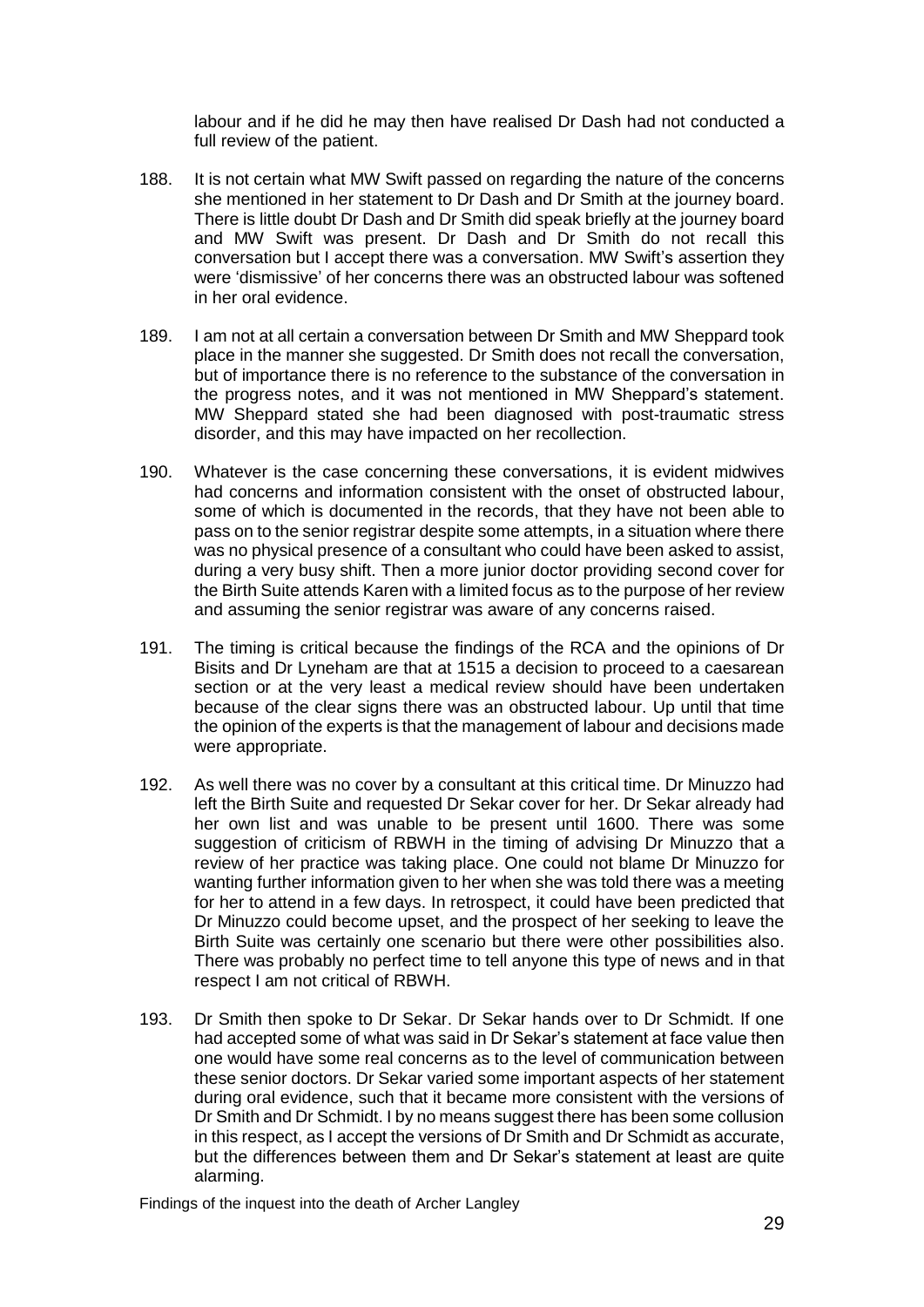- 194. There was then a delay from 1515 to 1715 before Dr Smith, as he had planned, reviewed Karen and came to a quick diagnosis of obstructed labour and the need to conduct a caesarean section. A caesarean section was indicated from about 1530.
- 195. There were then further delays after the decision was made at 1715, but this was in the context the CTG was not indicating any fetal distress. There was an 85 minute delay to commence the operation, which delay the RCA found to be outside the acceptable timeframe set by the guidelines of 75 minutes.
- 196. One of the reasons for the delay was that Dr Smith was required to attend to another procedure, which most opinion suggests was an appropriate response. As well a second theatre and staff had to be set up. Dr Smith had requested Dr Dash review the CTG again, which was also an appropriate response. Dr Smith reasonably felt Dr Dash had sufficient experience and could have performed the caesarean if there was some urgency. No-one seems to have thought the consultant should be called in.
- 197. Whatever is the case as to the delay at this second time, the caesarean section did not commence until 1832, some three hours after the RCA report and experts say was the time when a decision should have been made to proceed to a caesarean section.
- 198. The difficulty then is considering whether these delays had any causal impact or effect on Archer's condition at birth. On this point the expert evidence is uncertain. Medical science is not an exact science and amniotic fluid aspiration is a rare event in babies born alive and the experts all stated the condition and what causes it is not well understood.
- 199. I note the alternative hypothesis queried by Professor Colditz that the squames were not from amniotic fluid but from the lungs as a result of resuscitation efforts. Accepting, as I do, the pathology opinion of Dr Milne that the squames were from an aspiration of amniotic fluid, it remains uncertain, based on the expert opinions, as to what event caused this to occur and at what time.
- 200. The consensus of opinion is it is not possible to determine clinically that an event of aspiration of amniotic fluid has occurred. That can only be determined at autopsy. When that event occurs, the baby would otherwise be unaffected in utero as the placenta is supplying the oxygenation necessary to maintain the fetus.
- 201. The cord gasses at birth did not indicate there had been a serious hypoxic event in utero and this is consistent with the CTG monitoring results. There could have been a minor hypoxic stressful event during a contraction, consistent with the variable decelerations noted on CTG. The consensus of the expert opinion is none of these events clinically warranted some immediate action such as urgent delivery. I accept that evidence.
- 202. There is expert evidence that cord compression could be a fleeting incident causing some distress leading to the baby gasping and inhaling amniotic fluid. This proposition is further supported by the finding by Dr Graf that the cord was abnormally thin.
- 203. Dr Campbell was of the opinion that on the balance of probabilities if an emergency caesarean section had occurred after 1530 then Archer would have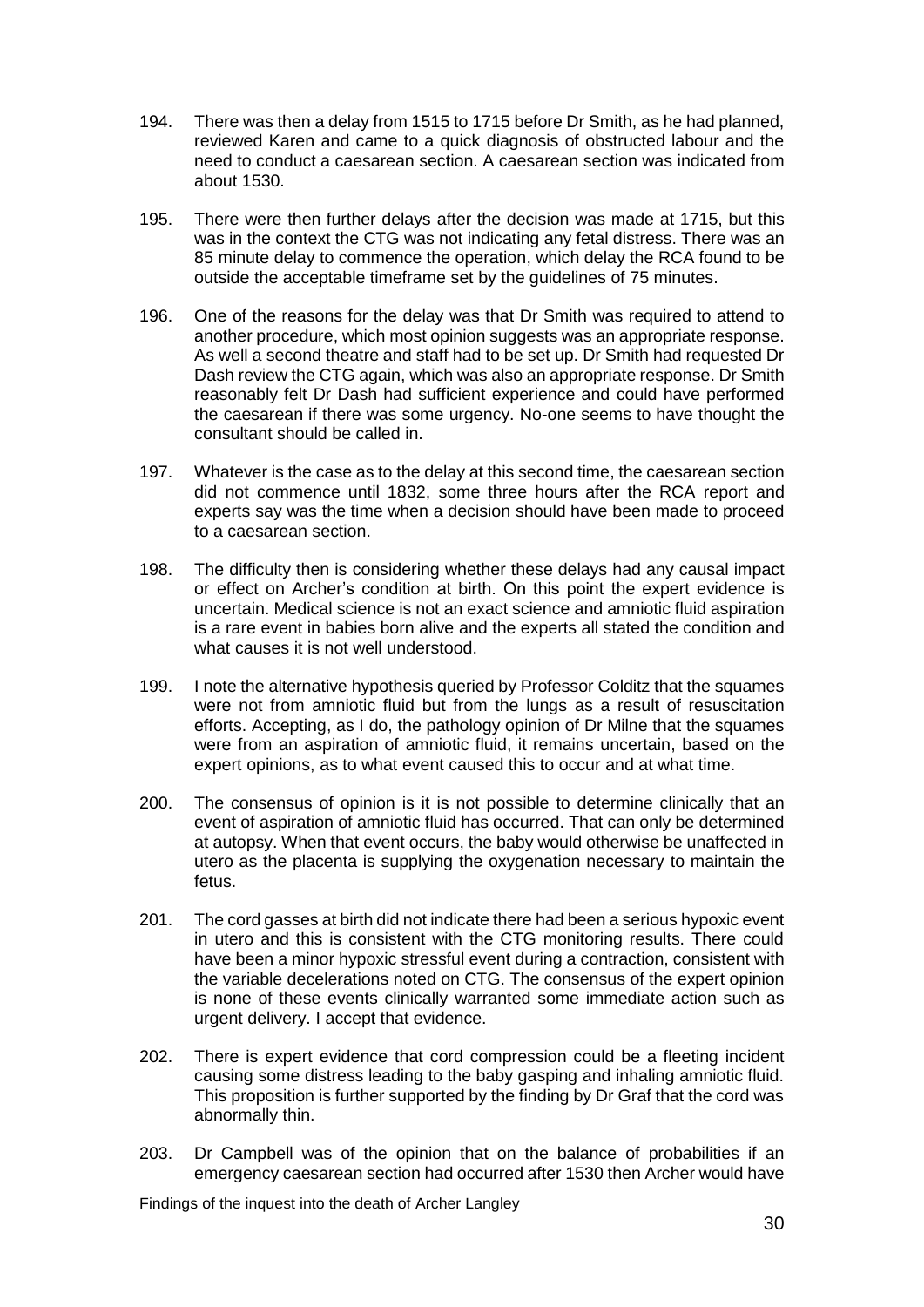avoided the amniotic fluid aspiration of such a severe nature to cause resuscitation to be impossible. Dr Campbell was not able to say if delivery had occurred within the timeframe for a category two caesarean section that Archer may still have required a resuscitation but was of the view any early intervention in all probability would have altered the outcome.

- 204. Dr Lyneham disagreed with Dr Campbell on these points.
- 205. Dr Graf states it is not possible to identify the point in time at which delivery needed to occur for Archer to have survived, but it is reasonable to suggest delivery closer to the time that the CTG abnormalities were noted would likely have resulted in a better outcome. The time frame for when any hypoxic event occurred was quite broad to be anywhere in the six hours before delivery.
- 206. I accept the most likely cause of the amniotic fluid aspiration was due to a gasping event, probably associated with the thin umbilical cord predisposing to such an event occurring due to compression of the cord. It cannot be determined when such gasping event occurred. It could have occurred at any time during the admission. It is possible it occurred after the period from 1515 on 24 July 2014 and an earlier delivery could have avoided that event. There were abnormal decelerations according to the experts at 1648, 1710 and 1740 hours and it is entirely possible it was one or more of those moments which caused gasping. Delivery before those moments of abnormal decelerations may have prevented the aspiration. Unfortunately, the timing of the event of aspiration just cannot be determined with any degree of certainty.

## <span id="page-34-0"></span>**Findings required by s. 45**

#### <span id="page-34-1"></span>**Identity of the deceased** – Archer Langley

<span id="page-34-2"></span>

**How he died** – **Archer Langley died at Royal Brisbane and** Women's Hospital after he was born by caesarean section called due to a diagnosis of obstructed labour. The cause of death was as a result of amniotic fluid aspiration, a very rare event in a term birth. Medical science does not have a good understanding of the causes of the condition. In Archer's case it is possible either a thin umbilical cord may have predisposed Archer to a stressful event in utero or some other stressful event caused a gasping event during which amniotic fluid containing squamous cells were forced deep into the fetal lungs. There were other moments during labour when CTG showed heart beat abnormalities, which may have indicated such an event, but this cannot be determined on the available evidence. When Archer was born the aspiration of amniotic fluid impacted on his respiratory capacity and despite resuscitation attempts he was unable to breath and died. An RCA found although there were delays in identifying obstructed labour (in the context of some CTG abnormalities being identified) and delays in proceeding to a caesarean section, there were no clear links between these delays and the amniotic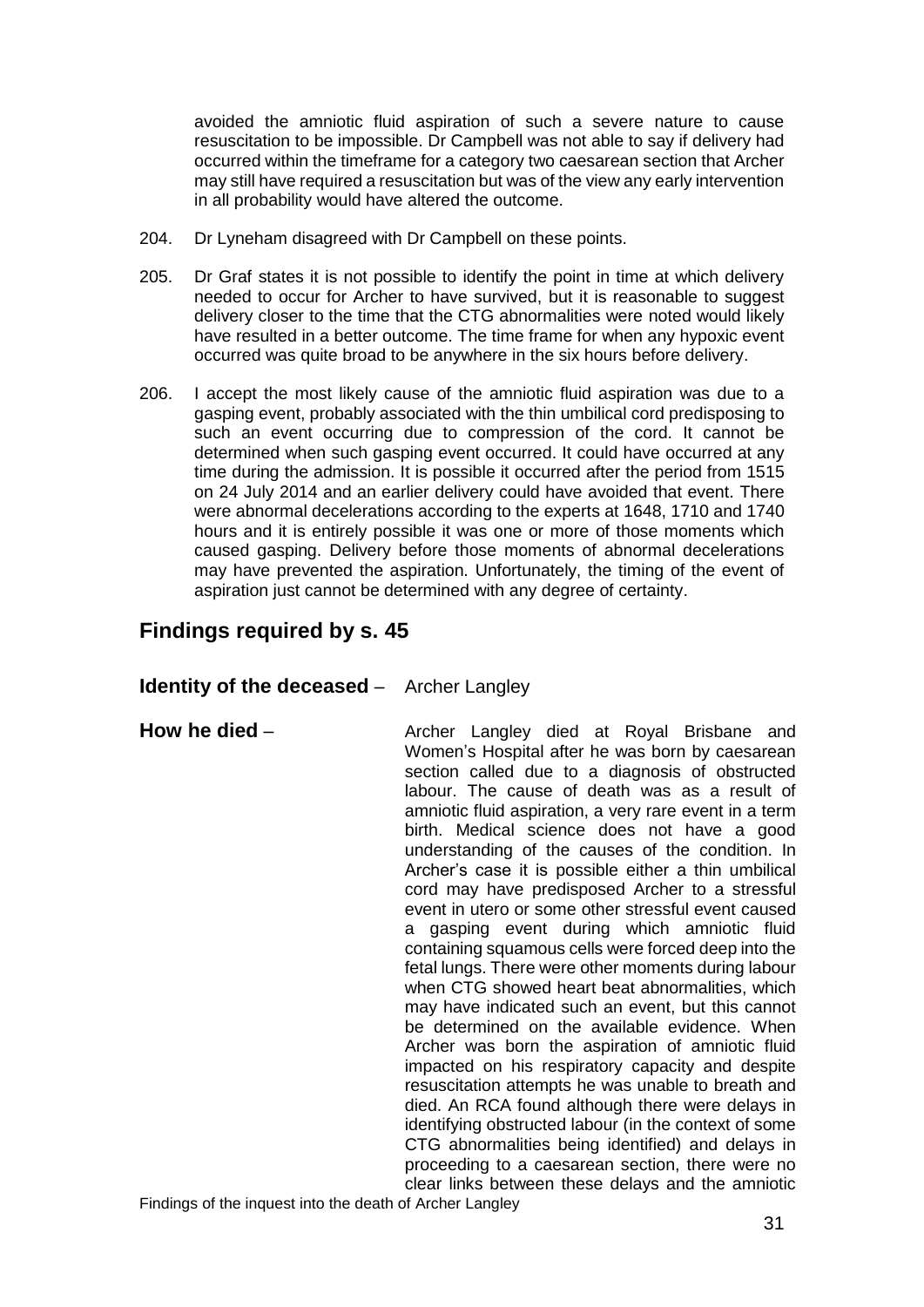fluid aspiration. Accepting these delays were avoidable, the medical consensus could not establish when such a gasping event occurred although some medical opinion stated it was reasonable to suggest delivery closer to the time that the CTG abnormalities were noted would likely have resulted in a better outcome.

<span id="page-35-0"></span>**Place of death** – Royal Brisbane Hospital HERSTON QLD 4006 AUSTRALIA

<span id="page-35-1"></span>**Date of death–** 25 July 2014

<span id="page-35-2"></span>**Cause of death** – 1a Main Condition in neonate: Amniotic fluid aspiration

- 1b Other condition in neonate: Dolichosigmoid
- 1c Main condition in mother: Failure of labour to progress
- 1d Other conditions in mother: Thin umbilical cord; umbilical phlebitis; systemic lupus erythematosus
- 2 Underlying cause of death: Undetermined

### <span id="page-35-3"></span>**Comments and recommendations**

This inquest was held in close proximity to the inquest into the death of Nixon Tonkin and my findings into that death have also been delivered today.

I have made a number of recommendations in that inquest which do not require to be repeated here. I have summarised the changes that have been made by Royal Brisbane and Women's Hospital over a number of years and having regard to the substance of those changes, the evidence of implementation and the acceptance of these by staff, I do not intend to make any further recommendations other than as below.

The family have expressed some concern that the evidence from the inquest indicates some of the changes have not been effective. Similar evidence was heard in the Nixon Tonkin inquest and I note this evidence and comment that the recommendations made in both RCA reports does need to be reinforced with staff and audits in relation to implementation of the RCA recommendations should continue. In Archer's case for instance there was confusion as to the use of progress notes and the recording of information in the partogram and whether there should be duplication of this information in the progress notes. That does need to be made clearer for both those making the entries and for those who may or should be interested in reading that information.

The parents have also suggested the RBWH provide parents with bereavement facilities, including a suitable room and a bereavement team. That is, in my view, an uncontroversial suggestion and I make that recommendation.

I have determined that no referral of specific medical or nursing staff should be made under section 48(4) of the *Coroners Act 2003.* The death of Nixon Tonkin and Archer Langley were the subject of concurrent investigations by my office and the Office of